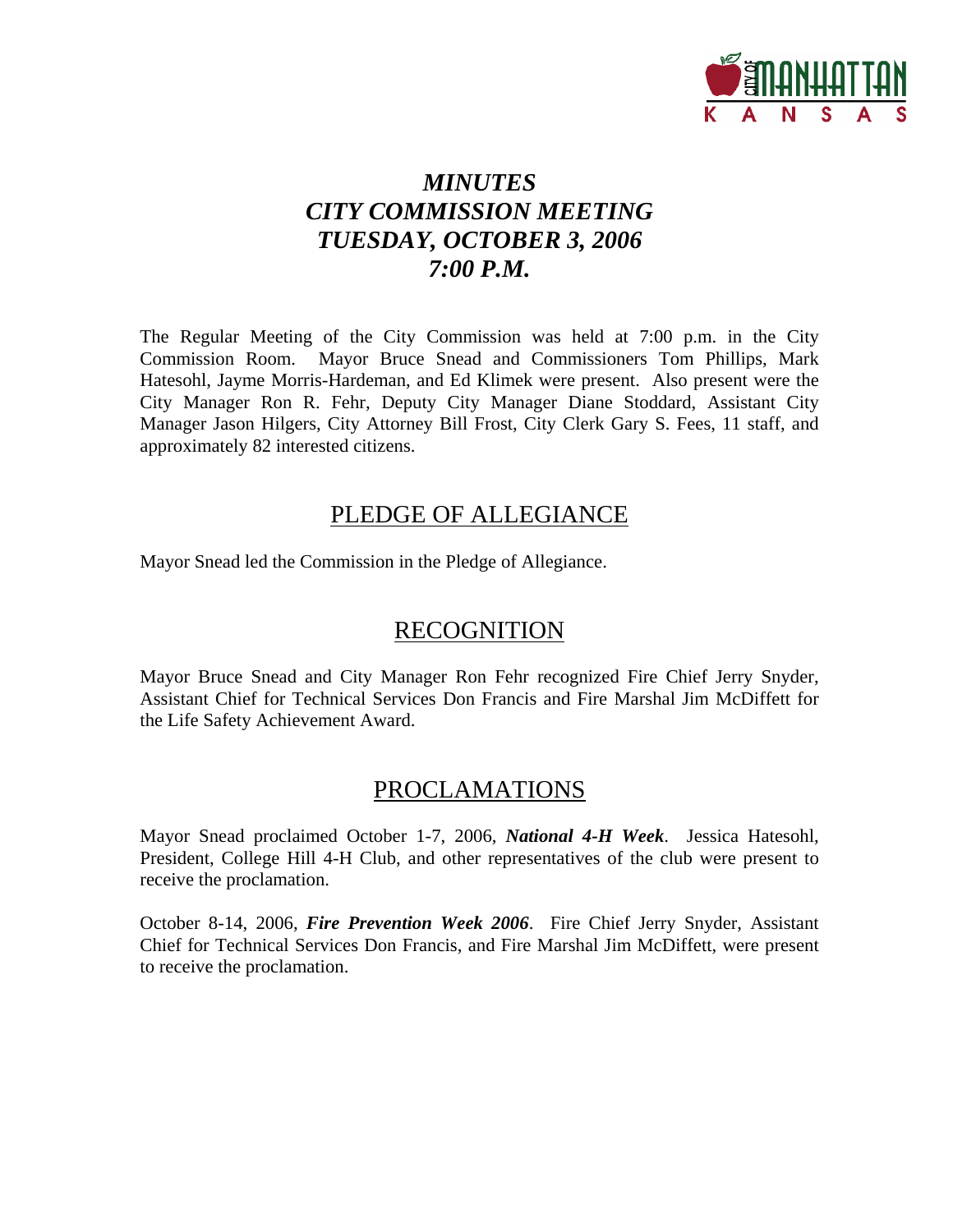## PUBLIC COMMENTS

Mayor Snead informed the community that the City Commission received an update on the status regarding dangerous dogs and the current dangerous dog ordinance. He stated that the dangerous dog issue would be taken up for consideration at a future City Commission Work Session. He then asked if there were any public comments.

Jean Matthews, stated that she doesn't live in Manhattan, but asked that the ordinance be called something other than a dangerous dog ordinance, which has a negative connotation associated with these types of dogs.

Mike Larson, 416 Fremont Street, spoke on behalf of the Riley County Humane Society, and stated they oppose a breed specific ordinance and asked for additional enforcement.

Hearing no other comments, Mayor Snead closed the public comments.

## COMMISSIONER COMMENTS

Commissioner Klimek asked if the dog situation near the Theodore Roosevelt School was addressed with the neighborhood.

Mayor Snead provided a summary on the briefing and status of the present dangerous dog ordinance and situation that occurred at Theodore Roosevelt. He said the City Commission would discuss the item at a future Work Session.

Ron Fehr, City Manager, provided an update on the dogs in question.

Commissioner Morris-Hardeman responded to comments made by Commissioner Klimek during the last legislative Commission meeting regarding the Parks and Recreation situation. She said the Management Report provided information on the actions that have taken place and that she was satisfied with the report, and that the legal process would provide closure within a reasonable period of time.

Commissioner Phillips stated that we have to rely on the Riley County Police Department information and the Management Report, and if new information can be brought forward on the Parks and Recreation situation, he would listen to that. He said that the court of law will handle this and was confident that adequate steps have been taken and that positive actions are occurring.

Commissioner Hatesohl stated the Parks and Recreation situation is an extremely regrettable issue and that he feels that those responsible have been dealt with. He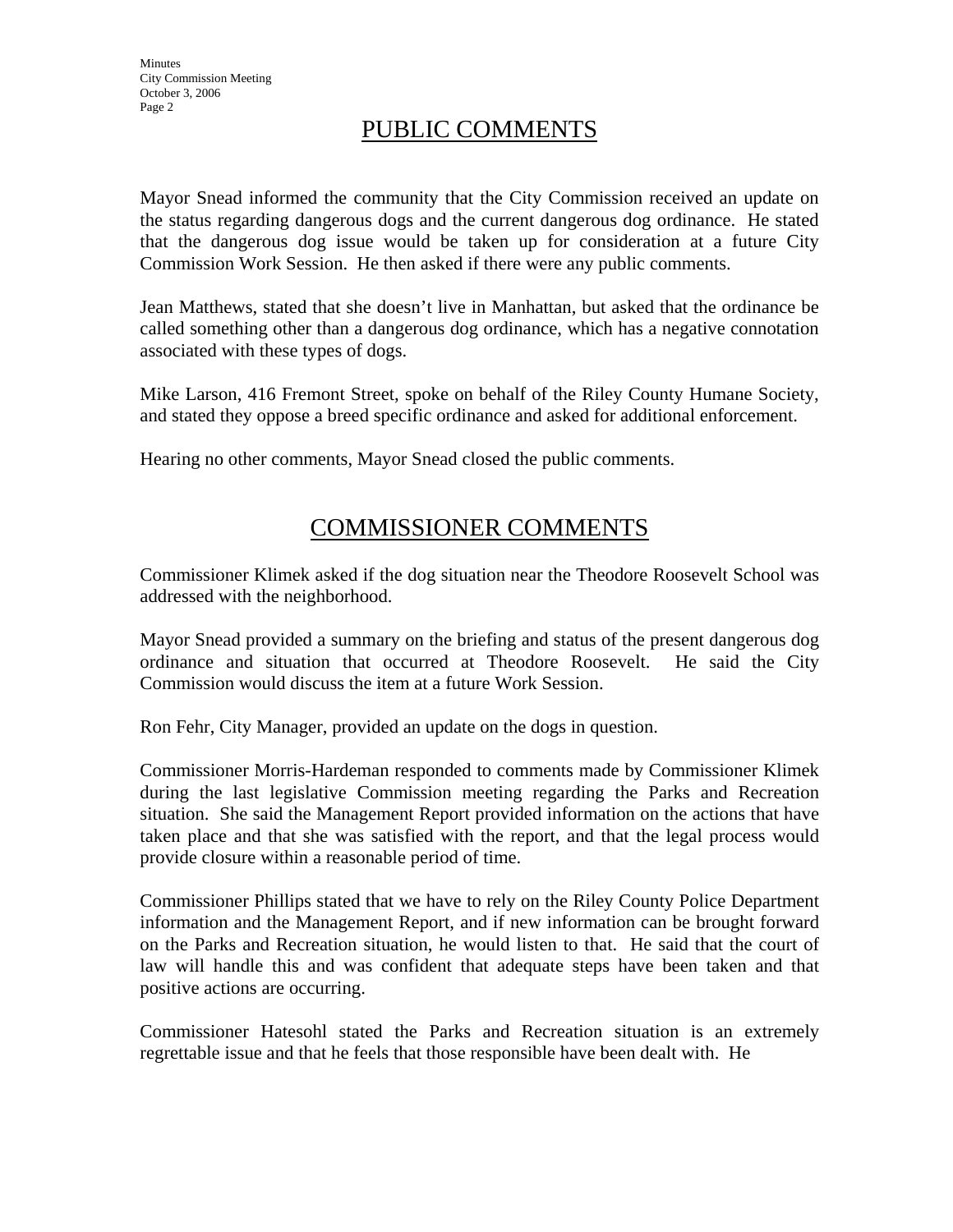## COMMISSIONER COMMENTS *(CONTINUED)*

understood the frustration, but said the criminal court system will hear the matter and was satisfied that everyone will be more alert to follow procedures and guidelines, and to be responsible to report any wrongdoings.

Mayor Snead said this activity with Parks and Recreation wasn't allowed to flourish as suggested. He said the whole situation has damaged morale and it is time to reestablish trust and confidence. He said there were controls in place, but they weren't being followed, and, that the violation of public trust must be dealt with legally and within the personnel policies to ensure that constructive and corrective actions are in place. He said the future evaluation of the City Manager will be done by the Commission during his annual evaluation.

## CONSENT AGENDA

(\* denotes those items discussed)

## **MINUTES**

The Commission approved the minutes of the Regular City Commission Meeting held Tuesday, September 19, 2006, and the Special City Commission Meeting held on Tuesday, September 26, 2006.

## **CLAIMS REGISTER NO. 2569**

The Commission approved Claims Register No. 2569 authorizing and approving the payment of claims from September 13, 2006, to September 26, 2006, in the amount of \$6,674,446.96.

## **LICENSE – TREE MAINTENANCE**

The Commission approved the application for Affordable Tree Service, 821 Cottonwood Street, Emporia, Kansas, for a Tree Maintenance license for calendar year 2006.

## **FINAL PLAT – STOWE-BURTON ADDITION**

The Commission accepted the easements and rights-of-way, as shown on the Final Plat of Stowe-Burton Addition, located southeast of the intersection of Leavenworth Street and North  $5<sup>th</sup>$  Street, at 431 Leavenworth Street, based on conformance with the Manhattan Urban Area Subdivision Regulations.

## **FINAL PLAT – PRAIRIE LAKES ADDITION, UNIT 3**

The Commission accepted the easements and rights-of-way, as shown on the Final Plat of Prairie Lakes Addition, Unit 3, generally located south of Walters Drive and east of Butterfield Road and Northfield Road intersection, based on conformance with the Manhattan Urban Area Subdivision Regulations.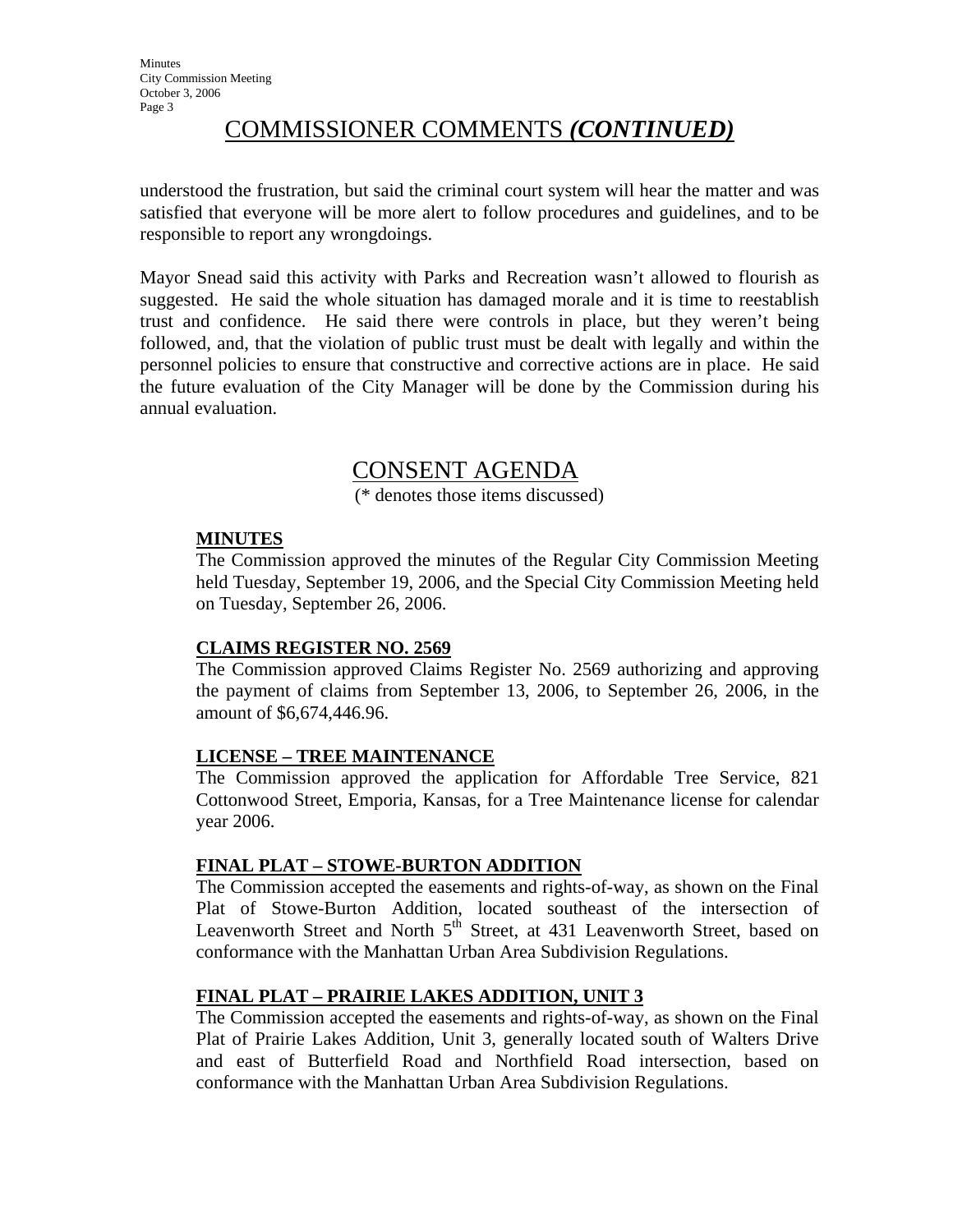## CONSENT AGENDA *(CONTINUED)*

## **ORDINANCE NO. 6575 – AMEND I-2 DISTRICTS – ZONING REGULATIONS**

The Commission approved Ordinance No. 6575 amending Section 4-302 (B)(1) of the Manhattan Zoning Regulations, I-2, Industrial Park District - Conditional Uses, by modifying "Car and truck washes", to "Car, truck and/or dog washes", based on the findings in the Staff Memorandum. *(See Attachment No. 1)*

## **ORDINANCE NO. 6576 – ANNEX – SCENIC MEADOWS ADDITION**

The Commission approved Ordinance No. 6576 annexing the proposed 117-acre Scenic Meadows Addition, generally located on the east side of South Scenic Drive, based on general conformance with the Comprehensive Plan, the Growth Vision, and the Capital Improvements Program, and the findings of the Board of Riley County Commissioners.

#### **ORDINANCE NO. 6577 – REZONE – SCENIC MEADOWS ADDITION**

The Commission approved Ordinance No. 6577 rezoning the site as proposed, to R, Single-Family Residential District, and R-1, Single-Family Residential District with the AO, Airport Overlay District, based on the findings in the Staff Report. *(See Attachment No. 2)* 

#### **ORDINANCE NO. 6578 – 2007 SALARIES**

The Commission approved Ordinance No. 6578 establishing a new range of salaries for City employees for 2007.

## **CHARTER ORDINANCE NO. 41 – 2007 COMPENSATION FOR COMMISSIONERS**

The Commission approved Charter Ordinance No. 41 establishing a revised 2007 compensation for City Commissioners.

#### **ORDINANCE NO. 6579 – REZONE – IVERNESS TOWNHOMES**

The Commission overrode the recommendation of the Planning Board and modified the Preliminary Development Plan as proposed by the applicant; and approved Ordinance No. 6579 rezoning the site, generally located northeast of the intersection of Amherst Avenue and Miller Parkway, from C-2, Neighborhood Shopping District, to PUD, Residential Planned Unit Development District, based on the findings in the Staff Report, as modified by the revised proposal, with the six conditions of approval, as modified and recommended by City Administration. *(See Attachment No. 3)*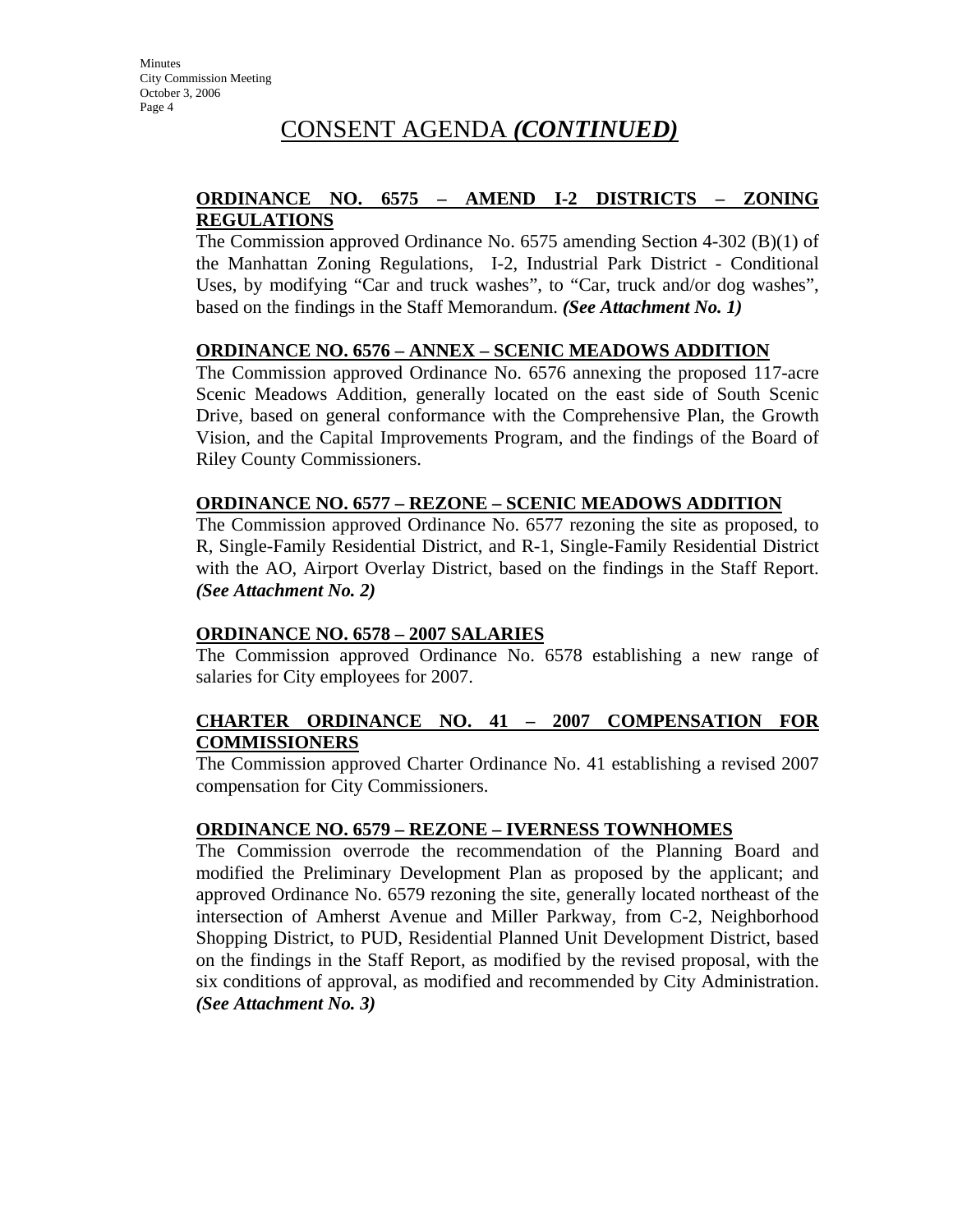## CONSENT AGENDA *(CONTINUED)*

## **ORDINANCE NO. 6580 – REPEAL EDUCATION QUARTER-CENT SALES TAX**

The Commission approved Ordinance No. 6580 repealing the special quarter-cent sales tax by repealing Ordinance No. 6474, all effective December 31, 2006.

## **FIRST READING – ADOPT – 2006 STANDARD TRAFFIC ORDINANCE FOR KANSAS CITIES**

The Commission approved first reading of the ordinance incorporating by reference the Standard Traffic Ordinance for Kansas Cities, Edition of 2006.

## **FIRST READING – LEVY BUSINESS IMPROVEMENT SERVICE FEES – AGGIEVILLE BUSINESS IMPROVEMENT DISTRICT**

The Commission approved first reading of an ordinance levying Business Improvement Service Fees, for the year 2007, on businesses located within the Aggieville Business Improvement Districts.

## **FIRST READING – LEVY BUSINESS IMPROVEMENT SERVICE FEES – DOWNTOWN BUSINESS IMPROVEMENT DISTRICT**

The Commission approved first reading of an ordinance levying Business Improvement Service Fees, for the year 2007, on businesses located within the Downtown Business Improvement District.

## **RESOLUTION NO. 100306-A – SET DATE - SELL GENERAL OBLIGATION BONDS 2006B**

The Commission approved Resolution No. 100306-A setting November 7, 2006, as the date to sell \$7,460,000.00 in general obligation bonds (Series 2006B) and approve first reading of an ordinance issuing \$7,460,000.00 in general obligation bonds.

## **RESOLUTION NO. 100306-B – ESTABLISH – NATINAL INCIDENT MANAGEMENT SYSTEM**

The Commission approved Resolution No 100306-B authorizing the Mayor and City Clerk to sign the resolution establishing the National Incident Management System as the incident system to be used for planning, response, recovery, and mitigation from both natural and manmade disasters within the City of Manhattan.

## **CHANGE ORDER NO. 1-FINAL – 2006 CURED-IN-PLACE SANITARY SEWER PIPE RELINING PROJECT (WW607P)**

The Commission approved Change Order No. 1-Final for the 2006 Cured-in-Place Sanitary Sewer Pipe Relining Project, resulting in a net increase in the amount of \$44,966.00 (+19.31%) to the contract with Utility Maintenance Contractors, LLC, of Wichita, Kansas.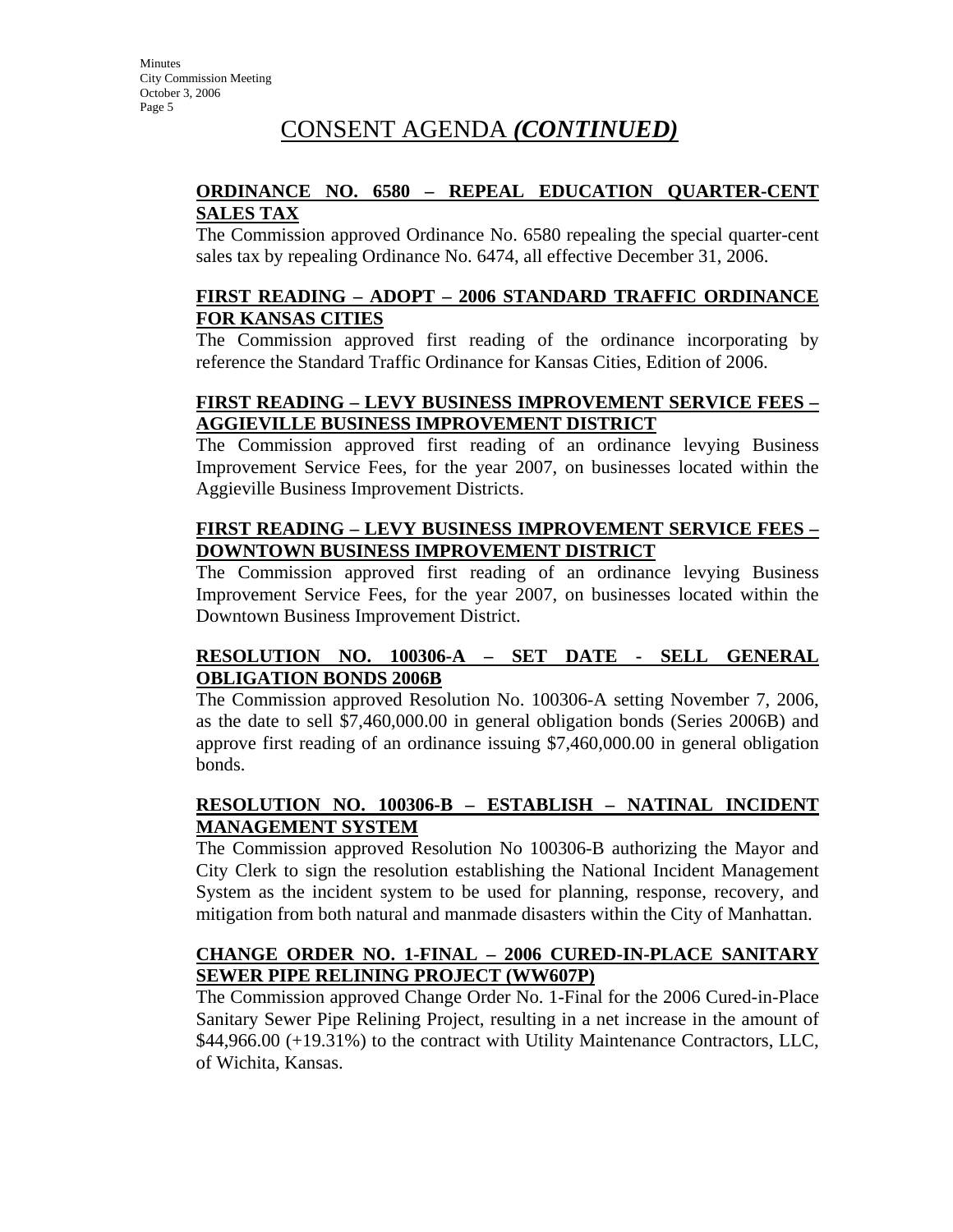## CONSENT AGENDA *(CONTINUED)*

## **AWARD CONTRACT – DESIGN PHASE I – WILDCAT CREEK LIFT STATION IMPROVEMENT PROJECT**

The Commission authorized the Mayor to enter into a contract with BG Consultants, Inc., of Manhattan, Kansas, for the design of Phase I of the Wildcat Creek Lift Station Improvements project.

## **AGREEMENT – 24/7 CAMPAIGN – CHAMBER OF COMMERCE**

The Commission authorized the Mayor and City Clerk to execute an agreement with the Manhattan Area Chamber of Commerce providing \$40,000.00 in funding during 2006-07 for the community marketing campaign.

#### **PERFORMANCE HEARING – FAMILY AND CHILD RESOURCE CENTER**

Mayor Snead opened the performance hearing.

Hearing no comments, Mayor Snead closed the performance hearing.

## **BOARD APPOINTMENTS**

The Commission approved appointments by Mayor Snead to various boards and committees of the City.

#### *Douglass Center Advisory Board*

Re-appointment of Glenna F. Burckel, 2031 Pierre St., to a three-year At-Large term. Ms. Burckel's term begins October 3, 2006, and will expire on October 2, 2009.

## *Municipal Band Board*

Appointment of Gary Plumberg, 526 Fremont St., to a four-year term. Mr. Plumberg's term begins immediately and will expire on August 31, 2010.

## *Riley County Law Enforcement Board*

Appointment of Jayme Morris-Hardeman, 1822 Laramie St. to fill an unexpired At-Large term for Brad Everett. Commissioner Morris-Hardeman's term begins immediately and will expire on December 31, 2006.

Commissioner Phillips moved to approve the consent agenda, as presented. Commissioner Morris-Hardeman seconded the motion. On a roll call vote, motion carried 5-0.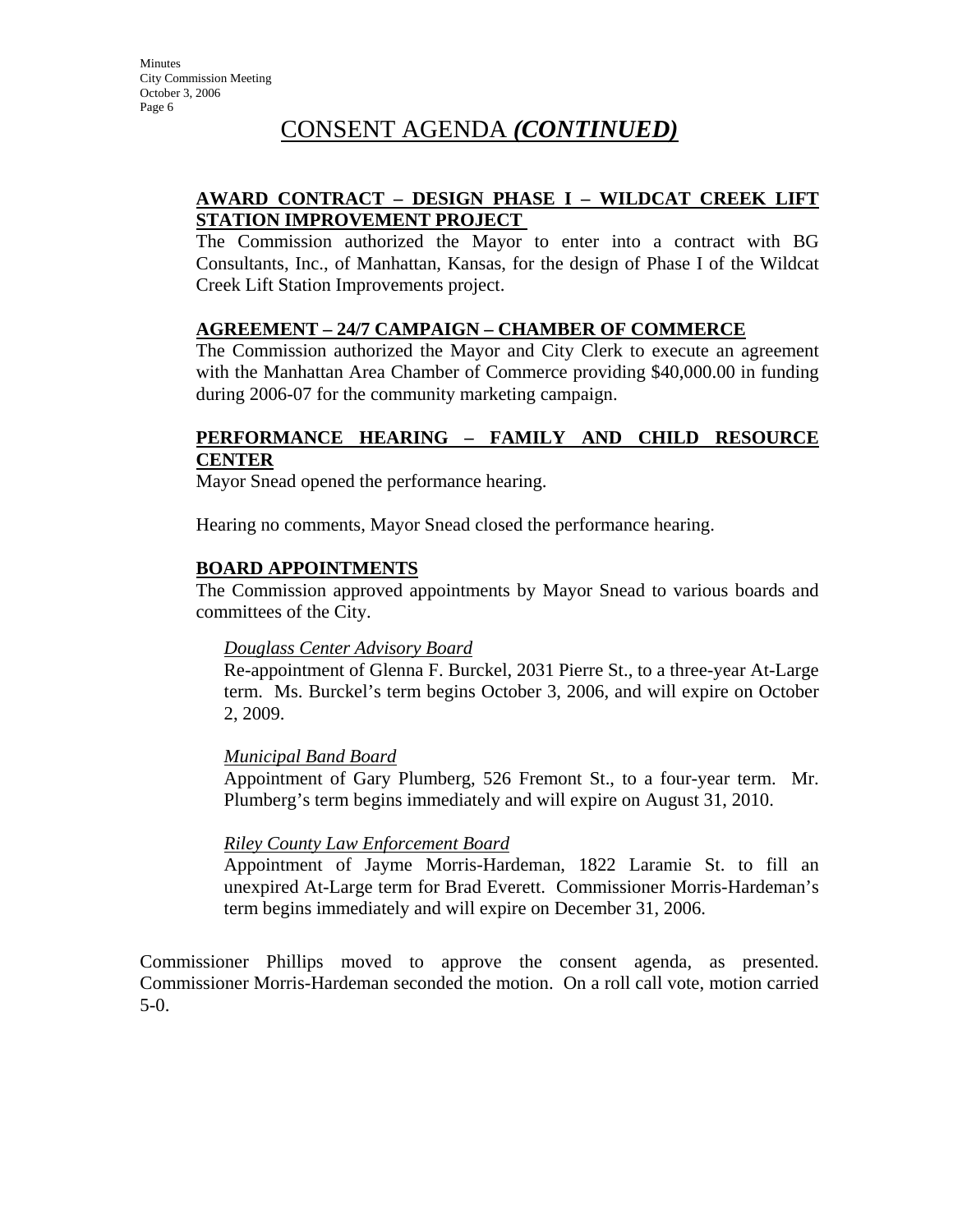## GENERAL AGENDA

## **FIRST READING – REZONE - NORTHWEST CORNER OF HAYES DRIVE AND MCCALL ROAD**

Eric Cattell, Assistant Director for Planning, presented the item and answered questions from the Commission.

After discussion, Commissioner Morris-Hardeman moved to approve first reading of an ordinance rezoning the approximate .88-acre site, generally located northwest of the intersection of Hayes Drive and McCall Road, from C-6, Heavy Commercial District, to C-5, Highway Service Commercial District, based on the findings in the Staff Report. *(See Attachment No. 4)* Commissioner Hatesohl seconded the motion. On a roll call vote, motion carried 5-0.

#### **FIRST READING – REZONE - 1423 FAIR LANE**

Eric Cattell, Assistant Director for Planning, presented the item and answered questions from the Commission.

After discussion, Commissioner Hatesohl moved to approve first reading of an ordinance rezoning 1423 Fair Lane from I-3, Light Industrial District, to LM-SC, Light Manufacturing-Service Commercial District, based on the findings in the Staff Report. *(See Attachment No. 5)* Commissioner Morris-Hardeman seconded the motion. On a roll call vote, motion carried 5-0.

## **FIRST READING - PROHIBIT SMOKING**

Jason Hilgers, Assistant City Manager, presented the item.

Tanner Banion, 1100 Fremont Street, informed the Commission that the K-State Student Senate passed a resolution to prohibit smoking and encouraged the Commission to protect the public health and welfare of workers in Manhattan.

Lucas Maddy, Student Body President, Kansas State University, read a resolution passed by the K-State Student Senate on September 28, 2006. He asked the Commission to protect public health and said that a complete smoking ban would breathe new life into the Constitution and improve the health of the community.

Linda De Coursey, Director of Advocacy, State of Kansas, American Heart Association, asked the Commission to endorse ordinance number one, which considers health issues and said a 100 percent smoke-free nation should be the goal.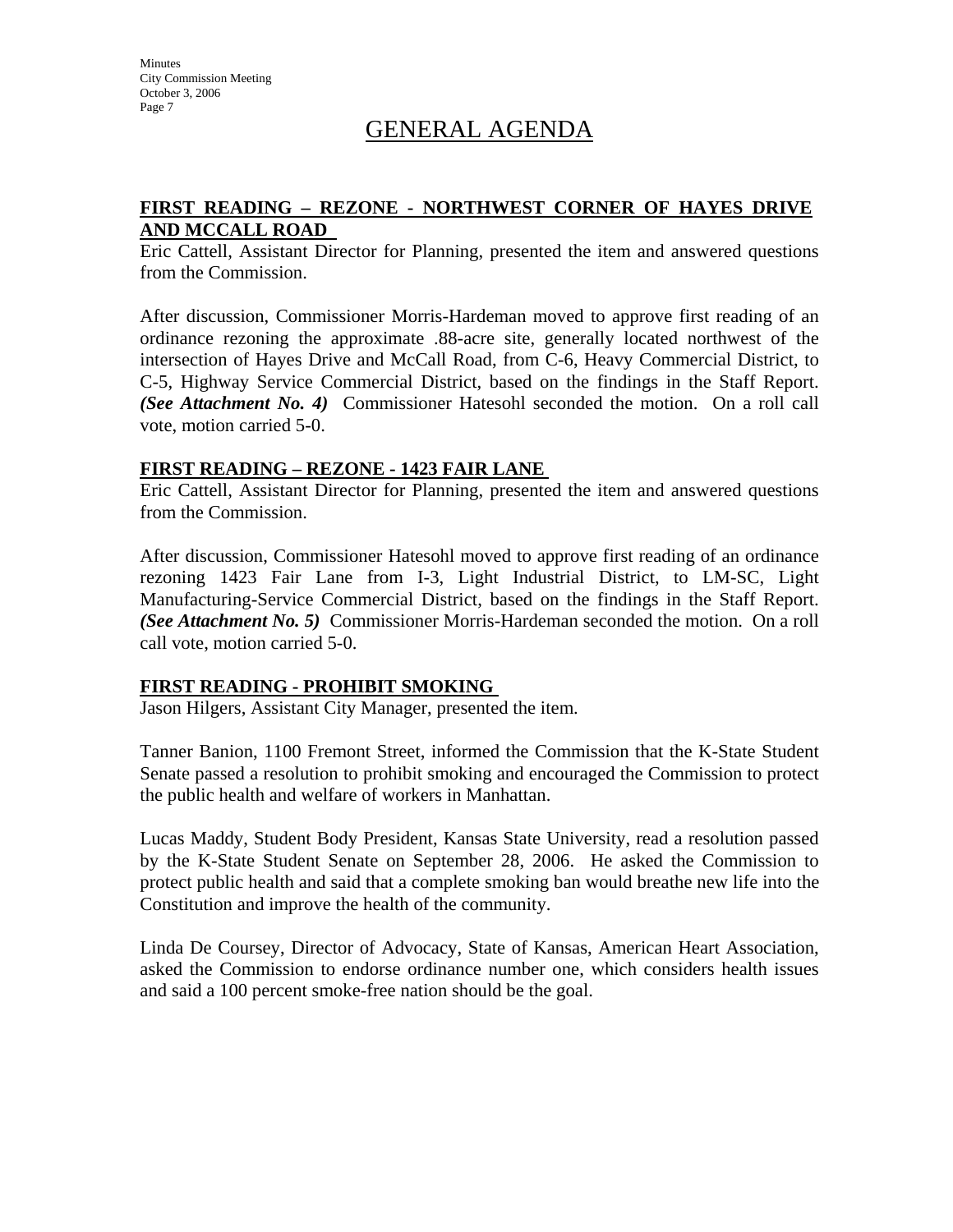## **FIRST READING - PROHIBIT SMOKING** *(CONTINUED)*

Kristin Bruce, representing the American Cancer Society, from Lindsborg, Kansas, informed the Commission that proposed ordinance two and three are fake and unacceptable. She asked the Commission to approve the Clean Air Manhattan ordinance to protect everyone from the dangerous exposure to second hand smoke.

Courtney Morrill, 3302 Shady Valley Drive, sophomore at Manhattan High School, stated the Commission can choose whether or not she breathes clean air and asked to protect our health, and enact a simple, strong and fair ordinance or nothing at all.

Stan Watt, 2817 Arbor Drive, serves on the Board for the Kansas Lung Association, informed the Commission that the City regulates many areas already and asked the Commission to support ordinance number one, as suggested by the Student Senate.

Mary Jane Hellebust, Tobacco Free Kansas Coalition, stated that second hand smoke should be eliminated and advocated for a strong, simple and fair ordinance as recommended by Clean Air Manhattan to protect our workers and the welfare of a public health policy.

Marcus Kit, 3428 Chimney Rock Road, sophomore at MHS, stating that second hand smoke is bad for your health. He asked the City Commission to protect his and other student's health and not allow the exemptions in the ordinance.

Dr. Ryan Knopp, member of Stonecreek Family Physicians, speaking on behalf of his colleagues and the medical society, said that the evidence is overwhelming; second hand smoke is a public health risk. He urged the Commission to pass the Clean Air Manhattan ordinance and to not include multiple exemptions.

David Seay, 803 Pierre Street, spoke in support of a restrictive ordinance given the amount of research and discussion that has been presented to the Commission. He thanked the Student Senate for coming forward and spoke of other communities who have passed a smoking ban.

Loren Pepperd, 3005 Tomahawk Circle, stated that it is a choice to smoke and believed in the freedom of rights of business owners to decide what occurs in their businesses. He said that cigarette smoke is bad for you, but so is radon.

Caleb Lowe, 4440 Tuttle Creek Boulevard, No. 304, stated that smoking is a choice; however, nonsmokers don't have a choice if breathing second-hand smoke is affecting their health.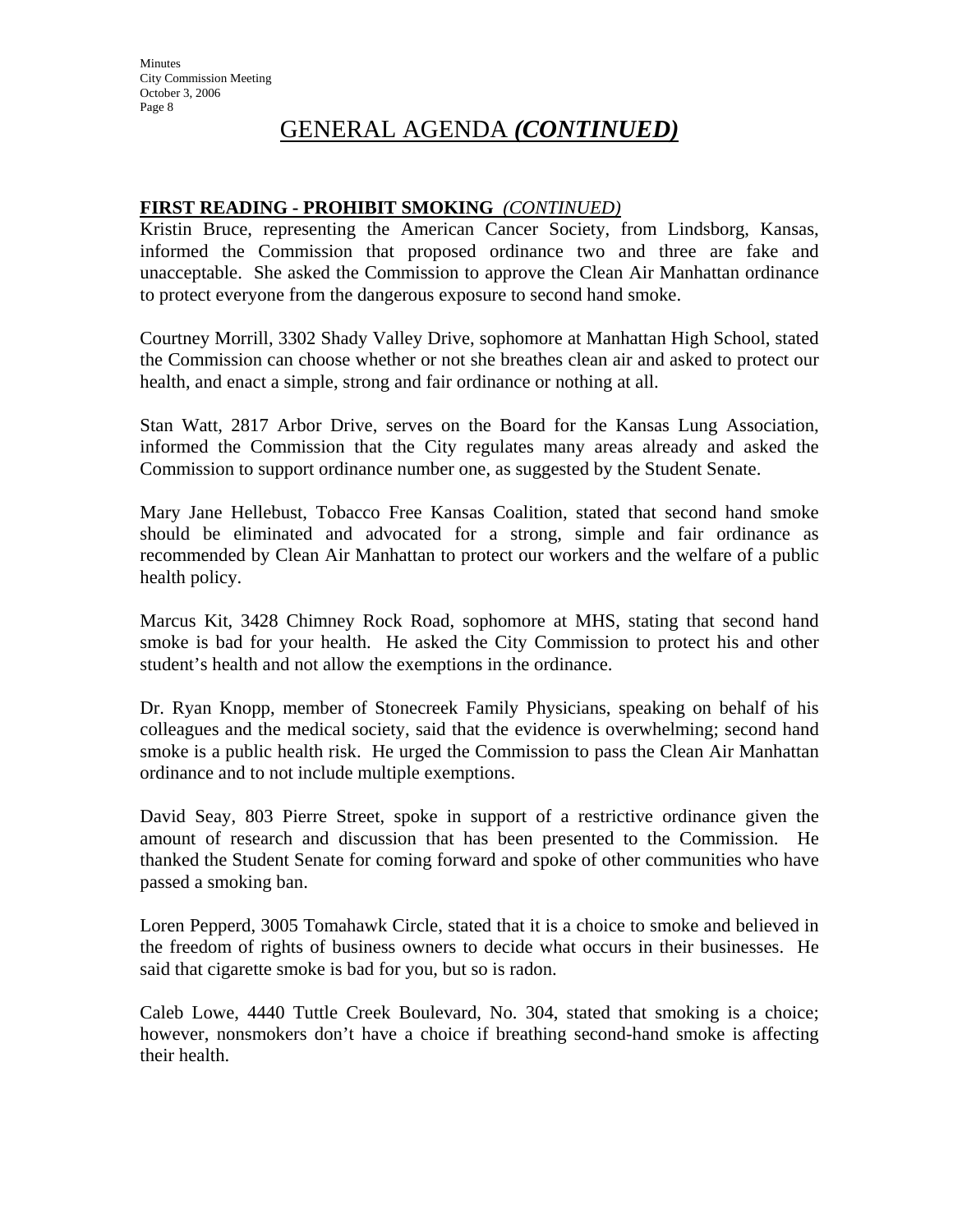#### **FIRST READING - PROHIBIT SMOKING** *(CONTINUED)*

Jason Humes, 615 Bertrand Street, works at So Long Saloon, asked about the limits of enforcement and responsibility of a legal product.

Rebecca Grives, 1723 Hollow Tree Lane, informed the Commission that she was under the legal age to buy tobacco and that it was not fair as a non-smoker to be around those that smoke in public.

Billy Porter, 3708 Crossgate Circle, stated that exemptions are needed until the state or the country decides not to sell cigarettes. He voiced support for ordinance two or three.

George Hodges, 423 Fremont Street, informed the Commission that the Student Body President doesn't speak for every student at K-State and asked the Commission consider ordinance two or three.

Emily Berry, Manhattan High School student, 1300 Wyndham Heights, asked the Commission to pass an ordinance banning smoking.

Dr. James Gardner, Past State President of the Kansas Lung and Heart Association, thanked the Commission for the debate and stated that ordinance one is the best option.

Joan Coovert, 900 Gillespie Drive, informed the Commission that she has a child who has asthma and has witnessed the negative effects of second-hand smoke that lingers in a room.

Dee Robert Ross, 2304 Brockman, stated that the proposed ordinances dictate to the business owner what they can and can't do and are listening to a small minority. He asked that this issue be put to the voters with a city-wide referendum.

Linda Richter, 2383 Grandview Terrace, said the electorate has had input and elected you as a representative government to exercise your responsibility. She urged the Commission to think about the information received from the general public and to support the Clean Air Manhattan ordinance.

Charlene Brownson, Chair, Clean Air Manhattan, spoke about the health facts and consequences that are known about second-hand smoke. She said that ordinances two and three are not good ordinances and impossible to enforce, and asked the Commission to pass the Clean Air Manhattan ordinance or no ordinance at all.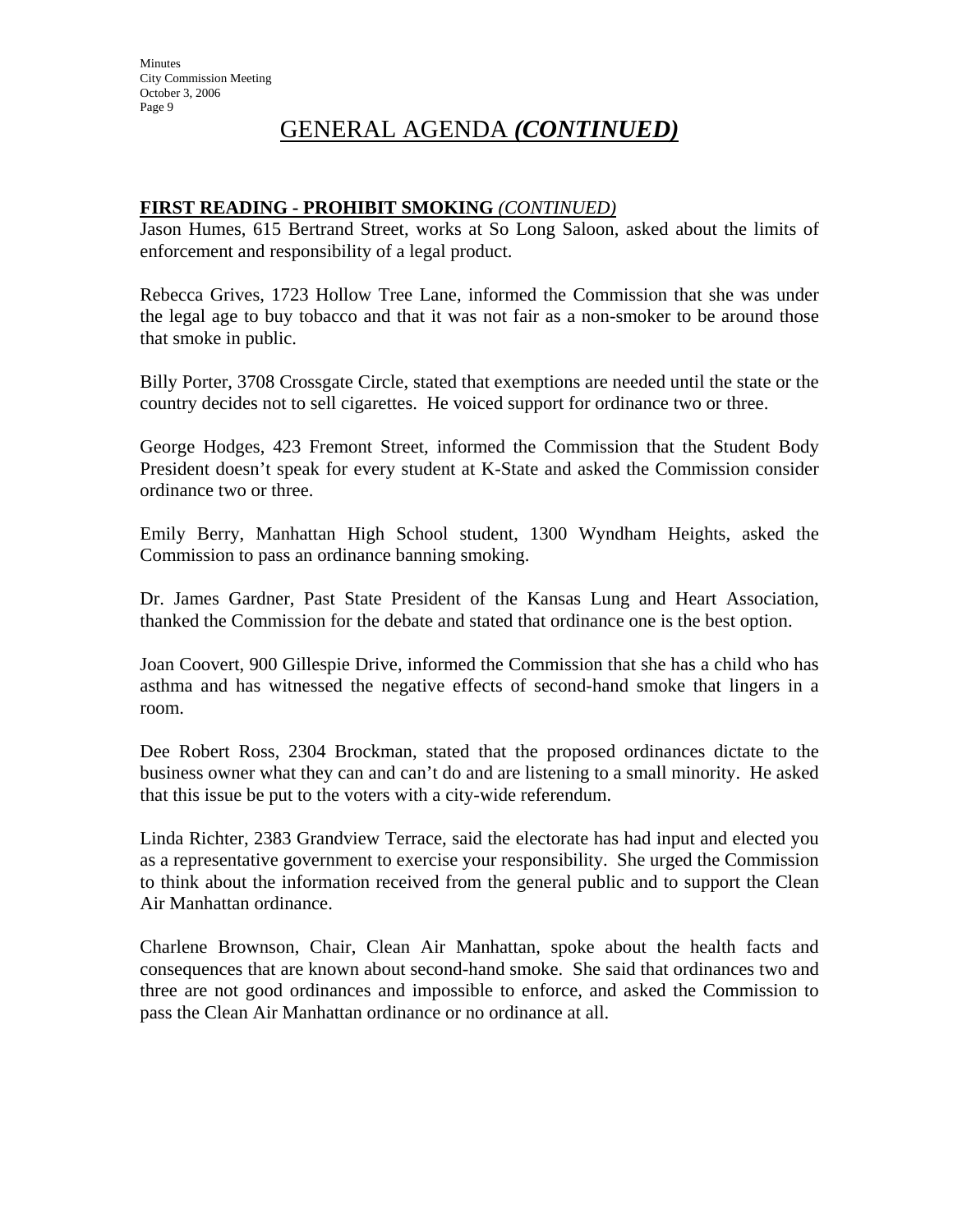## **FIRST READING - PROHIBIT SMOKING** *(CONTINUED)*

Bob Kennedy, 2001 Hillview Drive, stated the issue is to support the mission statement of protecting public health and safety. He said we have scientific and empirical evidence that second-hand smoke is not healthy for us and we need an ordinance to protect and preserve the health and safety of our community, as we have currently with zoning codes.

Chuck Murphy, Director, Manhattan/Riley County Health Department, informed the Commission that this issue was brought to the Commission about seven years ago. He said the Health Board voted to adopt a strong ordinance as proposed by Clean Air Manhattan and stated that government has the ability to control the quality of air consumers and employees must breathe.

Ann Gleason, 2234 Prairie Glen Place, said that she was a cancer survivor and understood that she and others are more susceptible to second-hand smoke and asked that a strong ordinance be put into place.

The Commission took a brief recess at 9:25 p.m.

Bill Frost, City Attorney, and Ron Fehr, City Manager, responded to questions raised regarding enforcement and duties of the proprietor, as outlined in the proposed ordinance.

Mayor Snead responded to questions regarding radon and the enforcement of the proposed ordinances.

After discussion, Mayor Snead moved to approve first reading of an ordinance prohibiting or restricting smoking in all places of employment, with four exemptions. Commissioner Morris-Hardeman seconded the motion.

After additional discussion, on a roll call vote, motion failed 2-3, with Commissioners Phillips, Hatesohl and Klimek voting against the motion.

Ron Fehr, City Manager, answered additional questions from the Commission regarding conformance and education.

Jason Hilgers, Assistant City Manager, and Ron Fehr, City Manager, provided additional clarification on the item and exemptions.

After additional discussion, Commissioner Phillips moved to adopt first reading of ordinance number two, as presented in the packet. Commissioner Hatesohl seconded the motion.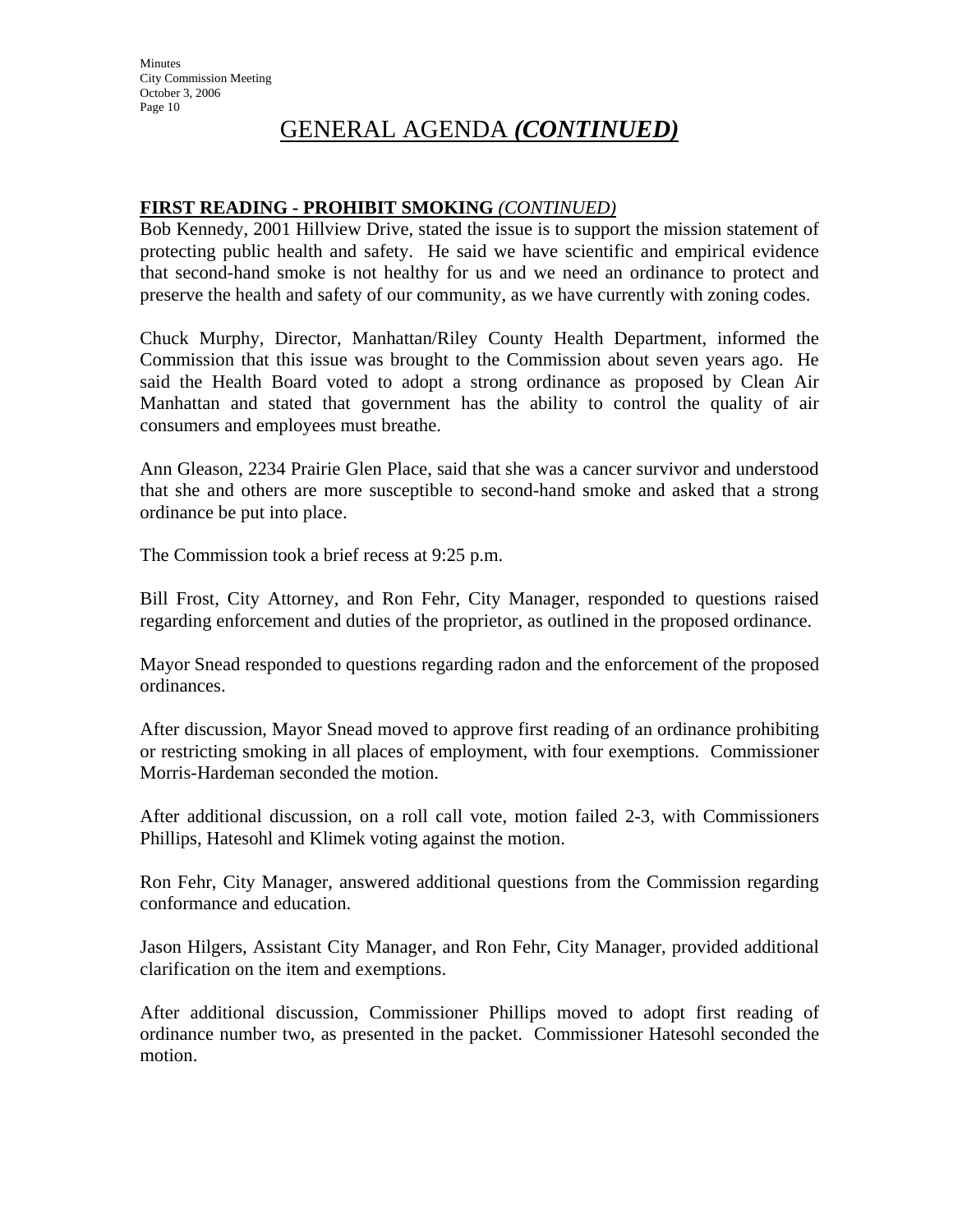## **FIRST READING - PROHIBIT SMOKING**

After additional discussion, on a roll call vote, motion carried 3-2, with Mayor Snead and Commissioner Morris-Hardeman voting against the motion.

Ron Fehr, City Manager, informed the Commission that second reading may be longer than two weeks to allow appropriate time to research issues related to the item.

#### WESTAR REAL-ESTATE CONTRACT AND RELOCATION OF SERVICE -**DOWNTOWN REDEVELOPMENT AREA**

Jason Hilgers, presented the item and answered questions from the Commission.

Chad Luce, Westar Energy, provided additional information on the item and answered questions from the Commission.

Rick Kiolbasa, Dial Realty, responded to questions from the Commission.

After discussion, Commissioner Hatesohl moved to approve the Real Estate Contract and Relocation Agreement with Westar Energy for its substation located at  $2^{nd}$  and Leavenworth Streets. Commissioner Morris-Hardeman seconded the motion. On a roll call vote, motion carried 5-0.

## **ADJOURNMENT**

At 10:47 p.m. the Commission adjourned.

MC, City Clerk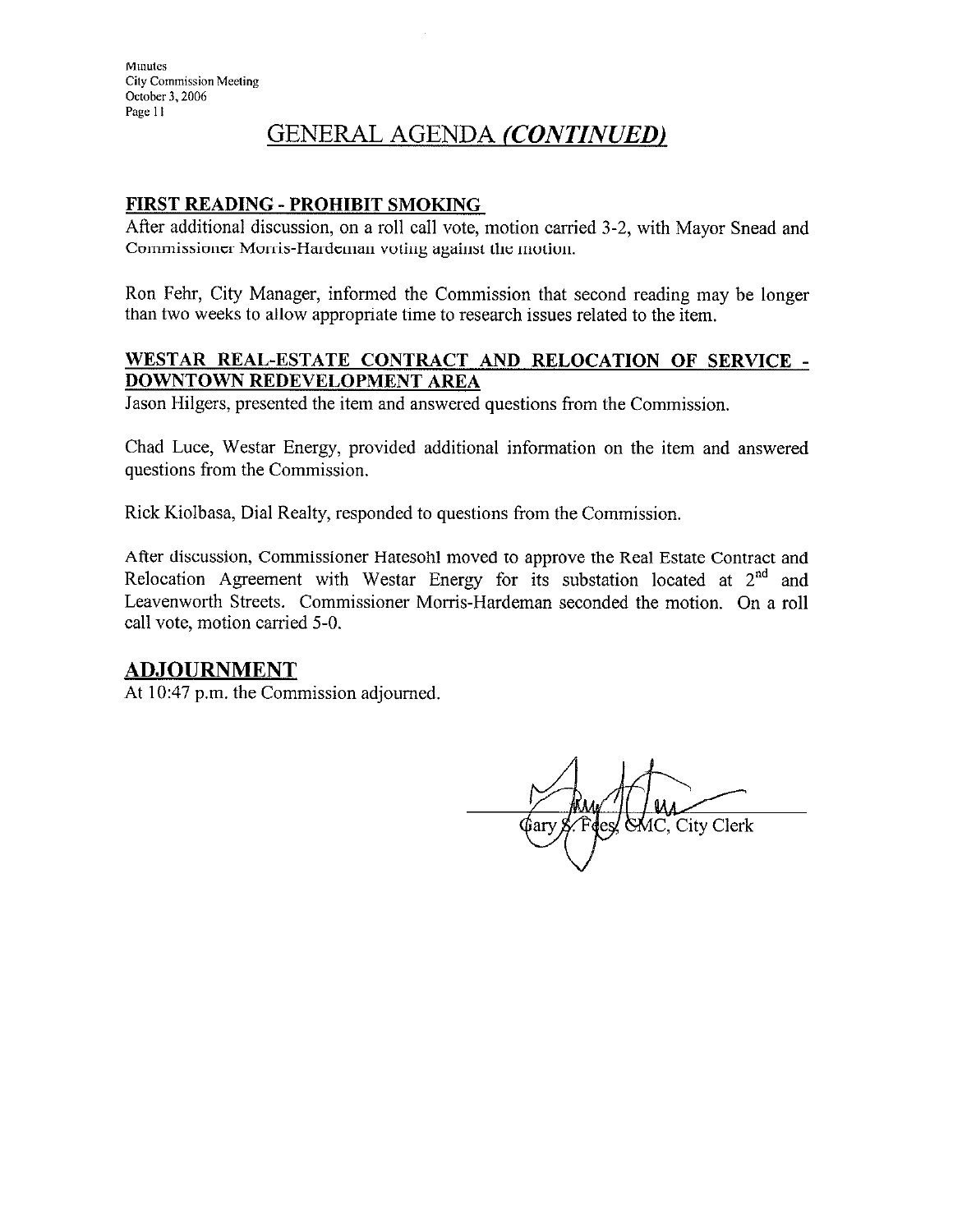

# INTER-OFFICE MEMORANDUM

| DATE:        | <b>July 31, 2006</b>                                                                                                                            |
|--------------|-------------------------------------------------------------------------------------------------------------------------------------------------|
| TO:          | Manhattan Urban Area Planning Board                                                                                                             |
| <b>FROM:</b> | <b>Bret (Bee) Martin, Planning Intern</b>                                                                                                       |
| RE:          | <b>Proposed Amendment to the Manhattan Zoning Regulations to Allow</b><br>Dog Washes as a Conditional Use in the I-2, Industrial Park District. |

## **BACKGROUND**

Tom Abbott (attachment) has requested a text amendment to the Manhattan Zoning Regulations to modify Article IV, District Regulations, Section 4-302, I-2, Industrial Park District, (B)(2) Conditional Uses, in order to allow "Dog washes" as a Conditional Use. The applicant's proposed amendment reads, "Car, truck and dog washes." The proposed wording expands the existing the vehicle wash facilities, car and truck washes, which are a Conditional Use in the I-2 District and specifically allows only dog washes.

The applicant currently owns a self-storage and car wash facility located at 470 and 480 McCall Road on one 4.44-acre lot, where the proposed dog wash is to be located. In January, 2002, the car wash at 470 McCall Road, under different ownership, was granted a Conditional Use for a car/truck wash in the I-2 District. The Zoning Regulations do not include "dog washes" as a permitted or conditional use, and the amendment is necessary for Abbott to be able to apply for a Conditional Use Permit to include a dog wash as a use at the existing car wash.

The term "Dog Washes" is not defined in the Manhattan Zoning Regulations, and currently, dog washes are not a permitted or conditional use in any district within the City; however, Pet Grooming Shops are a permitted use in certain commercial districts. The applicant currently owns a car wash at the intersection of Bluemont Avenue and N.  $12<sup>th</sup>$ Street, which is in the C-3, Aggieville Business District. The dog wash at the Aggieville location is allowed because Pet Grooming Shops are a permitted use in the C-3 District. The existing dog wash facility in Aggieville is a small self-contained unit with a walk-up wash basin for pets, with coin operated washing devices, cleaning materials, and bags for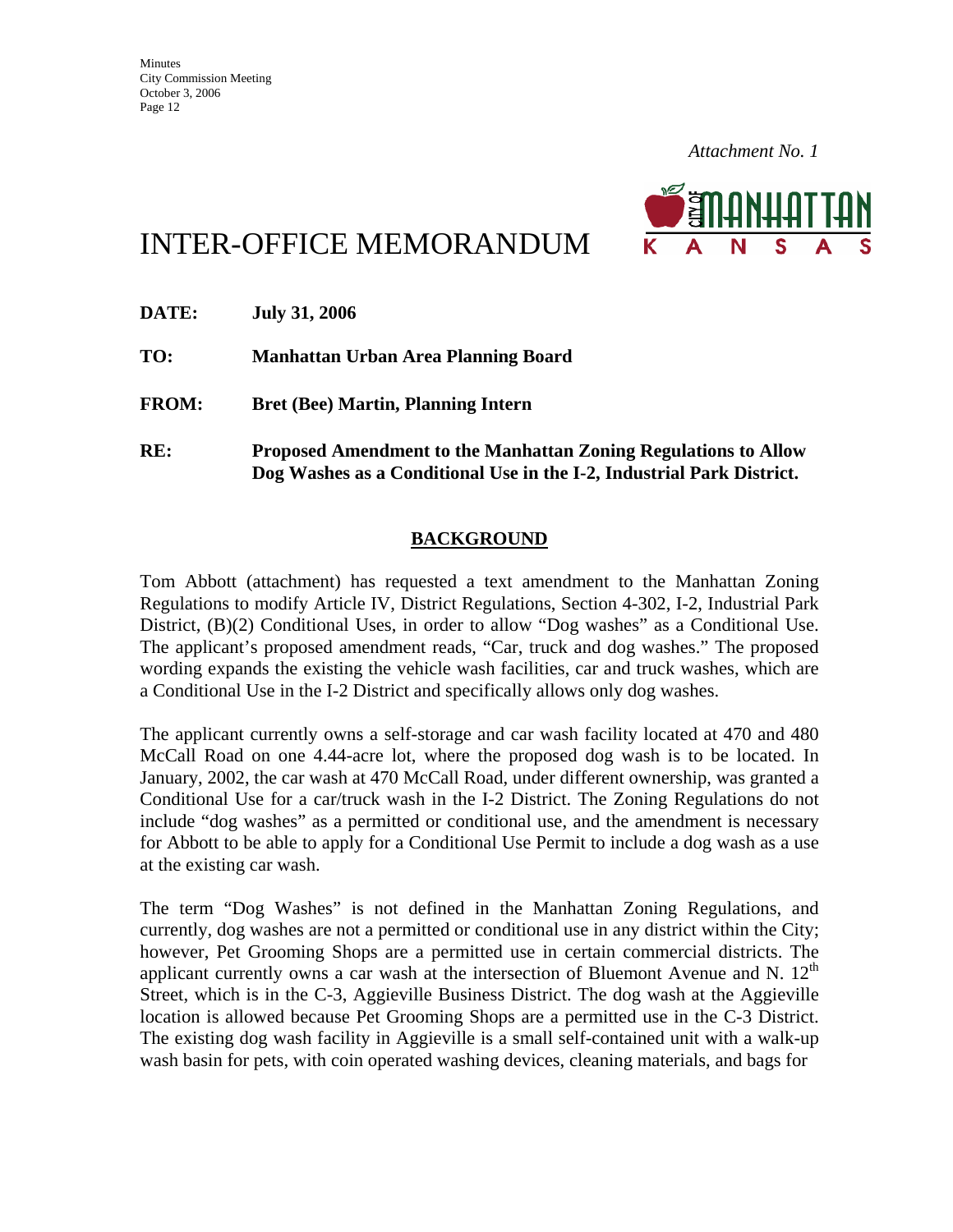any animal waste attached to the walls of a partially enclosed metal washing area (see attached picture). The single washing area on the property is located between two sets of two wash bays for cars.

Dog washes exist in many communities in the U.S., both as indoor and outdoor self-serve facilities. Dog washes have been permitted either as a conditional use or accessory use in a number of different zones in these communities ranging from commercial to industrial. City Administration's research found that during an analysis of communities in various states, the most common way to address the zoning necessity of dog washes is to treat it as a conditional use.

Through discussions with cities, City Administration determined that no major health or general welfare issues or concerns were emphasized. Some minor concerns included the filtration of dog hair from getting into the City's wastewater system; the possible corrosive or toxic nature of chemicals used for animal bathing or other fluids generated getting into the wastewater system; and whether or not an attendant would be present to clean bathing tubs or remove any potential animal waste on-site. All of these issues were concerns, whether the proposed use would be indoors or outdoors. Every community contacted expressed the concern of pet hair filtration, and most expressed the concern of having an attendant present on-site to ensure the facility is clean and free of animal waste. These concerns can be addressed through the conditional use process.

Within commercial and industrial districts, noise from animals was not conveyed as a concern in other communities. In one community that included dog washes as an accessory use to a proposed car wash with a conditional use application, City Administration, the Governing Body, and the Planning and Zoning Commission had no concerns regarding the dog wash as a part of the car wash. In that particular case, because the proposed facility abuts an airport, additional noise from the pet wash use was not a concern. Generally, in the communities surveyed, in areas where noise levels are not as serious of a concern, dog washes have been permitted to operate. (See attached pictures for existing dog washes in other communities.)

## **AMENDMENTS TO THE TEXT OF THE ZONING REGULATIONS**

When a proposed amendment results in a change to the text of the Zoning Regulations, the report from the Planning Staff shall contain a statement as to the nature and effect of the proposed amendment, and determinations as to the following:

## **WHETHER SUCH CHANGE IS CONSISTENT WITH THE INTENT AND PURPOSE OF THE ZONING REGULATIONS**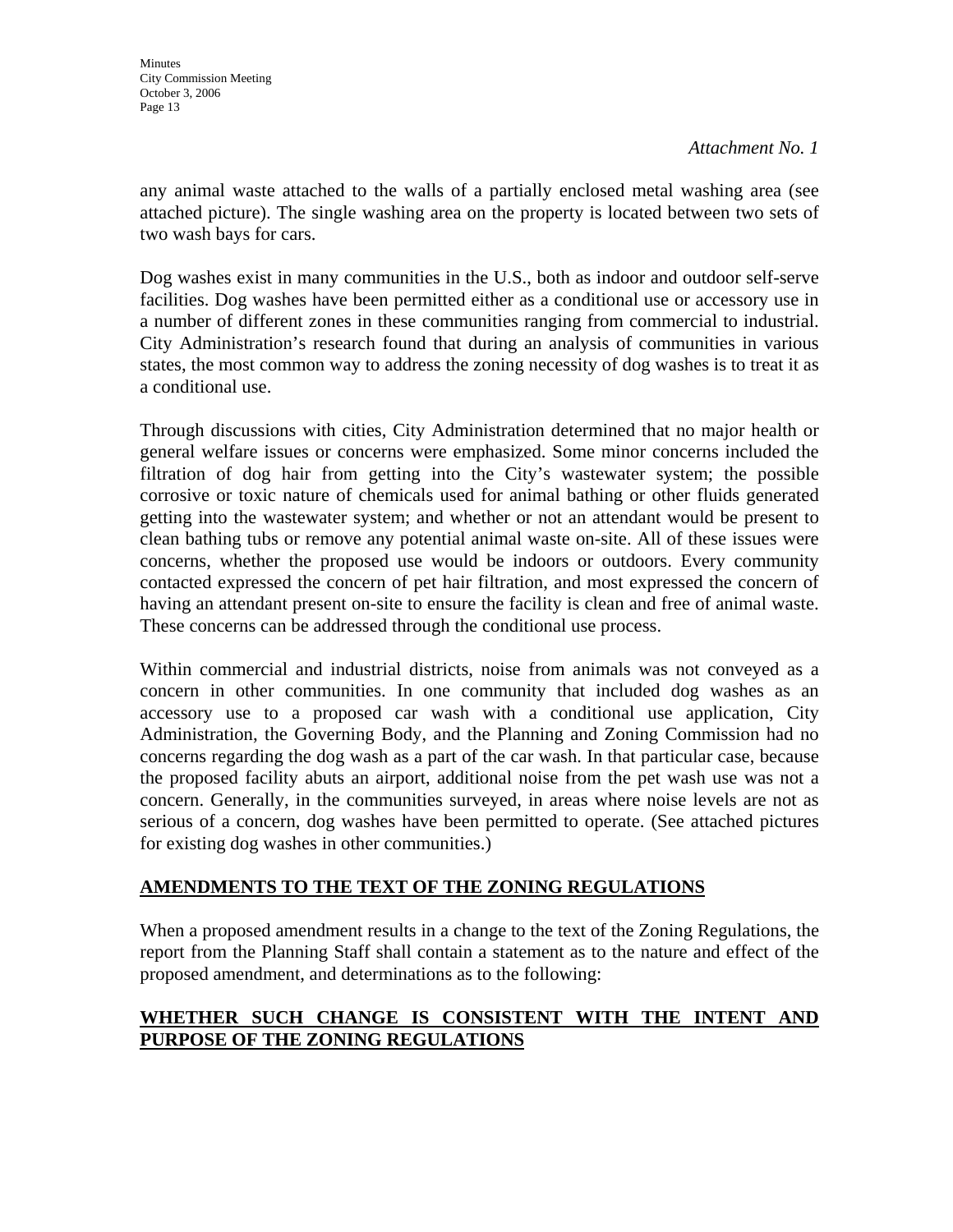**Minutes** City Commission Meeting October 3, 2006 Page 14

#### *Attachment No. 1*

The intent and purpose of the Zoning Regulations is to divide the City of Manhattan into zones and districts; to regulate and restrict the location and use of buildings and the uses of land within each district and zone; to restrict the use of buildings and land for agriculture, dwellings, business, industry, conservation and other purposes; to promote the health, safety, morals, comfort and general welfare; and to conserve and protect property values throughout the City. Their intent is also to regulate and restrict the height, number of stories and size of buildings; the percentage of a lot that may be occupied by buildings and other structures; the size of yards, courts and other open spaces; the density of the population; the location, use and appearance of buildings, structures and land for residential, commercial, industrial and other purposes; the conservation of natural resources, including agricultural land; and the use of land located in areas designated as flood plains and other areas, including the distance of any buildings and structures from a street or highway.

The I-2 District is designed to allow a broad range of manufacturing and research activities in a large lot industrial park setting. Permitted Uses in this district include light manufacturing activities engaged in the transformation of predominantly secondary or partially finished materials; adult businesses; bulk storage; kennels; animal shelters; public utilities that are not owned or operated by a municipality; research and testing laboratories; transportation systems facilities; vehicle towing and storage service; vocational educational facilities; and warehousing and distribution. Conditional uses in the district include car and truck washes, group day care centers, and health and fitness clubs.

Permitted Uses are those that are allowed "by right", subject to use limitations and bulk regulations and require no public review prior to construction, unless the Board of Zoning Appeals (BZA) considers an Exception or Variance of a zoning requirement as a result of some part of the use not fully complying as proposed.

A Conditional Use is one that is generally considered to be allowed, but may have adverse affects on adjacent property and must first be considered by the BZA, prior to construction. The Conditional Use process requires notification to property owners within 200 feet of the property for which the Conditional Use Permit is requested and a public hearing to evaluate the impacts or any concerns of the specific proposal. The BZA considers the application based on a set of standards, all of which must be met in order for the Board to grant the Conditional Use. The Board may approve, approve with conditions, or deny a request. Its decisions are final and may be appealed to District Court.

As proposed by the applicant, dog washes are generally outdoor operations, even though, as observed in other communities, they can also function indoors. A patron would drive up to the facility and walk their dog outdoors up to a wash basin containing a jet sprayer that releases water and shampoo, a drying hose, and bags for any animal waste generated from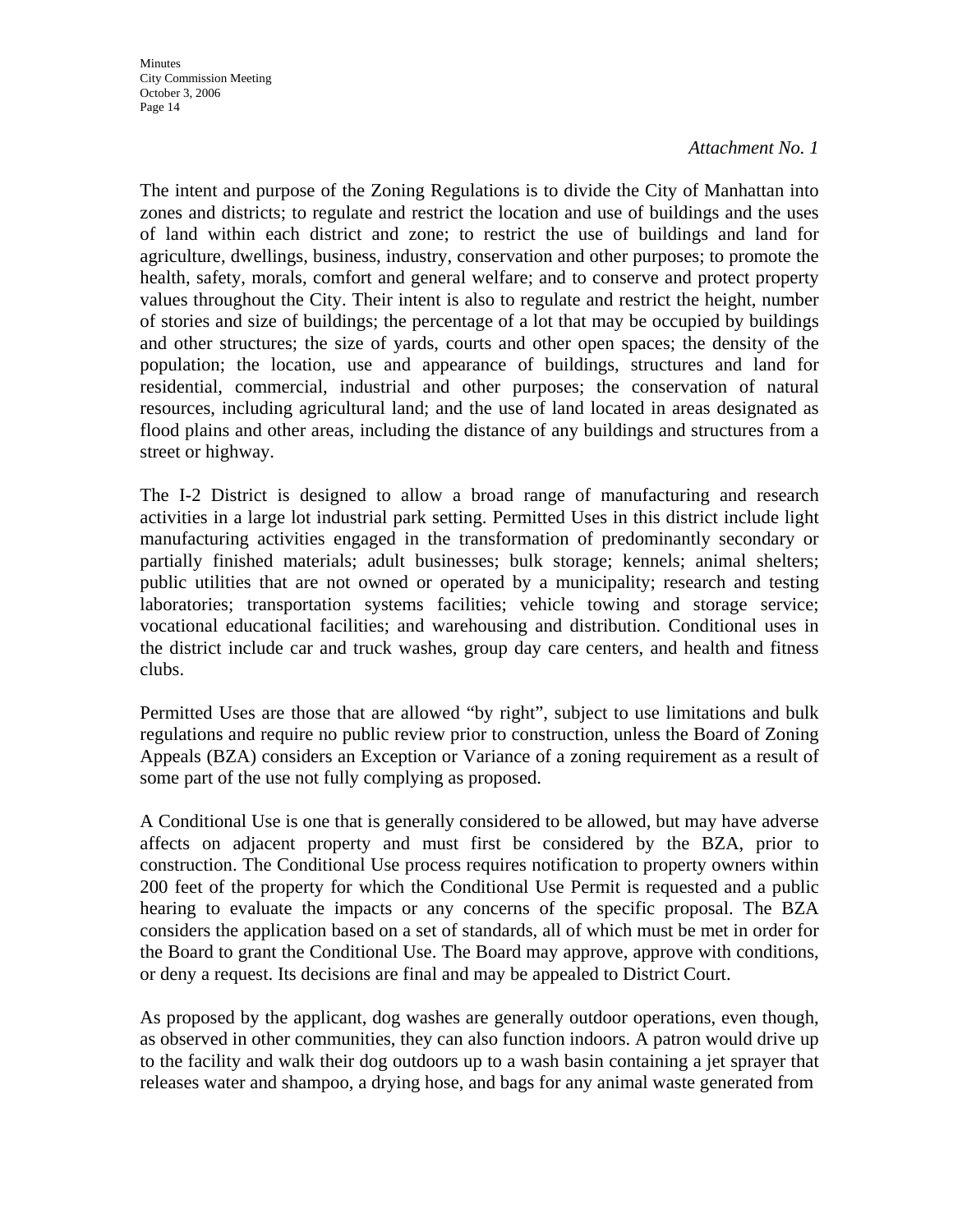the dogs. The wash basin is controlled by a coin-operated machine providing a variety of cleaning services. In this case, a vehicle using the facility would need to be parked somewhere on-site.

This particular use may have impacts on some of the permitted activities in the I-2 District such as research and testing laboratories or vocational educational facilities. However, other uses such as light manufacturing, adult businesses, bulk storage, animal shelters, kennels, vehicle towing, and warehousing and distribution would not likely be adversely affected by a dog wash. Because several of the permitted uses in the I-2 District are pet- or animal-related, the proposed conditional use should fit in the I-2. Considering the proposed use on a case-by-case basis is consistent with the intent of the Conditional Use process.

## **AREAS WHICH ARE MOST LIKELY TO BE DIRECTLY AFFECTED BY SUCH CHANGE AND IN WHAT WAY THEY WILL BE AFFECTED**

The I-2 District is the only district affected by the proposed amendment. There are two I-2 District locations in the City. The first location, where the applicant proposes the dog wash, includes a large portion of the part of the City located in Pottawatomie County east of Tuttle Creek Boulevard and includes much of McCall Road, Hayes Drive, Hostetler Drive, Levee Drive, and Kretchsmer Drive. Uses currently existing in this district include self-serve storage units, a health and fitness club, machine shops, vehicle towing and storage, pest control services, shipping service companies, heating and cooling service business, and light production operations among others. The second I-2 District is located east of the intersection of Amherst Avenue and Seth Child Road, north of Amherst Avenue and west of Wildcat Creek. Some properties and uses within the I-2 District may be affected, however, the conditional use process will determine if there are any adverse affects on adjacent properties, and the BZA may place limitations and/or conditions on the use to mitigate those effects.

## **WHETHER THE PROPOSED AMENDMENT IS MADE NECESSARY BECAUSE OF CHANGED OR CHANGING CONDITIONS IN THE AREAS AND ZONING DISTRICTS AFFECTED, OR IN THE CITY PLANNING AREA, GENERALLY, AND IF SO, THE NATURE OF SUCH CHANGED OR CHANGING CONDITIONS**

There is a general lack of available vacant commercial land within the City for non-retail service commercial uses. Also, no district within the City currently allows dog washes as a Permitted or Conditional Use, although Pet Grooming Shops are allowed in some districts. Dog washes are a relatively new business concept in the Manhattan area and the U.S. The proposed amendment is made necessary because the current text of the Zoning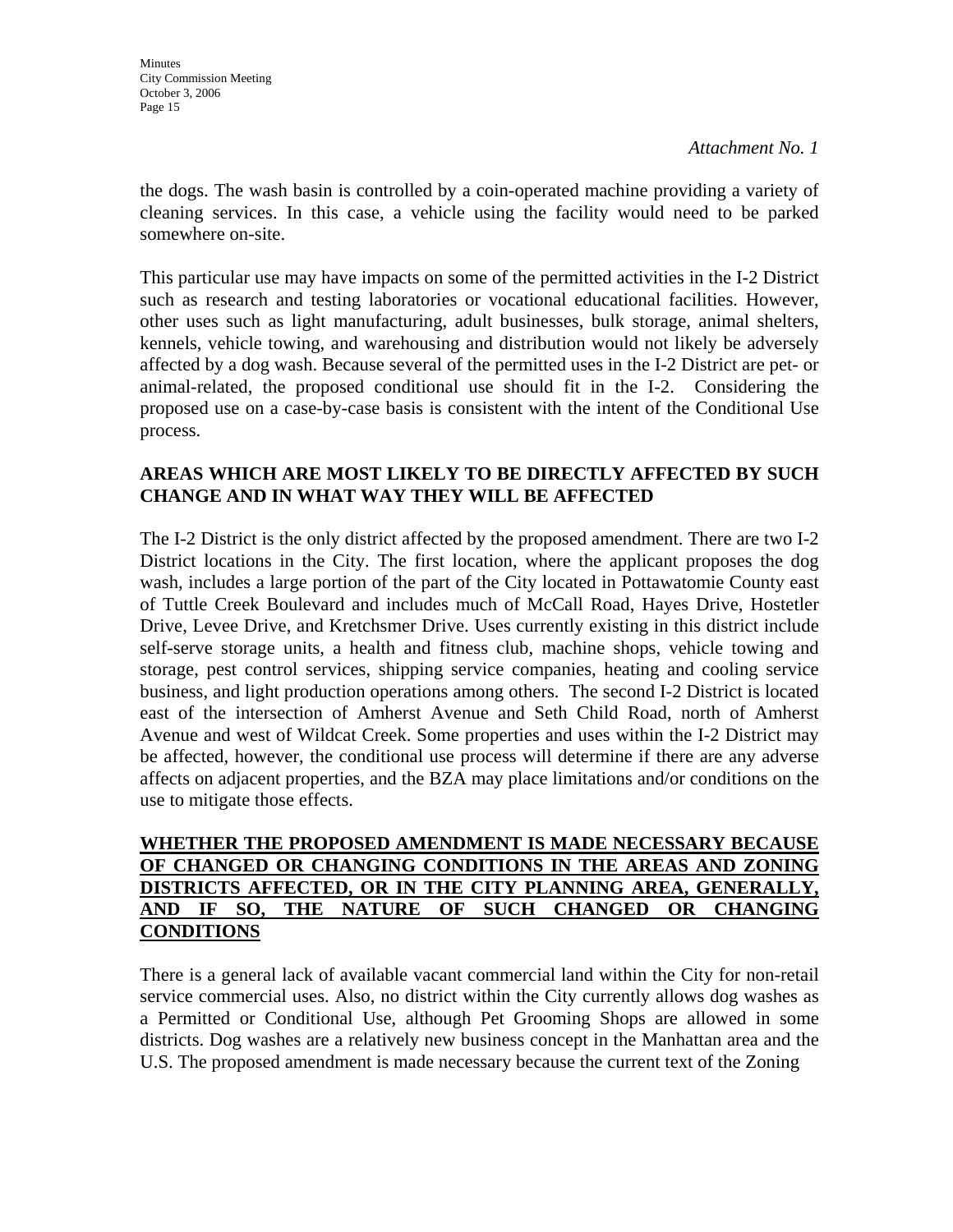Regulations do not accommodate this particular use in the form it is proposed, although it could be allowed as a pet Grooming Shop if it were within certain commercial districts.

#### **WHETHER SUCH CHANGE IS CONSISTENT WITH THE INTENT AND PURPOSE OF THE POLICY AND GOALS AS OUTLINED IN THE ADOPTED COMPREHENSIVE PLAN OF THE CITY**

The Manhattan Urban Area Comprehensive Plan (the Plan) indicates that the Industrial (IND) category is "intended to provide locations for light and heavy manufacturing, warehousing and distribution, indoor and screened outdoor storage, and a wide range of other industrial services and operations." The uses permitted in IND may generate an excessive amount of noise relative to residential and commercial districts and the Plan notes that industrial "should have access to one or more arterials or highways" to accommodate for heavier traffic demands and larger vehicles. The Plan also states, "Industrial uses should generally be located away from population centers or must be adequately buffered." According to the Plan, "Light industrial uses can typically be located in areas that also contain some highway-oriented commercial uses, and might benefit from close proximity and better access to their local customer base." Car and truck washes as well as the proposed dog wash are generally highway-dependent operations that largely rely on a high volume of traffic and street visibility for their business. Allowing dog washes in the I-2 District would generally be consistent with the previous statement regarding the compatibility of highway-dependent operations in a light industrial district*.* 

## **ALTERNATIVES**

It appears the MUAPB has the following alternatives concerning the issue at hand. The Board may:

- 1. Recommend approval of the proposed amendment to the City Commission.
- 2. Recommend denial of the proposed amendment to the City Commission.
- 3. Modify the proposed amendment and forward the modifications, along with an explanation, to the City Commission.
- 4. Table the public hearing to a specific date, and provide further direction to City Administration.

## **RECOMMENDATION**

City Administration recommends approval of an amendment to modify Section (B) (1), Conditional Uses, "Car and truck washes", in Article IV, District Regulations, Section 4- 302, of the I-2, Industrial Park District, to allow "Car, truck and/or dog washes".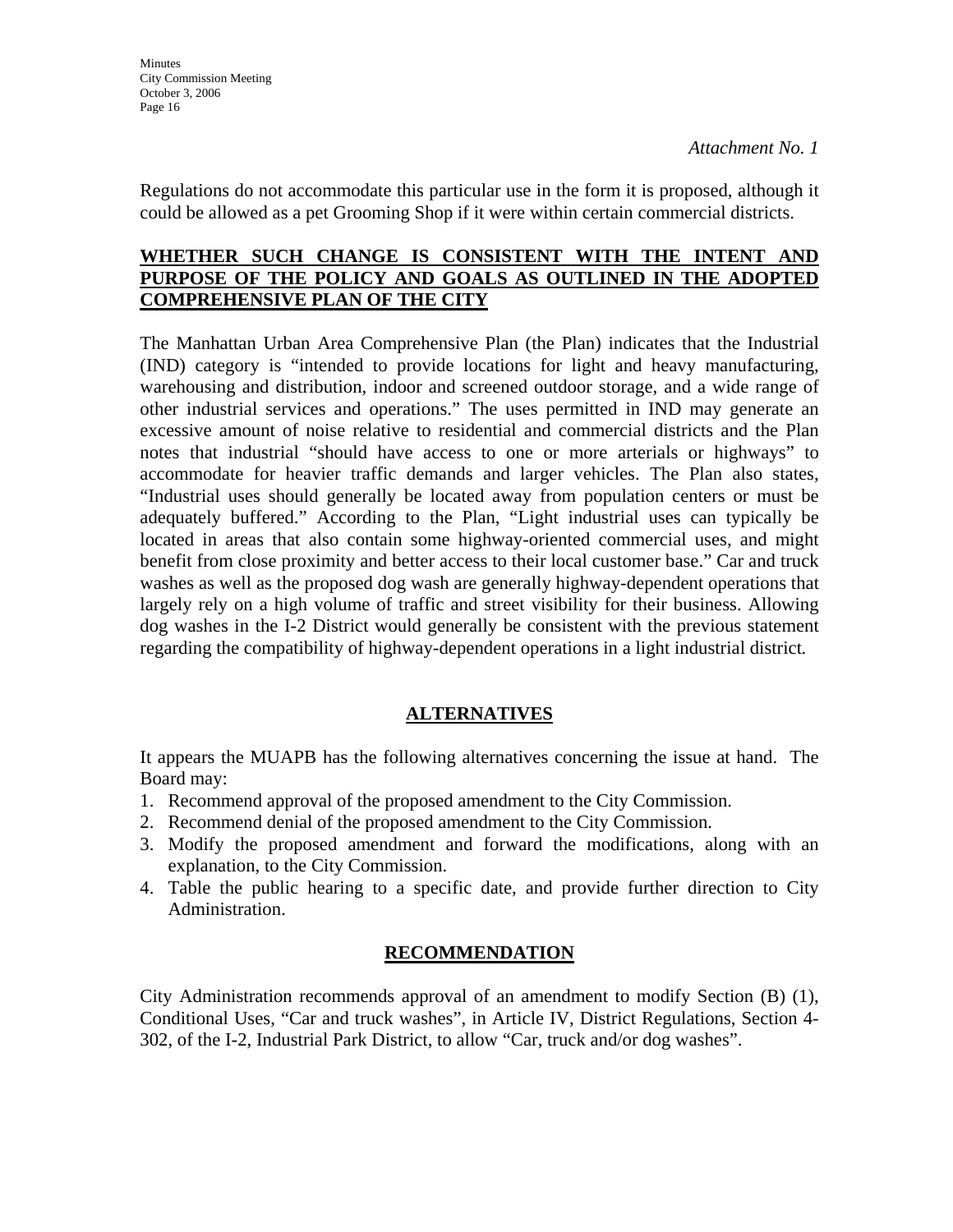Minutes City Commission Meeting October 3, 2006 Page 17

*Attachment No. 1*

## **POSSIBLE MOTION**

The Manhattan Urban Area Planning Board recommends approval of an amendment to modify Section (B) (1), Conditional Uses, "Car and truck washes", in Article IV, District Regulations, Section 4-302, I-2, Industrial Park District, to allow "Car, truck and/or dog washes", based on the findings in the Staff Memorandum.

06143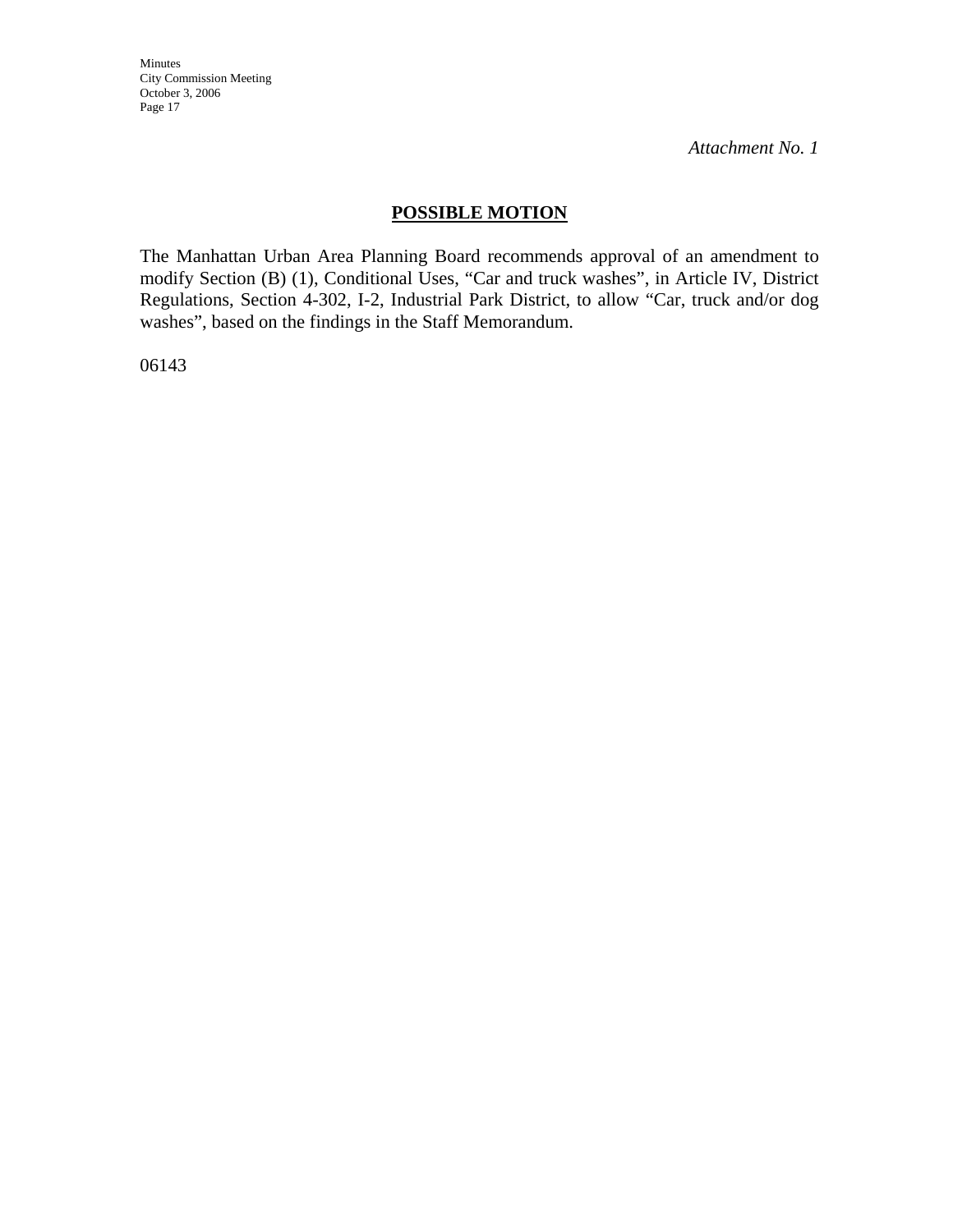## **STAFF REPORT**

## **ON AN APPLICATION TO REZONE PROPERTY**

**FROM:** County G-1, General Agricultural District

**TO:** Two tracts of land in the proposed Scenic Meadows Addition:

Tract 1, an approximate 77-acre tract, rezone to: R-1, Single-Family Residential District with AO, Airport Overlay District.

Tract 2, an approximate 40-acre tract, rezone to: R, Single-Family Residential District with AO, Airport Overlay District.

**APPLICANT/OWNER:** Frank A. Tillman, Tillman Partners LLC

**ADDRESS:** 1328 Sharingbrook Drive, Manhattan, KS 66503

**LOCATION:** generally located 2,600 feet north of the intersection of Eureka Drive and Scenic Drive along the east side of South Scenic Drive, which is at the northern edge of the Eureka Valley, on the east side of South Scenic Drive and north of the Faith Baptist Church, 1001 S. Scenic Drive

**AREA:** approximately 117-acres.

#### **DATE OF PUBLIC NOTICE PUBLICATION:** Monday, May 29, 2006

#### **DATE OF PUBLIC HEARING: PLANNING BOARD:** Monday, June 19, 2006 **CITY COMMISSION:** Tuesday, August 1, 2006

**EXISTING USE:** Agricultural fields, woodlands, including steeply sloped wooded areas, and wetland.

**PHYSICAL AND ENVIRONMENTAL CHARACTERISTICS:** A portion of the site is in the 100 Year Flood Plain. Drainage is to the south and east. Cultivated farm fields separated by a wooded area. The northern portion of the site is a steeply sloped wooded area. There is a wetland in the southern portion of the site, as well as streams designated as Waters of the U.S.

#### **SURROUNDING LAND USE AND ZONING:**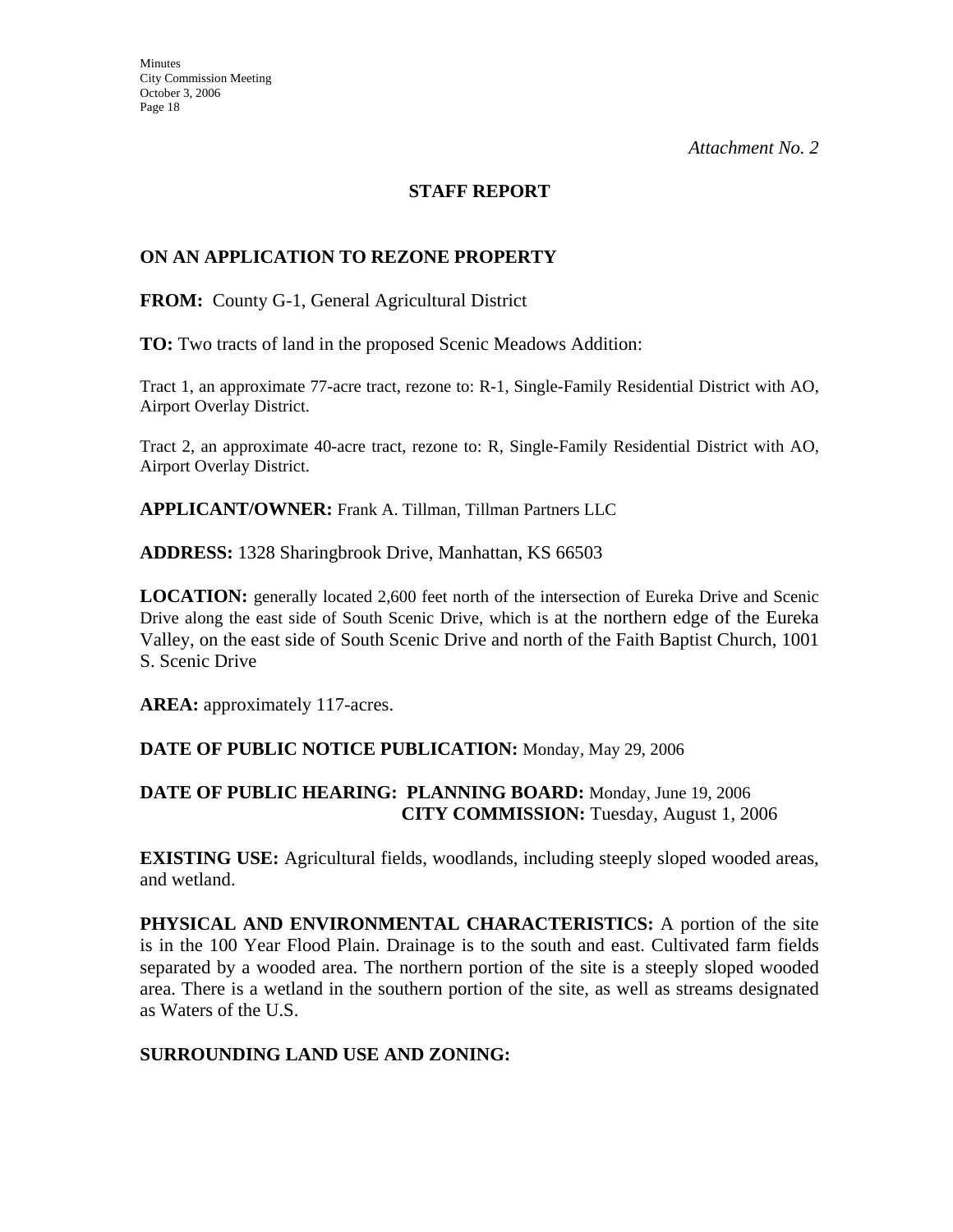- **(1) NORTH:** rangeland, and single-family dwelling; G-1 District.
- **(2) SOUTH:** church, agricultural fields; G-1 District.
- **(3) EAST:** agricultural fields; G-1 District.
- **(4) WEST:** agricultural fields; G-1 District.

**GENERAL NEIGHBORHOOD CHARACTER:** Generally characterized as an agricultural neighborhood with rural residential uses to the north. There has been faster than anticipated residential growth in the Miller Ranch Planning Area to the north and northeast. Developments such as Lee Mill Heights and Stone Pointe in the Miller Ranch area may approach the boundary of Scenic Meadows within the next several years, assuming the City continues to expand at the present rate.

**SUITABILITY OF SITE FOR USES UNDER CURRENT ZONING:** The site is suitable for the agricultural purposes of the G-1 District.

**COMPATIBILITY OF PROPOSED DISTRICT WITH NEARBY PROPERTIES AND EXTENT TO WHICH IT MAY HAVE DETRIMENTAL AFFECTS:** An increase in light, noise, and traffic can be expected with the proposed Scenic Meadows Addition, which will consist of approximately 142 single-family dwelling units. Rural residential uses to the north should not be adversely affected. A church abutting the southern boundary of the site should not be adversely impacted.

## **CONFORMANCE WITH COMPREHENSIVE PLAN:**

#### Southwest Planning Area

The 117-acre site is shown on the Southwest Planning Area Future Land Use map of the Comprehensive Plan as a combination of Agriculture, Environmentally Sensitive Areas and Residential Low/Medium Density (RLM). The RLM portion is a small area located in the northeastern part of the site on an upper ridge, with the remainder of the site designated agricultural and environmentally sensitive areas. Policy statements are in Chapter 4 of the Comprehensive Plan.

## **Residential Low/Medium Density (RLM) Policies**

The RLM category is most often characterized by single-family, single-family attached, duplex, and town homes. Densities in the RLM designation range between less than one dwelling unit/acre up to 11 dwelling units per net acre. Residential Low/Medium Density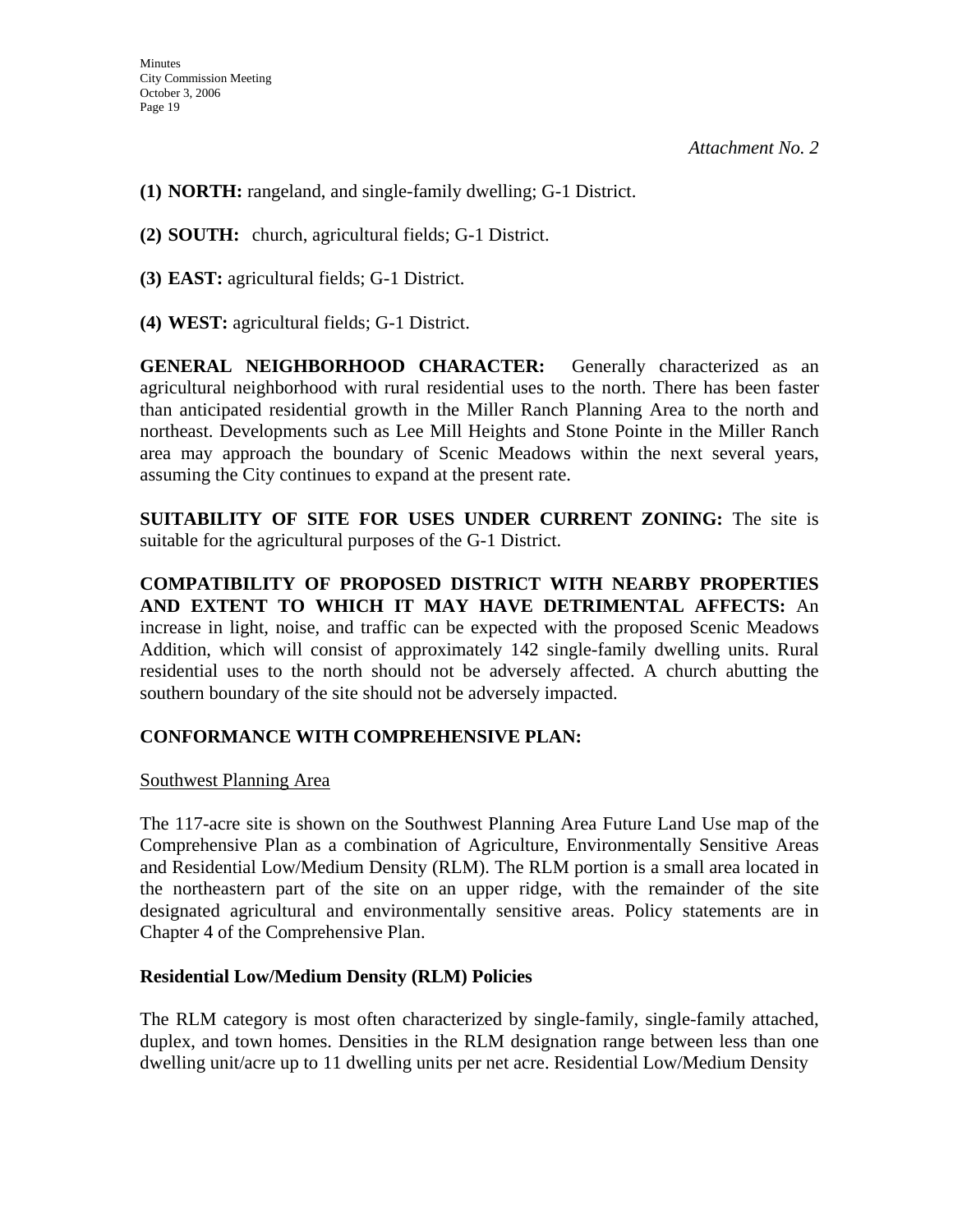**Minutes** City Commission Meeting October 3, 2006 Page 20

neighborhoods typically should be located where they have convenient access and are within walking distance to community facilities and services that will be needed by residents of the neighborhood, including schools, shopping areas, and other community facilities.

## **Agricultural Policies**

Agricultural areas are primarily areas for farming, ranching, and other agriculturally related uses and very low density rural residential. The Agricultural category can be characterized in several ways, including: areas that are not anticipated to be developed within the 20-year planning horizon of this plan; areas which are encouraged to continue to be used for agriculture within the context of both market demand and the desires of individual property owners; and, residences, which are typically limited to those for owners/operators of the agricultural enterprise.

## **Environmental Values and Constraints Policies**

Environmentally sensitive constraints on the site consist of steep slope, 100 and 500 Year Flood Plain, the Conical zone of the Airport, wetlands, and secondary streams. As noted on the Environmental Values and Constraints Map, steep slope and wetland areas, both within the site and in other areas in the community, were identified by the Northern Flinthills Audubon Society as natural areas of highest priority for preservation. A small portion of the site is identified as Prime Agricultural Land. Steep slopes of greater than 20%, wetlands, secondary stream corridors, and flood plains should incorporate sensitive design practices to minimize physical and environmental impacts, reduce excessive grading of natural topography and excessive removal of natural vegetation. Policy statements are in Chapter 5 of the Comprehensive Plan.

## **Eureka Valley Special Planning Area Policies**

The site is located at the northeast edge of the Eureka Valley Special Planning Area as described in Chapter 13 of the Comprehensive Plan. The Eureka Valley is intended to be an area for service industrial, office and research park, and limited heavy industrial uses in targeted areas. Commercial uses are encouraged within employment areas to serve employees. Future development should be compatible and consistent with the goals and policies of the Airport Master Plan. Wetlands should be protected.

Growth Management policies in Chapter 4 of the Comprehensive Plan encourage: the City and County to strive to balance outward growth and redevelopment of established areas; locate future urban development within the geographical limits of the Urban Service Area Boundary; ensure that all development within these areas shall be compatible with the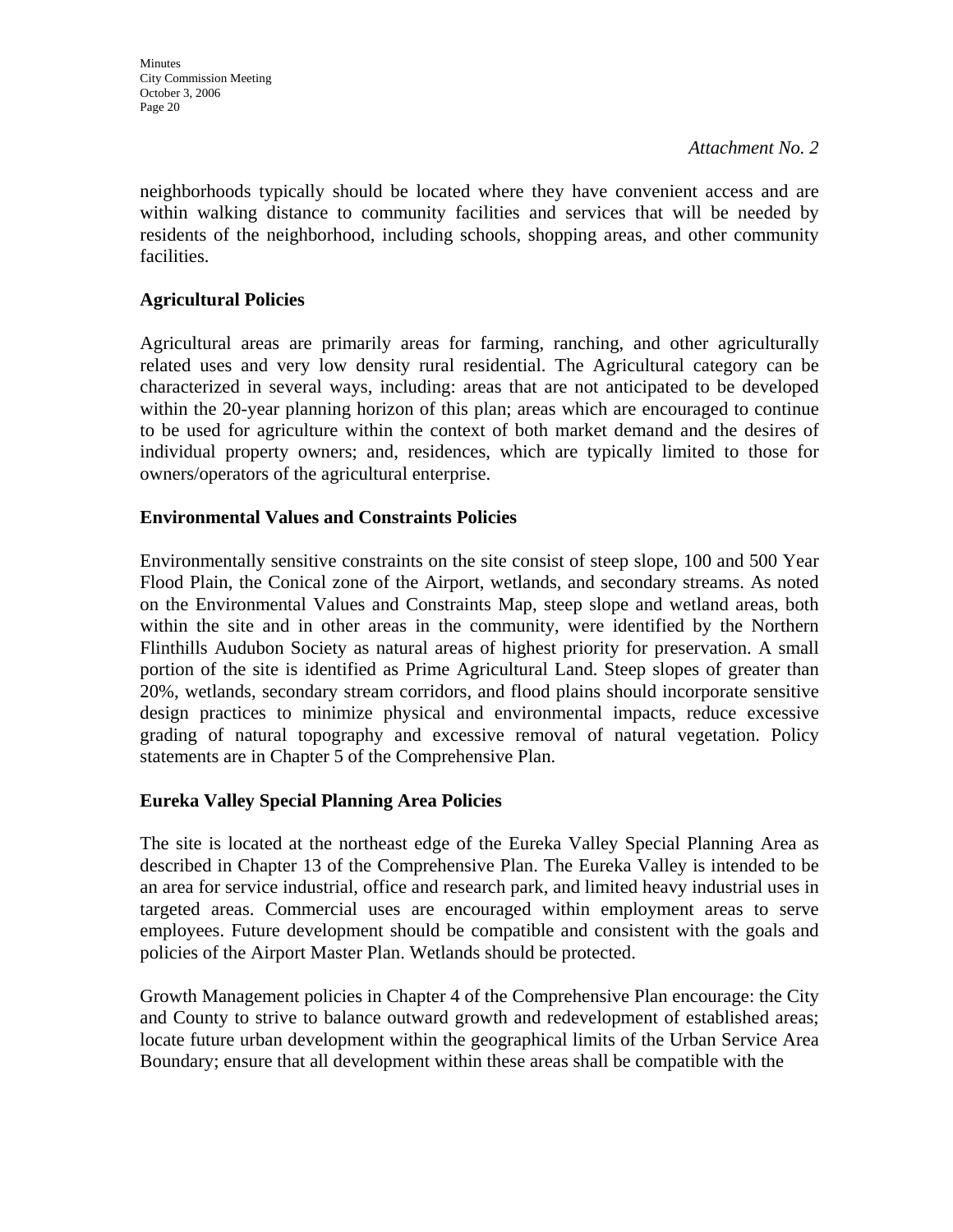future vision and principles of this Comprehensive Plan; and, consider new growth based on the adequacy of facilities and services, environmental constraints and market considerations. Leapfrog development should be minimized by efficient use of services.

**ZONING HISTORY AND LENGTH OF TIME VACANT AS ZONED:** The site has remained vacant, except for those areas used for agricultural purposes. The site has been zoned G-1 District for an undetermined length of time. An application to plat and rezone the site to a Planned Unit Development was submitted to the Riley County Planning and Development Department and was tabled at the May 15, 2006, Manhattan Urban Area Planning Board for a maximum of one year in order for annexation, rezoning, and platting requests to proceed through the City.

**CONSISTENCY WITH INTENT AND PURPOSE OF THE ZONING ORDINANCE:** The intent and purpose of the Zoning Regulations is to protect the public health, safety, and general welfare; regulate the use of land and buildings within zoning districts to assure compatibility; and to protect property values.

The R-1, Single-Family Residential District, is designed to provide a single-family dwelling zone at a density no greater than one dwelling unit per 6,500 square feet. Minimum lot area is 6,500 square feet for a single-family dwelling. The R, Single-Family Residential District, is designed to provide a single-family dwelling zone at a density no greater than one dwelling unit per 10,000 square feet. Minimum lot area is 10,000 square feet for a single-family dwelling. The sites are adequate in area to conform to the requirements of the Zoning Regulations.

Lots located in the 100 Year Flood Plain are subject to the requirements of the Flood Plain Regulations of the Manhattan Zoning Regulations, which require homes to be elevated on fill with the lowest enclosed floor, including a basement, to be at least one foot above the 100 Year Flood elevation..

The AO District "is intended to promote the use and development of land in a manner that is compatible with the continued operation and utility of the Manhattan Municipal Airport so as to protect the public investment in, and benefit provided by the facility to the region. The district also protects the public health, safety, convenience, and general welfare of citizens who utilize the facility or live and work in the vicinity by preventing the creation or establishment of obstructions or incompatible land uses that are hazardous to the airport's operation or the public welfare."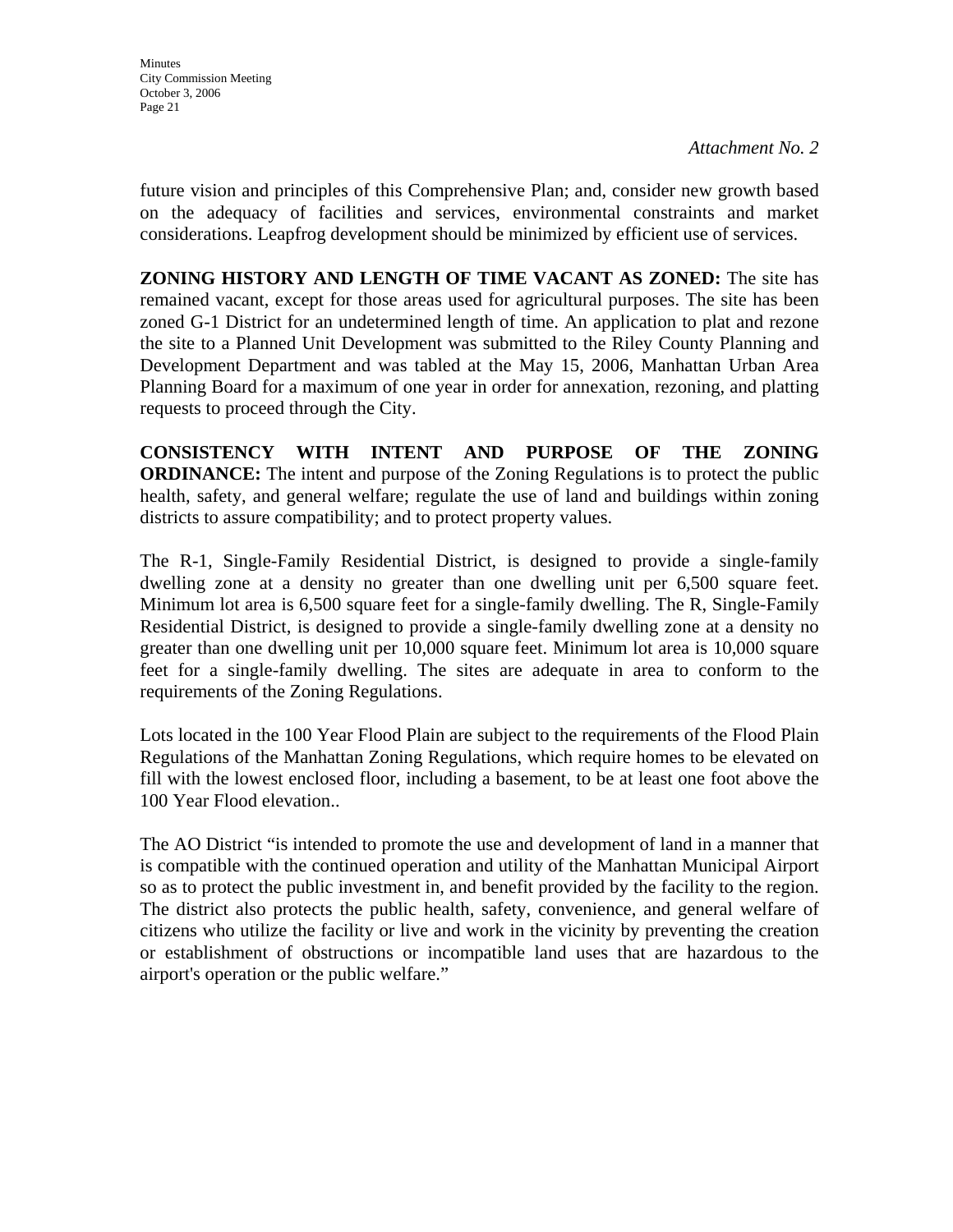The site is within the Conical Zone, which in general terms, is an airspace that extends outward and upward in relationship to the Airport and is an approach zone height limitation on the underlying land. Future uses (structures and trees, existing and proposed) in the AO District may be required to obtain an Airport Compatible Use Permit, unless circumstances indicate that the structure or tree has less than 75 vertical feet of height above the ground and does not extend above the height limits prescribed for the Conical Zone.

**RELATIVE GAIN TO THE PUBLIC HEALTH, SAFETY AND WELFARE THAT DENIAL OF THE REQUEST WOULD ACCOMPLISH, COMPARED WITH THE HARDSHIP IMPOSED UPON THE APPLICANT:** The applicant has requested water and sanitary sewer services from the City in order to protect the public health, safety, and welfare. If City services are not provided, the applicant would likely request alternative services from Riley County. Denial of the request may be an adverse impact on the future public living in Scenic Meadows, if City services are not provided. It may be a hardship on the applicant if the rezoning is denied.

**ADEQUACY OF PUBLIC FACILITIES AND SERVICES:** The 117-acre tract is within the Urban Service Area and can be served by public improvements, including street (South Scenic Drive), water (located along South Scenic Drive), fire service (located at the Manhattan Regional Airport), and sanitary sewer, which must be extended to the site from approximately 2,000 feet to the southeast at an existing sanitary sewer lift station near K-18 highway. Easements across adjacent property must be obtained for sanitary sewer to be provided.

**OTHER APPLICABLE FACTORS:** The Preliminary Plat of the Scenic Meadows Addition will be considered by the Manhattan Urban Area Planning Board on June 19, 2006. Approval of the Plat is subject to the requirements of the Manhattan Urban Area Subdivision Regulations.

**STAFF COMMENTS:** In general, the rezonings to R/AO and R-1/AO do not conform to the Comprehensive Plan based on policy statements in the Comprehensive Plan for the Eureka Valley Special Planning area. However, as a growth management issue, and if it is assumed the site will be developed as proposed, then Scenic Meadows must be served with City water and sanitary sewer services because the proposed subdivision is located in the Urban Service Area. Subdivisions, which are in the Urban Service Area, are required to be designed to conform to City design standards for services and storm water requirements. Alternative rural services to serve the subdivision would be inconsistent with the Comprehensive Plan, as well as contrary to the public interest. Rural alternative systems should not be encouraged as the site is in the Urban Service Area.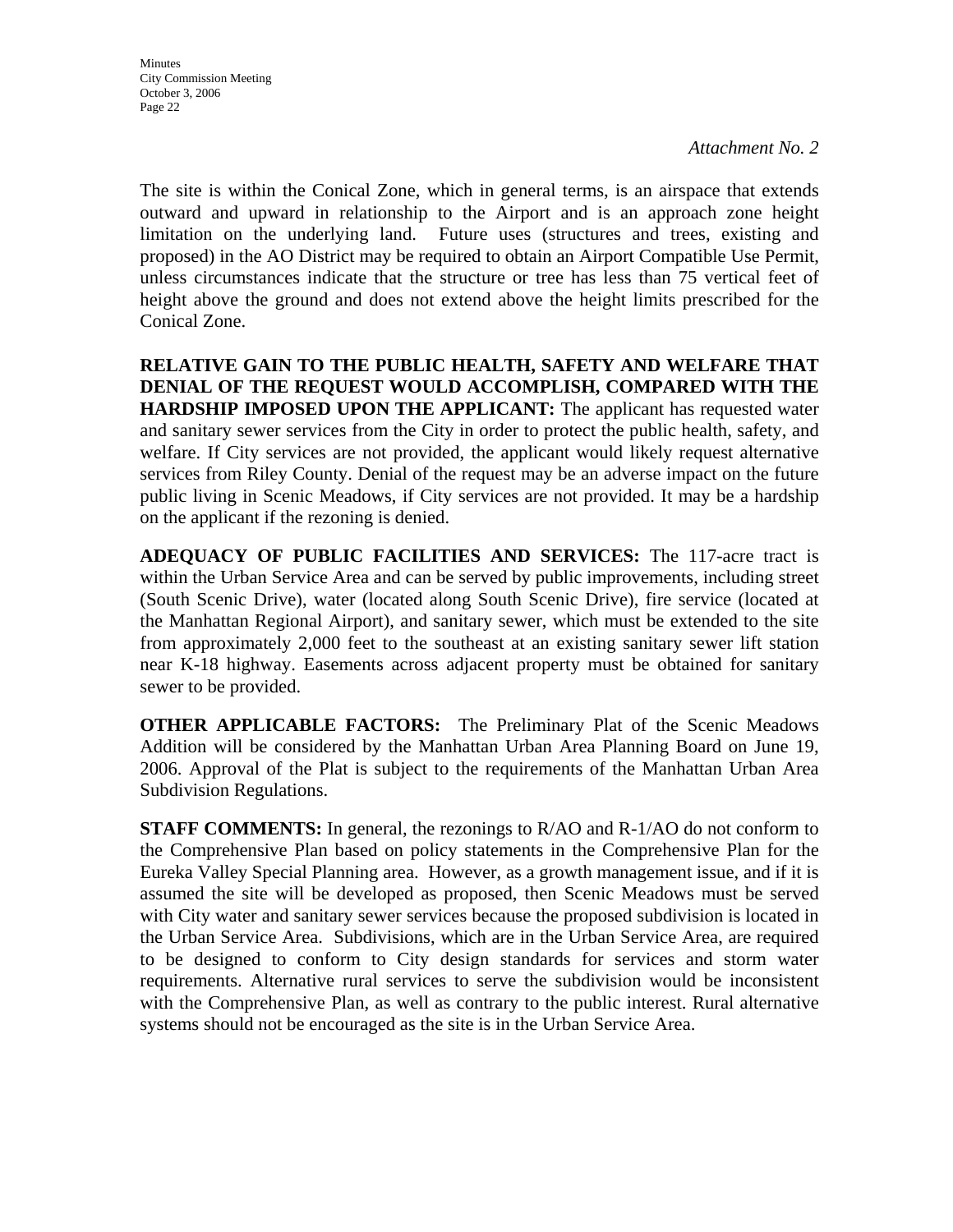Based on growth factors and the importance of ensuring that Scenic Meadows is served with the full range of City services, rather than rural alternative services, City Administration recommends approval of the rezonings of the Scenic Meadows Addition, from County G-1, General Agricultural District, to: Tract 1, rezone to: R-1, Single-Family Residential District with AO, Airport Overlay District; and, Tract 2, rezone to: R, Single-Family Residential District with AO, Airport Overlay District.

## **ALTERNATIVES:**

- 1. Recommend approval of the proposed rezoning of Scenic Meadows Addition from County G-1, General Agricultural District, to: Tract 1, rezone to: R-1, Single-Family Residential District with AO, Airport Overlay District; and, Tract 2, rezone to: R, Single-Family Residential District with AO, Airport Overlay District, stating the basis for such recommendation.
- 2. Recommend denial of the proposed rezoning, stating the specific reasons for denial.
- 3. Table the proposed rezoning to a specific date, for specifically stated reasons.

## **POSSIBLE MOTION:**

The Manhattan Urban Area Planning Board recommends approval of the proposed rezoning of Scenic Meadows Addition from County G-1, General Agricultural District, to: Tract 1, rezone to: R-1, Single-Family Residential District with AO, Airport Overlay District; and, Tract 2, rezone to: R, Single-Family Residential District with AO, Airport Overlay District, based on the findings in the Staff Report .

**PREPARED BY:** Steve Zilkie, AICP, Senior Planner

**DATE:** June 14, 2006 06012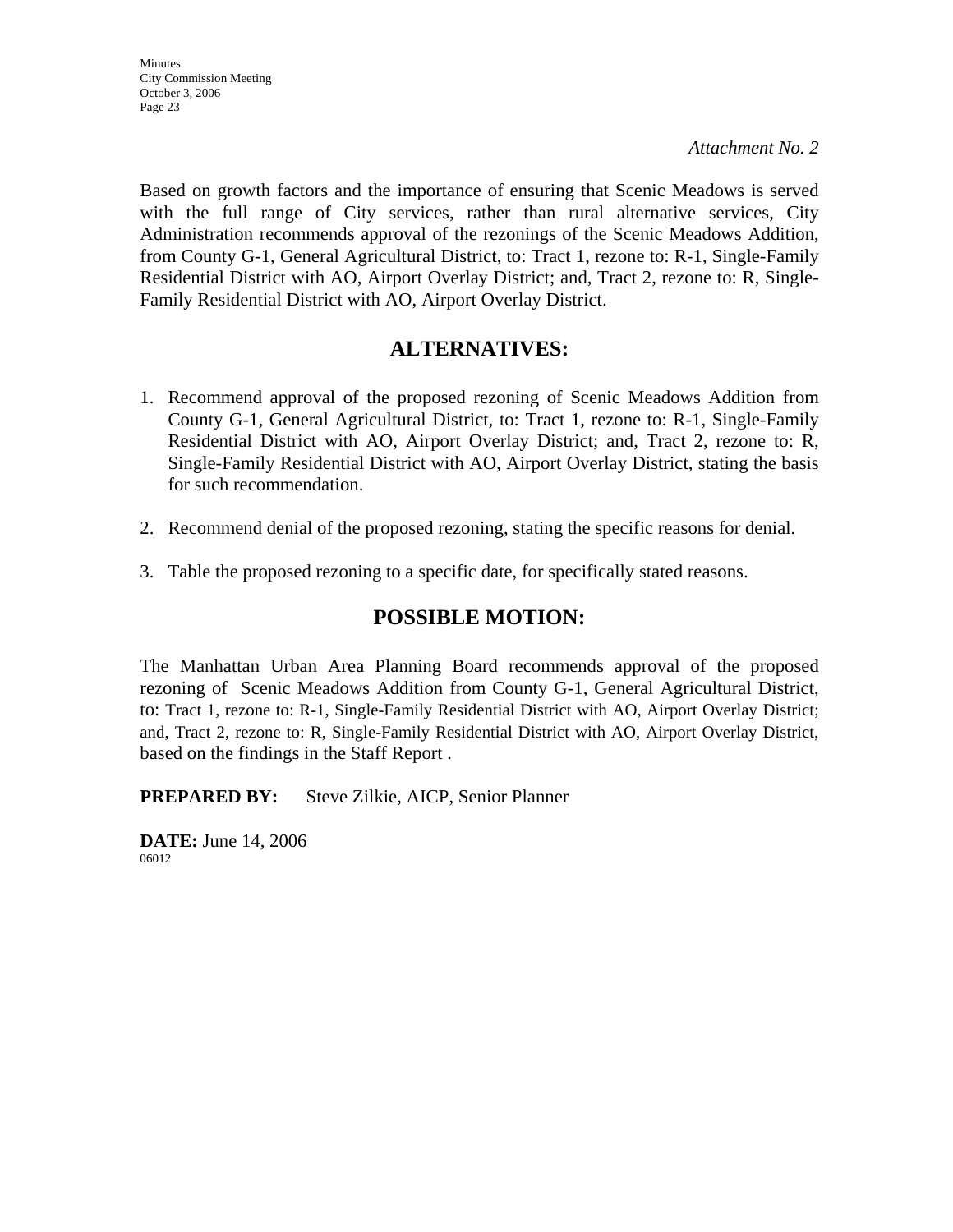**Minutes** City Commission Meeting October 3, 2006 Page 24

*Attachment No. 3*

## **STAFF REPORT**

## **ON AN APPLICATION TO AMEND THE APPROVED PLANNED UNIT DEVELOPMENT (PUD) AND REZONE A PORTION TO ADD THE AO, AIRPORT OVERLAY DISTRICT**

## **BACKGROUND**

**APPLICANT:** Purple Pride Developers. **ADDRESS:** 1228 Westloop Place, PMB 360, Manhattan KS 66502.

**OWNERS:** Purple Pride Developers, Steven and Cherie Graham, Andrew Shermak, Frederic C and Natalie Appl, SW and Carol Gunter Trust, George E Ham Trust and Alice S Ham Trust, Thomas E and Linda Floersch, and Robert and Margaret Barber.

**LOCATION:** north of the intersection of Miller Parkway and Brianna Court.

**AREA:** 9.5 acres.

**DATE OF PUBLIC NOTICE PUBLICATION:** Monday, July 31, 2006

## **DATE OF PUBLIC HEARING: PLANNING BOARD:** Monday, August 21, 2006 **CITY COMMISSION:** Tuesday, September 5, 2006

**DESCRIPTION OF PROPOSED AMENDMENT:** Modify the approved PUD Final Development Plan and Ordinance No. 6254 to add an one, two-family dwelling unit (proposed Lot 12A/12B) in the southwestern part of the PUD on the west side of Brianna Court in common area Lot 1; and, add a single-family dwelling (proposed Lot 13) in the interior common area Lot 2 along Brianna Court. Homes are constructed with materials approved with the PUD, except that dwellings are one story with basement, rather twostories.

In addition, a portion of the site is in the AO, Airport Overlay District. That part of the PUD affected by the AO District will be rezoned from PUD, Residential Planned Unit Development District, to PUD, Residential Planned Unit Development District with AO District. The AO District affects parts of common areas, Lots 1 and 2, and Lots 1A/1B to 5A/5B, and 9A/9B to 13. Lots 6A/6B to 8A/8B is outside the AO District.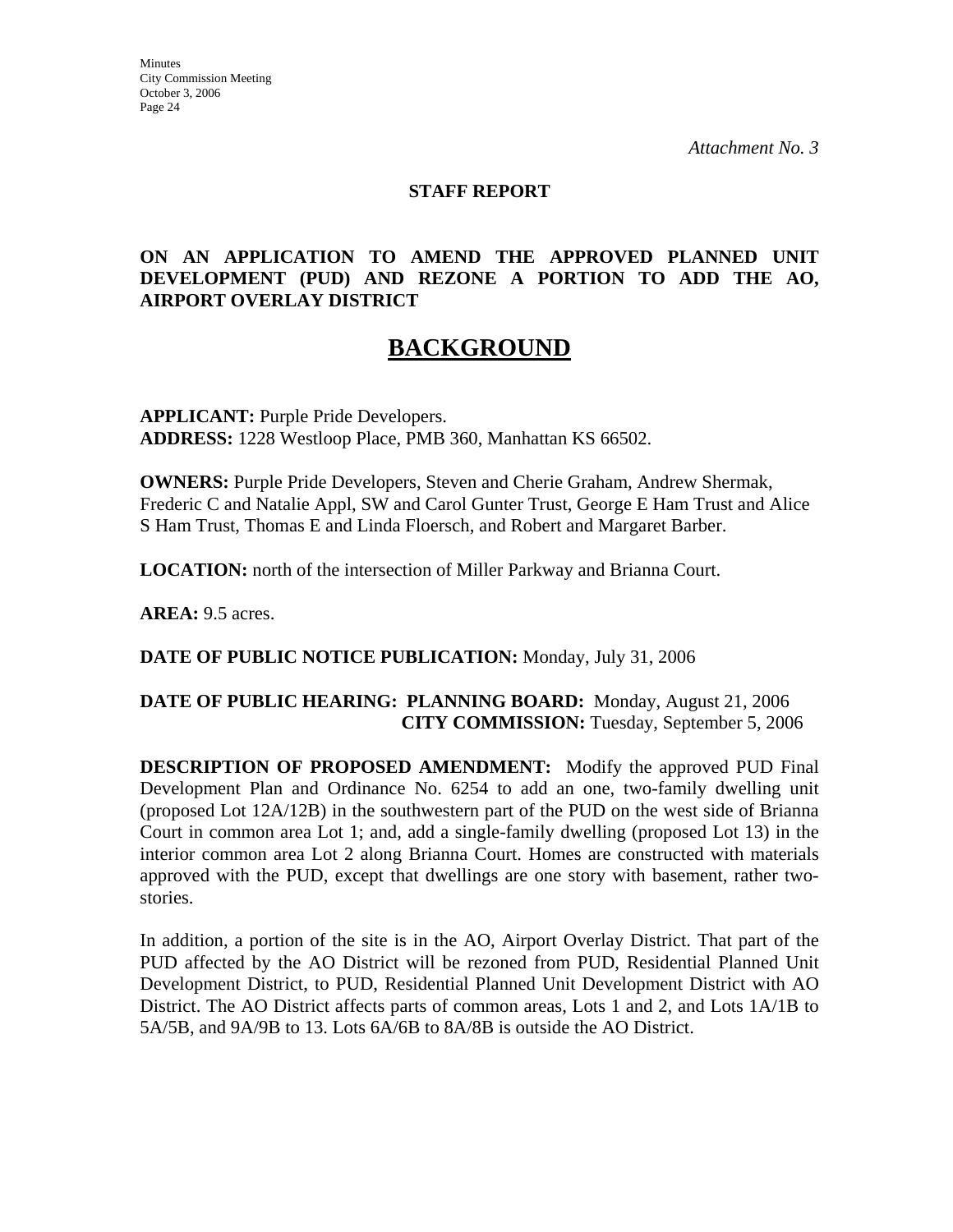## **MATTERS TO BE CONSIDERED WHEN AMENDING A PLANNED UNIT DEVELOPMENT**

**WHETHER THE PROPOSED AMENDMENT IS CONSISTENT WITH THE INTENT AND PURPOSE OF THE APPROVED PUD, AND WILL PROMOTE THE EFFICIENT DEVELOPMENT AND PRESERVATION OF THE ENTIRE PUD:** The applicant indicates that, "The intent of The Town homes at Miller Ranch was to provide up-scale medium density residential housing with an association that takes care of the day-to-day maintenance of mowing, moving snow, etc. We believe that purpose is preserved with the proposed revisions."

The PUD is a low density residential neighborhood and the intent is met.

**WHETHER THE PROPOSED AMENDMENT IS MADE NECESSARY BECAUSE OF CHANGED OR CHANGING CONDITIONS IN OR AROUND THE PUD, AND THE NATURE OF SUCH CONDITIONS:** The applicant indicates in the attached documents that terrain changed the original intent to have side loaded garage entries. Front entrances allow for the additional proposed dwelling units.

For financial reasons, the original owner did not pursue the project and the applicant purchased the property and has developed the site, which would otherwise likely be vacant.

**WHETHER THE PROPOSED AMENDMENT WILL RESULT IN A RELATIVE GAIN TO THE PUBLIC HEALTH, SAFETY, CONVENIENCE OR GENERAL WELFARE, AND IS NOT GRANTED SOLELY TO CONFER A SPECIAL BENEFIT UPON ANY PERSON:** The addition of the AO District to that part of the PUD affected by the Conical Zone will ensure construction conforms with the AO District. The public is otherwise not adversely affected by the proposal. The additional dwellings units are available to the general public.

## **ADDITIONAL MATTERS TO BE CONSIDERED WHEN AMENDING A PLANNED UNIT DEVELOPMENT**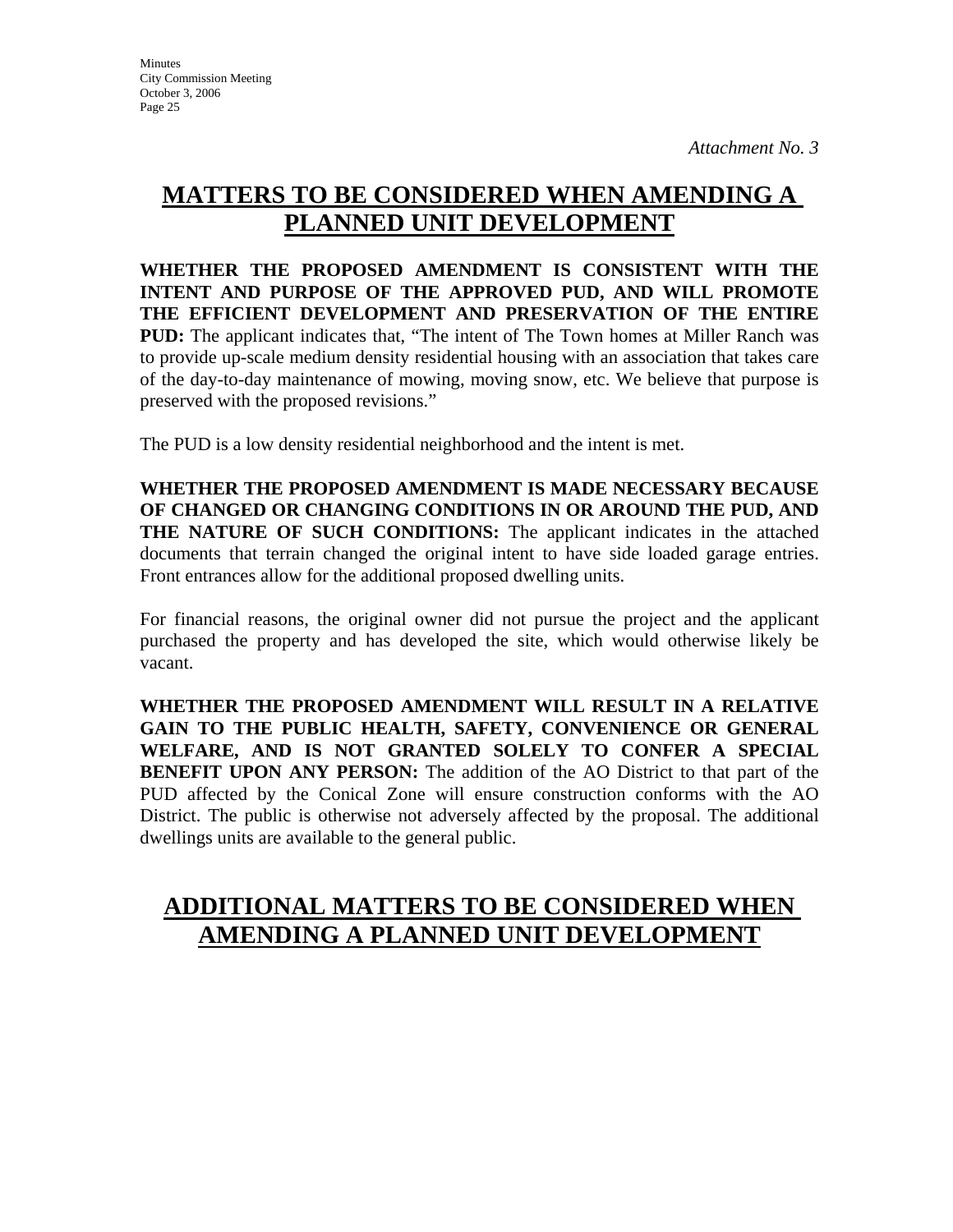**Minutes** City Commission Meeting October 3, 2006 Page 26

*Attachment No. 3*

#### **APPROVED 2002 LOT COVERAGE**

| <u>Use</u>                    | <b>Acres/Square Feet</b> | <b>Percentage</b> |
|-------------------------------|--------------------------|-------------------|
| <b>Residential Structures</b> | $1.15$ Acres             | 12%               |
| Open/Green Space              | 7.02 Acres               | 74%               |
| Streets, Drives and Walks     | 1.34 Acres               | 14%               |

#### **PROPOSED 2006 LOT COVERAGE**

| <u>Use</u>                    | <b>Acres/Square Feet</b> | <b>Percentage</b> |
|-------------------------------|--------------------------|-------------------|
| <b>Residential Structures</b> | 1.79 Acres               | 19%               |
| Open/Green Space              | 6.29 Acres               | 66%               |
| Streets, Drives and Walks     | 1.41 Acres               | 15%               |

#### **PROPOSED SIGN**

| <b>Type</b>    | <b>Dimensions</b> | <b>Lighting</b>       |
|----------------|-------------------|-----------------------|
| 1 ground signs | Approx. 4 feet in | <b>Externally lit</b> |
|                | height            |                       |

The proposed ground sign is a brick post with optional external light on the post. **PROPOSED LIGHTING:** Street light poles are proposed to be located within the public right-of-way. Standard residential house lighting will be on the dwelling unit porches and garages.

**1. LANDSCAPING:** The site will have a mixture of lawn, deciduous shade trees, evergreen trees and ornamental trees. A boundary of native field grasses will border the improved part of the site. The trees are mostly concentrated along the Miller Parkway frontage and within the central common area. The Townhomes at Miller Ranch Home Owners Association will be responsible for the maintenance of the common areas and traffic islands.

**2. SCREENING:** There is no proposed structure or uses, which require screening.

**3. DRAINAGE:** Storm water is directed to an existing pond in the northwest corner of the site which serves the detention needs of the site, as well as part of Lee Mill Heights. An updated drainage report was not required with the amendment as the additional run-off is minimal. Adequate drainage easements are provided to serve the subdivision.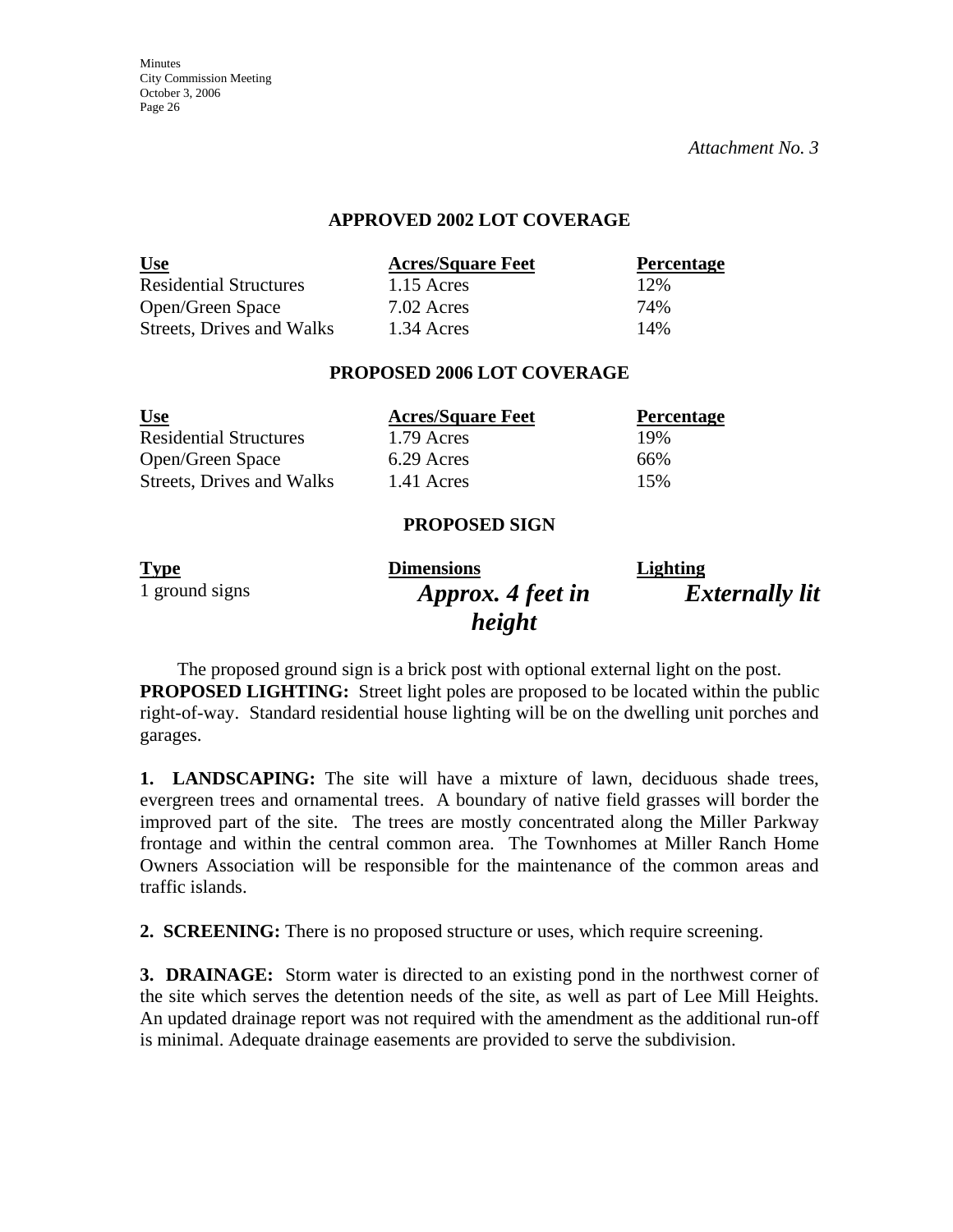**4. CIRCULATION:** Access to lots is from Brianna Court, a circular street, which intersects with Miller Parkway. Sidewalk is provided along the outside of Brianna Court and will connect to sidewalk on Miller Parkway. The minimum off-street parking required for a duplex and single-family dwelling is two spaces per unit. Each home will provide a driveway and two off-street parking spaces, within an enclosed garage. In addition, six off-street guest parking spaces are proposed off Brianna Court.

**5. OPEN SPACE AND COMMON AREA:** The approved PUD notes that 7.2 acres, or 74% of the site, will consist of open green space common area. The proposed amendment reduces open space to 6.29 acres, or 66% of the site.

**6. CHARACTER OF THE NEIGHBORHOOD:** The neighborhood is developing as a mixture of single-family detached and residential townhomes. An I-5 District is in the neighborhood and, for the most part, is undeveloped, except for a federal office building, which is under construction.

**EXISTING USE:** A two-family residential PUD. Dwelling units on Lots 4A/4B to 8A/8B have been constructed. Lot 10A/10B is under construction. Common areas are owned and maintained by a home owner's association.

**PHYSICAL AND ENVIRONMENTAL CHARACTERISTICS:** The land is rolling with ravines along three (3) property lines. The ravines are heavily timbered with rock outcroppings. An existing detention basin is located at the north end of the PUD.

## **SURROUNDING LAND USE AND ZONING:**

- **(1) NORTH:** Vacant range land owned by USD 383 and Miller Ranch, Unit 3; G-1 District, and R, Single-Family Residential District.
- **(2) SOUTH:** Miller Parkway and undeveloped Miller Ranch Office Park; G-1 District, and I-5, Business Park District.
- **(3) EAST:** Undeveloped neighborhood shopping site proposed as Inverness Townhomes PUD, and single-family homes; I-5 District, C-2, Neighborhood Shopping District, proposed PUD, and R District.
- **(4) WEST:** Single-family residential townhomes and single-family dwelling units; PUD/AO and R District/AO.

## **GENERAL NEIGHBORHOOD CHARACTER:** see above.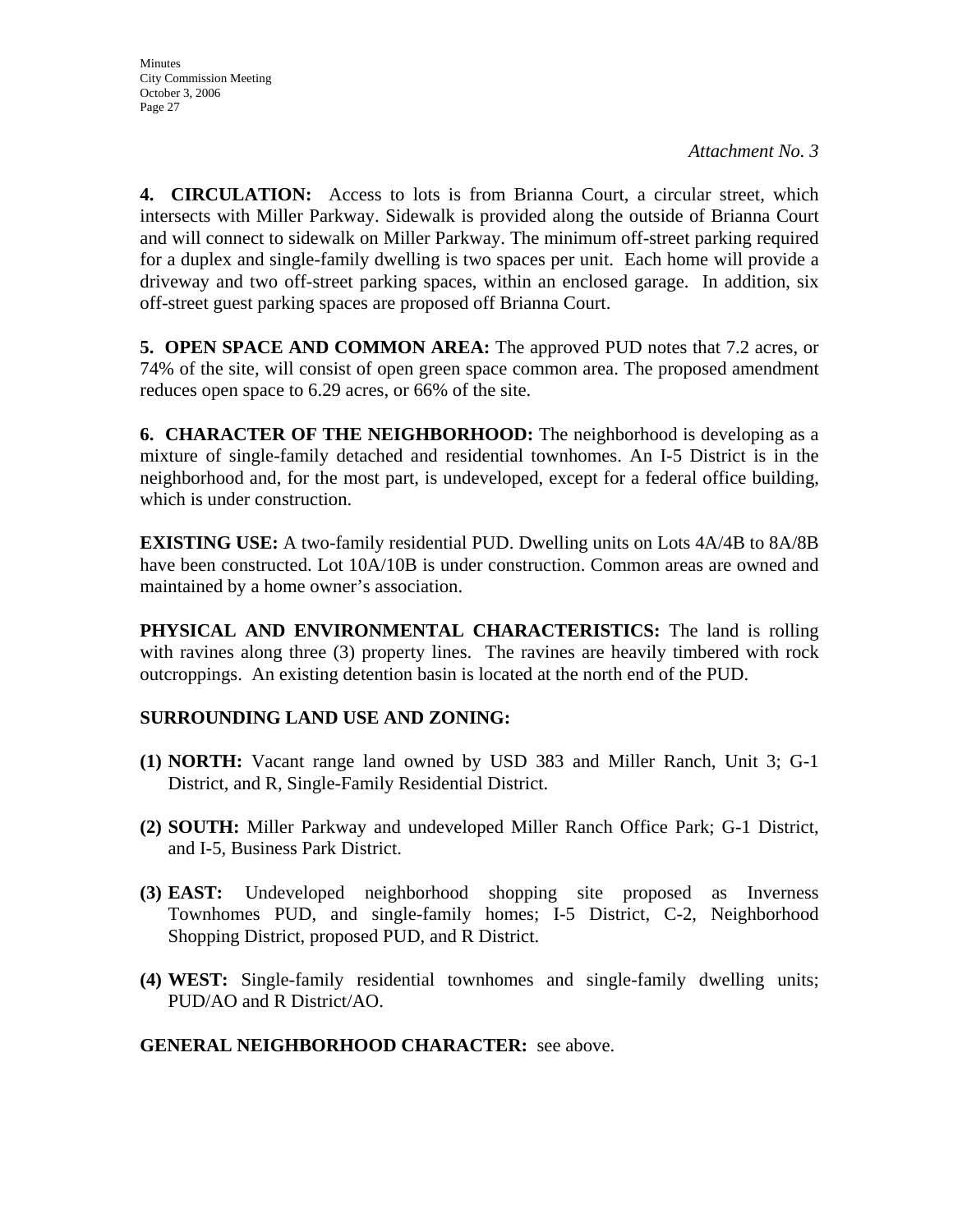**Minutes** City Commission Meeting October 3, 2006 Page 28

*Attachment No. 3*

**SUITABILITY OF SITE FOR USES UNDER CURRENT ZONING:** The site is zoned and is suitable for two-family dwelling units, subject to Ordinance No. 6254 (attached).

**COMPATIBILITY OF PROPOSED DISTRICT WITH NEARBY PROPERTIES AND EXTENT TO WHICH IT MAY HAVE DETRIMENTAL AFFECTS:** An increase in light, noise and traffic is expected. These impacts are minimal. Three total dwelling units are proposed, which are consistent with the developed low density residential character of the neighborhood.

**CONFORMANCE WITH COMPREHENSIVE PLAN:** The Future Land Use Map of the Manhattan Urban Area Comprehensive Plan designates the site as Residential Low/Medium density (RLM) (*Southwest Planning Area Future land Use Map attached*). Appropriate density range for development in the RLM designation is one-dwelling unit up to 11-dwelling units per net acre. The RLM category is intended to incorporate a range of housing types, from single-family and two-family to townhomes.

Net density is 3 dwelling units per net acre. The existing PUD was found to conform to the Plan in 2002.

CHAPTER 13: SPECIAL PLANNING AREA POLICIES

MILLER RANCH

## *MR 7: Airport Airspace Regulations*

*Development shall be consistent with established airspace regulations for the Manhattan Regional Airport and the Airport Master Plan.* 

The amendment and rezoning conform to the Comprehensive Plan.

**ZONING HISTORY AND LENGTH OF TIME VACANT AS ZONED:** The Townhomes at Miller Ranch Residential PUD was established in 2002 and is developing with two-family dwelling units.

**CONSISTENCY WITH INTENT AND PURPOSE OF THE ZONING ORDINANCE:** The intent and purpose of the Zoning Regulations is to protect the public health, safety, and general welfare; regulate the use of land and buildings within zoning districts to assure compatibility; and to protect property values. The PUD Regulations are intended to provide a maximum choice of living environments by allowing a variety of housing and building types; a more efficient land use than is generally achieved through conventional development; a development pattern that is in harmony with land use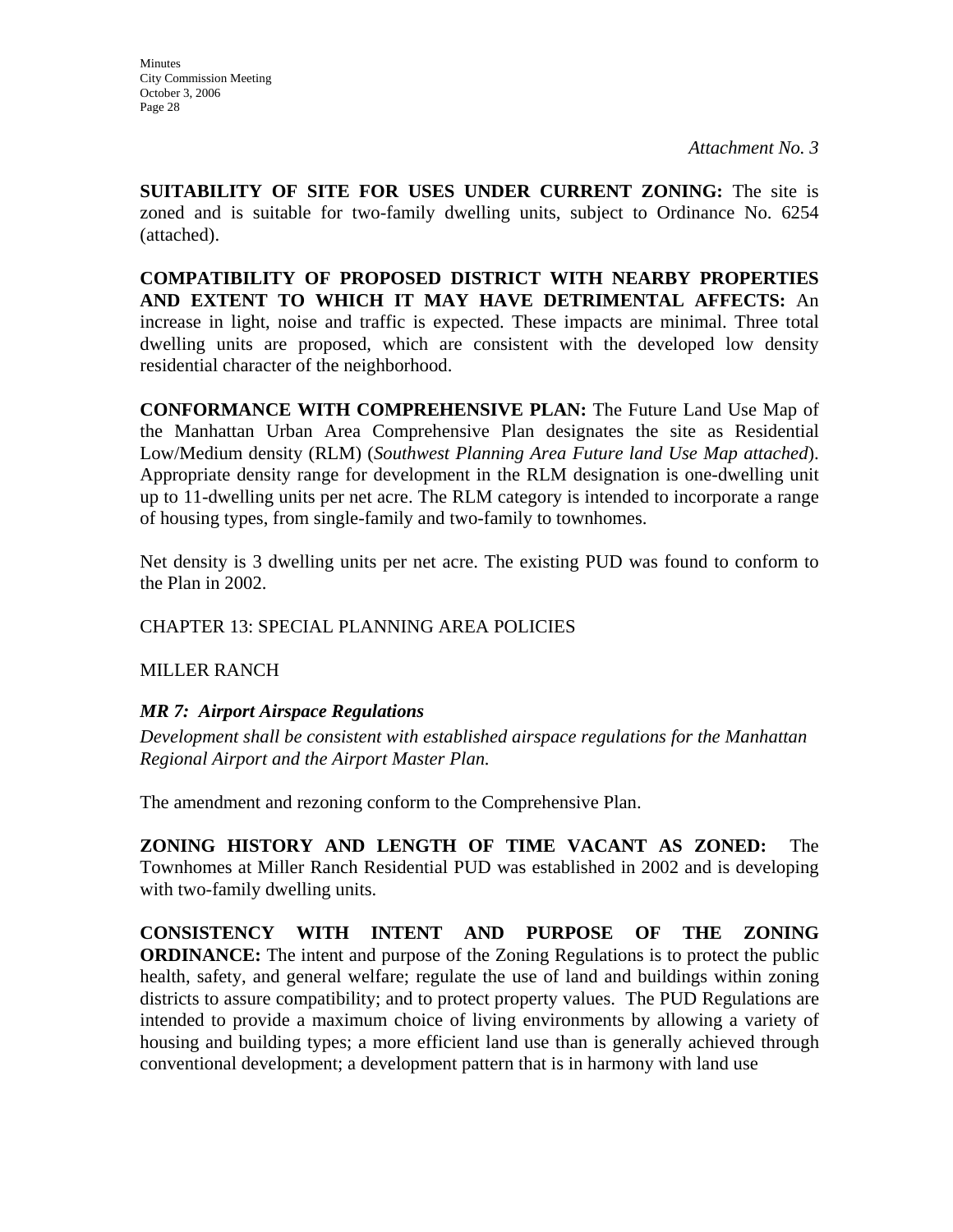density, transportation facilities and community facilities; and a development plan which addresses specific needs and unique conditions of the site which may require changes in bulk regulations or layout. The proposed amendment and addition of the AO District is consistent with the intent and purposes of the Zoning Regulations, and the intent of the PUD Regulations.

The AO District "is intended to promote the use and development of land in a manner that is compatible with the continued operation and utility of the Manhattan Municipal Airport so as to protect the public investment in, and benefit provided by the facility to the region. The district also protects the public health, safety, convenience, and general welfare of citizens who utilize the facility or live and work in the vicinity by preventing the creation or establishment of obstructions or incompatible land uses that are hazardous to the airport's operation or the public welfare."

The site is partially within the Conical Zone, which is, in general terms, established as an airspace that extends outward and upward in relationship to the Airport and is an approach zone height limitation on the underlying land. Future uses (structures and trees, existing and proposed) in the AO District may be required to obtain an Airport Compatible Use Permit, unless circumstances indicate that the structure or tree has less than 75 vertical feet of height above the ground and does not extend above the height limits prescribed for the Conical Zone.

**RELATIVE GAIN TO THE PUBLIC HEALTH, SAFETY AND WELFARE THAT DENIAL OF THE REQUEST WOULD ACCOMPLISH, COMPARED WITH THE HARDSHIP IMPOSED UPON THE APPLICANT:** There appears to be no relative gain to the public, which denial would accomplish. The AO District requires that future uses be reviewed in order to protect airspace. No adverse impacts to the public are expected. There may be a hardship to the applicant if the amendment and rezoning are denied

**ADEQUACY OF PUBLIC FACILITIES AND SERVICES:** The site is served by public street, sanitary sewer and water. Services are adequate.

## **OTHER APPLICABLE FACTORS:** None.

## **STAFF COMMENTS:**

City Administration recommends approval of the proposed Amendment of the Final Development Plan of The Townhomes at Miller Ranch and Ordinance No. 6254, and, the rezoning of a part of The Townhomes at Miller Ranch from PUD, Residential Planned Unit Development, to PUD, Residential Planned Unit Development, with AO, Airport Overlay District, the following conditions: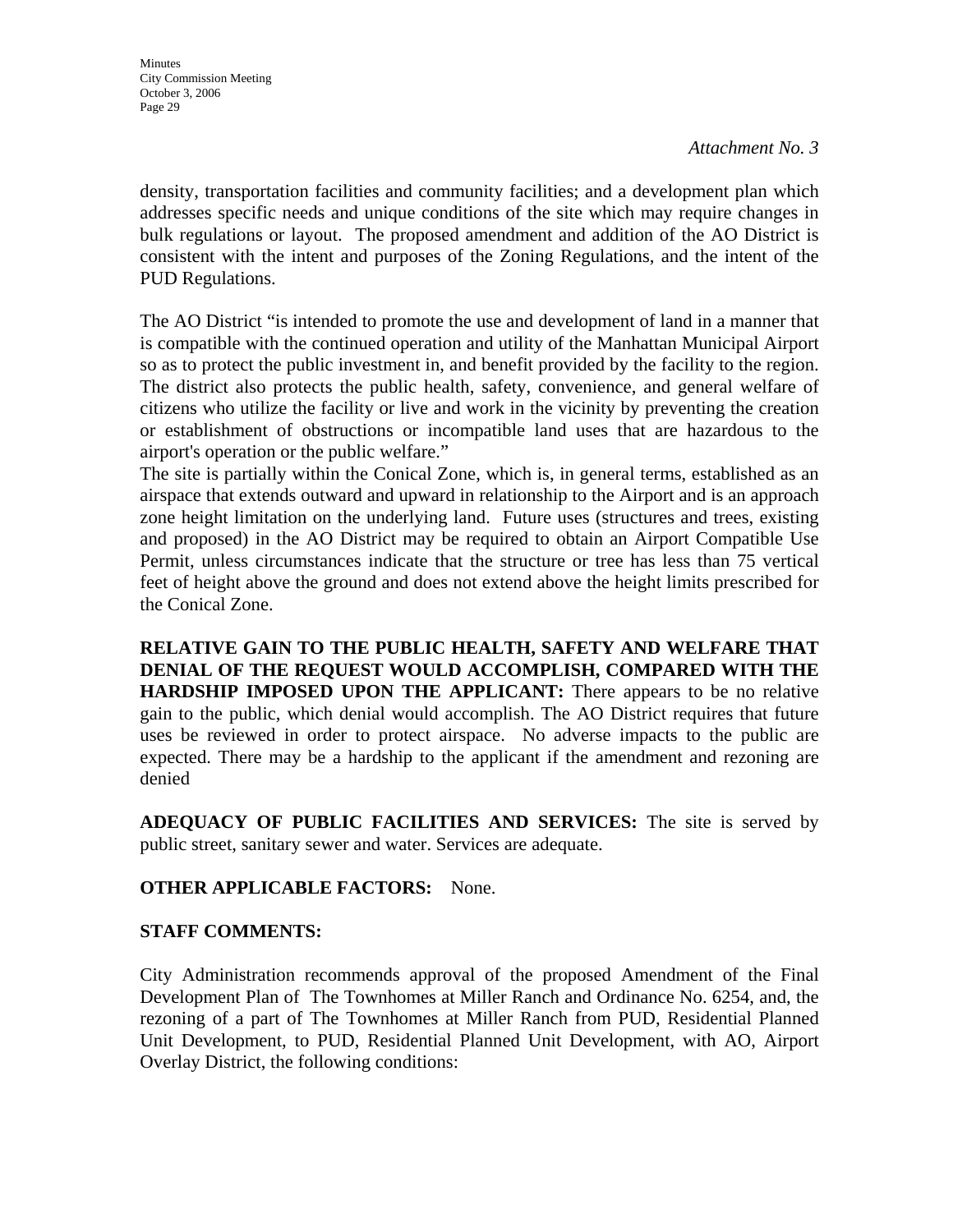- 1. Permitted uses shall include single-family dwelling unit and two-family dwelling units.
- 2. Landscaping and irrigation shall be provided pursuant to a Landscaping Performance Agreement between the City and the owner, which shall be entered into prior to issuance of a building permit.
- 3. All landscaping and irrigation shall be maintained in good condition.
- 4. Signs shall be provided as proposed and shall include exempt signage described in Article VI, Section 6-104 (A)(1),(2),(4),(5),(7) and (8); and Section 6-104 (B)(2), of the Manhattan Zoning Regulations.

## **ALTERNATIVES:**

- 1. Recommend approval of the proposed Amendment of the Final Development Plan of The Townhomes at Miller Ranch and Ordinance No. 6254, and, the rezoning of a part of The Townhomes at Miller Ranch from PUD, Residential Planned Unit Development, to PUD, Residential Planned Unit Development, with AO, Airport Overlay District , stating the basis for such recommendation.
- 2. Recommend approval of the proposed Amendment of the Final Development Plan of The Townhomes at Miller Ranch Residential Planned Unit Development, and modify the conditions, and any other portions of the proposed PUD, to meet the needs of the community as perceived by the Manhattan Urban Area Planning Board, stating the basis for such recommendation, and indicating the conditions of approval.
- 3. Recommend denial of the proposed Amendment and rezoning, stating the specific reasons for denial.
- 4. Table the proposed Amendment and rezoning to a specific date, for specifically stated reasons.

## **POSSIBLE MOTION:**

The Manhattan Urban Area Planning Board recommends approval of the proposed Amendment of the Final Development Plan of The Townhomes at Miller Ranch and Ordinance No. 6254, and, the rezoning of a part of The Townhomes at Miller Ranch from PUD, Residential Planned Unit Development, to PUD, Residential Planned Unit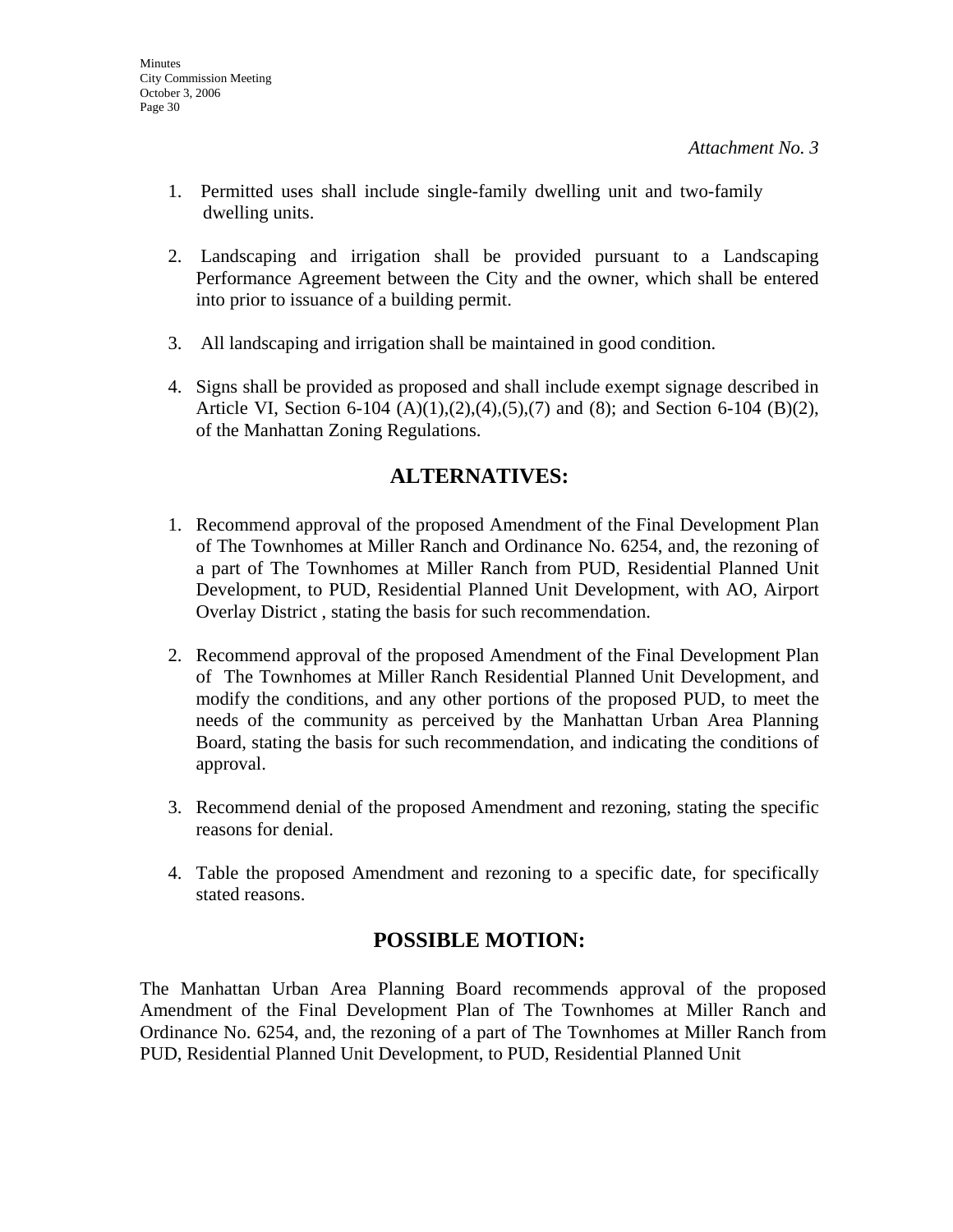Development, with AO, Airport Overlay District, based on the findings in the Staff Report, with the four (4) conditions recommended by City Administration.

**PREPARED BY:** Steve Zilkie, AICP, Senior Planner

**DATE:** August 13. 2006

06019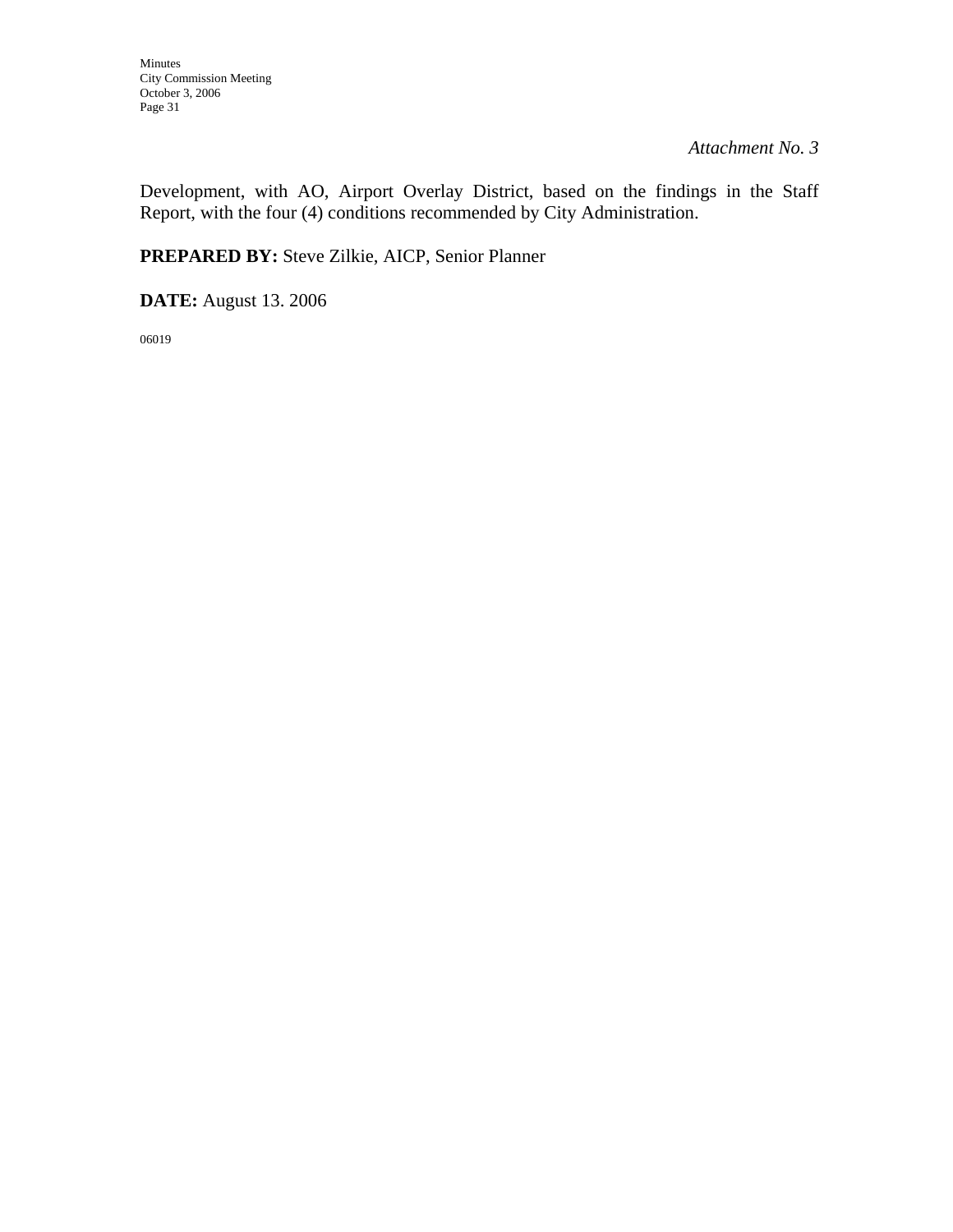## **STAFF REPORT**

## **ON AN APPLICATION TO REZONE PROPERTY**

**FROM:** C-6, Heavy Commercial District.

**TO:** C-5, Highway Service Commercial District.

**APPLICANT:** Ron Oberg.

**ADDRESS:** 1245 Bracken Court, Wichita KS 67206.

**OWNERS:** BBV LLC.

**ADDRESSES:** 1901 Ft. Riley Boulevard, Manhattan, KS 66502.

**LOCATION:** northwest of the intersection of Hayes Drive and McCall Road.

**AREA:** approximately .88-acres (38,333 square feet).

**DATE OF PUBLIC NOTICE PUBLICATION:** Monday, August 28, 2006

## **DATE OF PUBLIC HEARING: PLANNING BOARD:** Monday, September 18, 2006 **CITY COMMISSION:** Tuesday, October 3, 2006

**EXISTING USE:** Vacant heavy commercial tract of land.

**PHYSICAL AND ENVIRONMENTAL CHARACTERISTICS:** flat grass covered site, which drains to open swales along the south and east sides of the property. The tract is in the 100 Year Flood Plain. The 100 Year Flood elevation is 1008 feet above sea level in the industrial park The lowest enclosed floor for new construction must be one (1) foot above the flood elevation.

## **SURROUNDING LAND USE AND ZONING:**

- **(1) NORTH:** gymnastics center; C-6 District.
- **(2) SOUTH:** McCall Road, Super Wal-Mart, Goodyear Tire Store and other service commercial uses; PUD and C-5 District.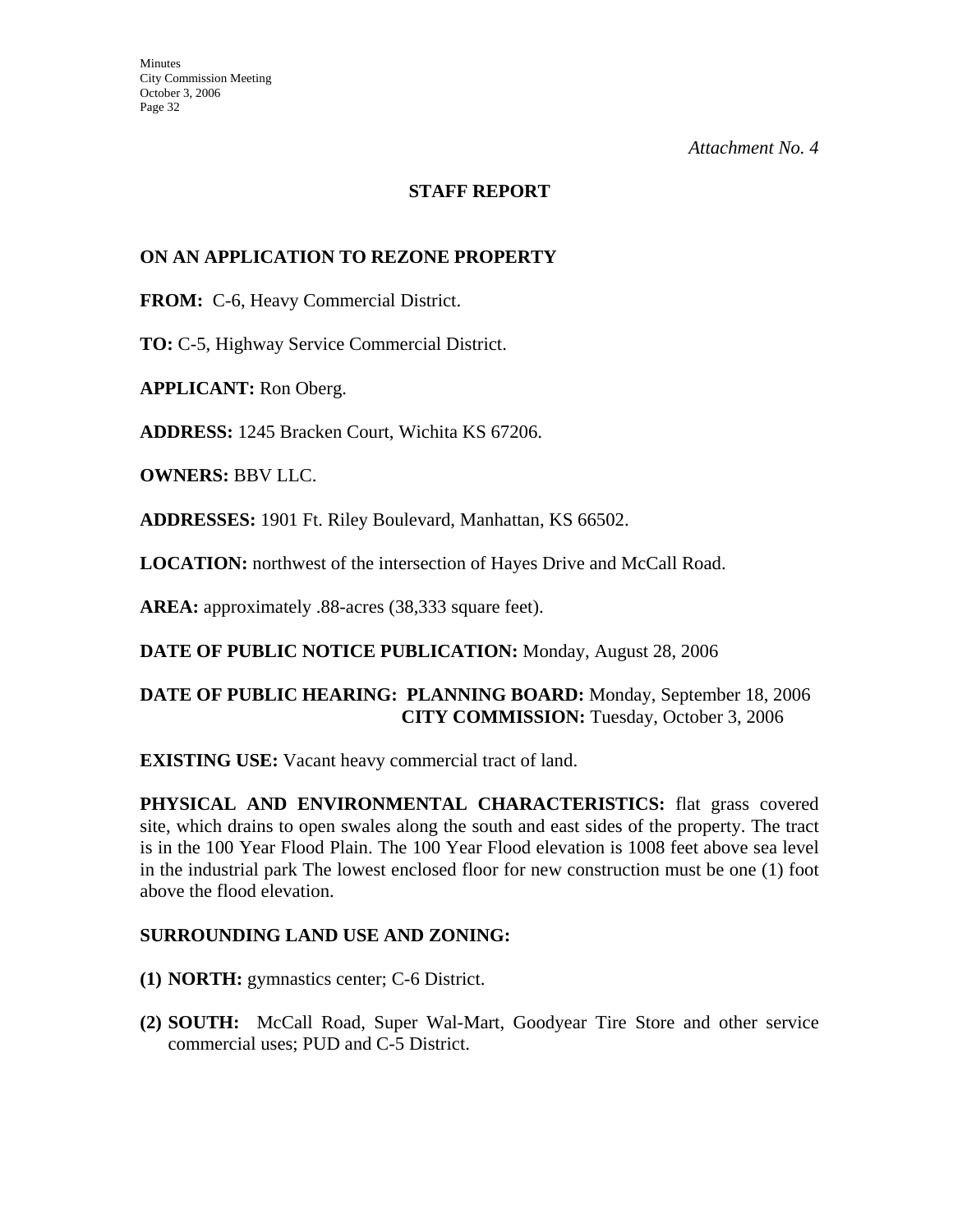- **(3) EAST:** Hayes Drive, storage units; I-2, Industrial Park District.
- **(4) WEST:** trash service and future service commercial; C-6 District and future Limey Pointe PUD.

**GENERAL NEIGHBORHOOD CHARACTER:** The general character of the neighborhood is a mix of industrial park and highway commercial uses. The neighborhood, in the vicinity of Hayes Drive and McCall Road is developing with retail and service commercial uses.

**SUITABILITY OF SITE FOR USES UNDER CURRENT ZONING:** The minimum lot size in the C-6 District is 10,000 square feet. The 38,333 square foot tract exceeds the minimum lot size for permitted and conditional uses allowed in the C-6 District and is suitable for heavy commercial development.

**COMPATIBILITY OF PROPOSED DISTRICT WITH NEARBY PROPERTIES AND EXTENT TO WHICH IT MAY HAVE DETRIMENTAL AFFECTS:** The proposed C-5 District is compatible with highway oriented businesses in the surrounding area. The site is located along a major street, McCall Road, and in close proximity to another major street, Tuttle Creek Boulevard. Increases in traffic, light and noise will be consistent with existing and future conditions in the neighborhood.

**6. CONFORMANCE WITH COMPREHENSIVE PLAN:** The Future Land Use Map for the Northeast Planning Area designates the site as Community Commercial (CC). Applicable policies include:

## COMMUNITY COMMERCIAL (CC)

## *CC 1: Characteristics*

Community Commercial Centers provide a mix of retail and commercial services in a concentrated and unified setting that serves the local community and may also provide a limited draw for the surrounding region. These centers are typically anchored by a larger national chain, between 120,000 and 250,000 square feet, which may provide sales of a variety of general merchandise, grocery, apparel, appliances, hardware, lumber, and other household goods. Centers may also be anchored by smaller uses, such as a grocery store, and may include a variety of smaller, complementary uses, such as restaurants, specialty stores (such as books, furniture, computers, audio, office supplies, or clothing stores), professional offices and health services. The concentrated, unified design of a community commercial center allows it to meet a variety of community needs in a "one-stop shop" setting, minimizing the need for multiple vehicle trips to various commercial areas around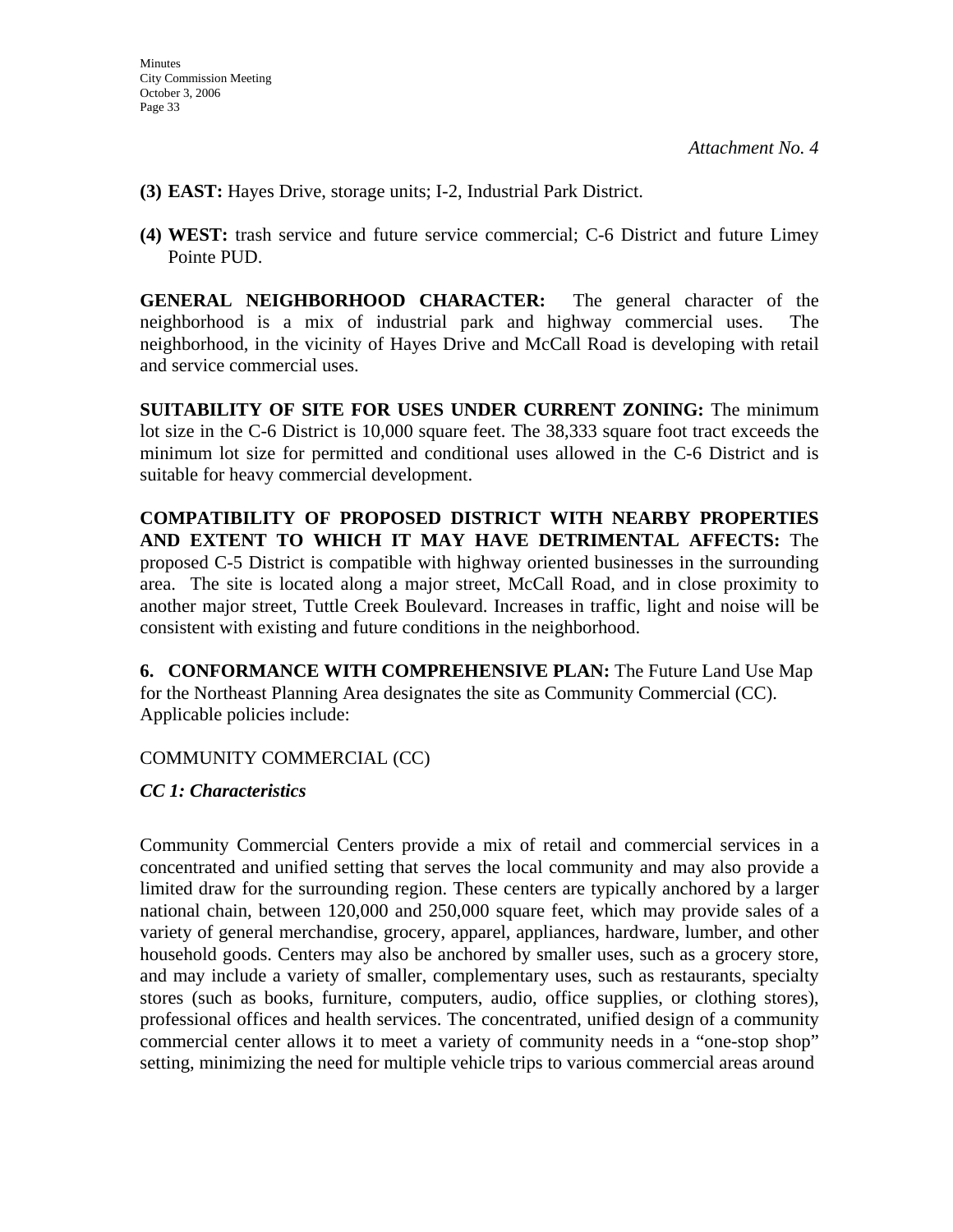the community. Although some single use highway-oriented commercial activities will continue to occur in some areas, this pattern of development is generally not encouraged.

## *CC 2: Location*

Community Commercial Centers should be located at the intersection of one or more major arterial streets. They may be located adjacent to urban residential neighborhoods and may occur along major highway corridors as existing uses become obsolete and are phased out and redeveloped over time. Large footprint retail buildings (often known as "big-box" stores) shall only be permitted in areas of the City where adequate access and services can be provided.

*CC 3: Size* 

Typically require a site of between 10 and 30 acres.

## *CC 4: Unified Site Design*

A unified site layout and design character (buildings, landscaping, signage, pedestrian and vehicular circulation) shall be required and established for the center to guide current and future phases of development. Building and site design should be used to create visual interest and establish a more pedestrian-oriented scale for the center and between out lots.

## *CC 5: Architectural Character*

 Community Commercial Centers shall be required to meet a basic level of architectural detailing, compatibility of scale with surrounding areas, pedestrian and bicycle access, and mitigation of negative visual impacts such as large building walls, parking areas, and service and loading areas. While these requirements apply to all community commercial development, they are particularly important to consider for larger footprint retail buildings, or "big-box" stores. A basic level of architectural detailing shall include, but not be limited to, the following:

- Façade and exterior wall plane projections or recesses;
- Arcades, display windows, entry areas, awnings, or other features along facades facing public streets;
- Building facades with a variety of detail features (materials, colors, and patterns); and
- High quality building materials.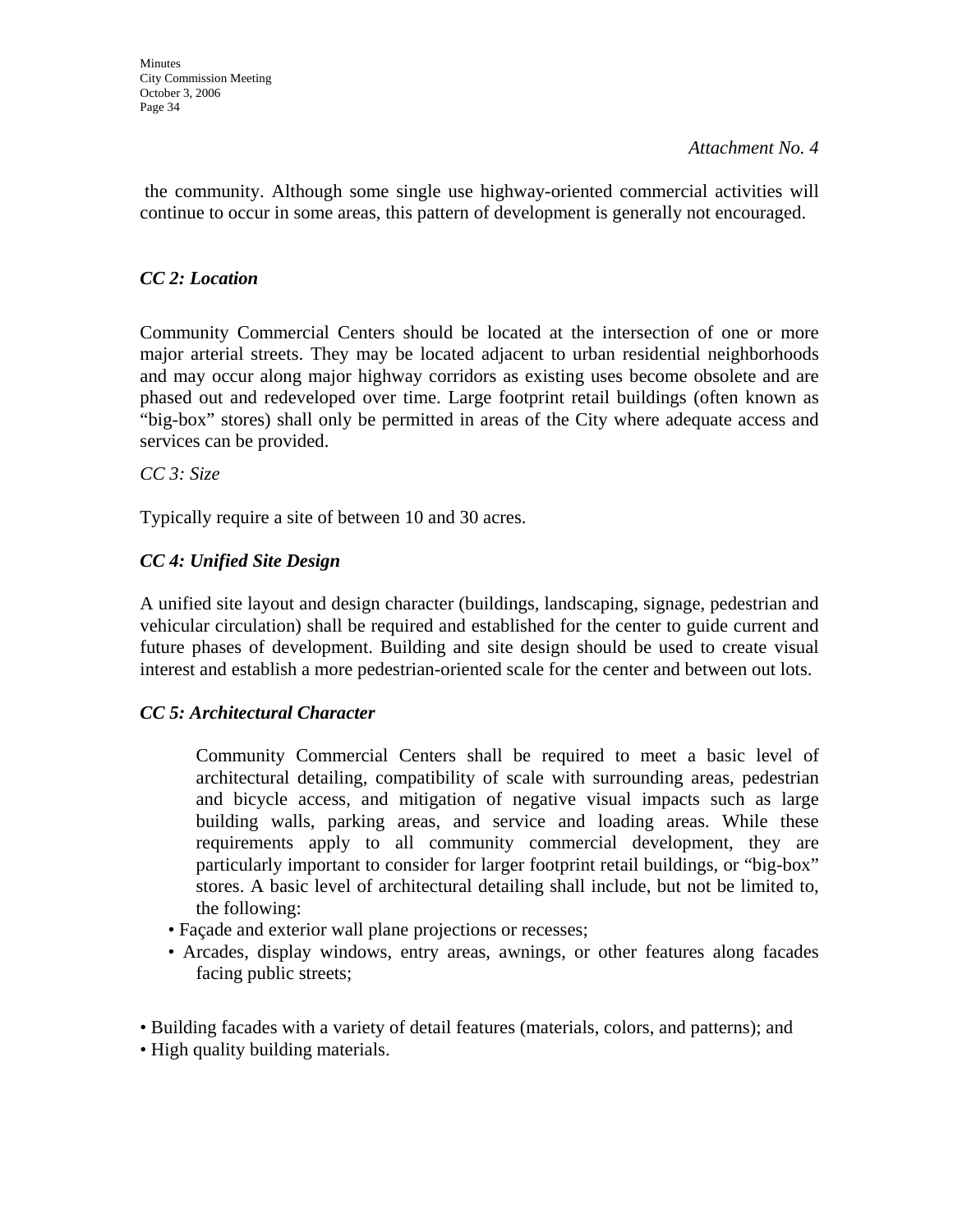## *CC 6: Organization of Uses*

Community commercial services should be concentrated and contained within planned activity centers, or nodes, throughout the community. Within each activity center or node, complementary uses should be clustered within walking distance of each other to facilitate efficient, "one-stop shopping", and minimize the need to drive between multiple areas of the center. Large footprint retail buildings, or "big-box" stores should be incorporated as part of an activity center or node along with complementary uses. Isolated single store developments are strongly discouraged.

## *CC 7: Parking Design and Layout*

Uninterrupted expanses of parking should be avoided. Parking areas should be broken into smaller blocks divided by landscaping and pedestrian walkways. Parking areas should be distributed between the front and sides of buildings, or front and rear, rather than solely in front of buildings to the extent possible.

## *CC 8: Circulation and Access*

.

Clear, direct pedestrian connections should be provided through parking areas to building entrances and to surrounding neighborhoods or streets. Integrate main entrances or driveways with the surrounding street network to provide clear connections between uses for vehicles, pedestrians, and bicycles.

The proposed C-5 District is generally in conformance to the Comprehensive Plan. The single-use highway service activity is generally discouraged to reduce multiple vehicle trips. The proposed rezoning site is limited in area and is an example of a single-use site that the Plan also recognizes may occur in the area.

**ZONING HISTORY AND LENGTH OF TIME VACANT AS ZONED:** Part of the site was annexed in 1968 and the other part in 1969. The site has been vacant for an undetermined period of time.

- 1968- 1969 E, Light Industrial District
- 1969- 1971 I-3, Light Industrial District
- 1971- 1979 I-2, Industrial Park District
- 1979- 2006 C-6, Heavy Commercial District

**CONSISTENCY WITH INTENT AND PURPOSE OF THE ZONING ORDINANCE:** The intent and purpose of the Zoning Regulations is to protect the public health, safety, and general welfare; regulate the use of land and buildings within zoning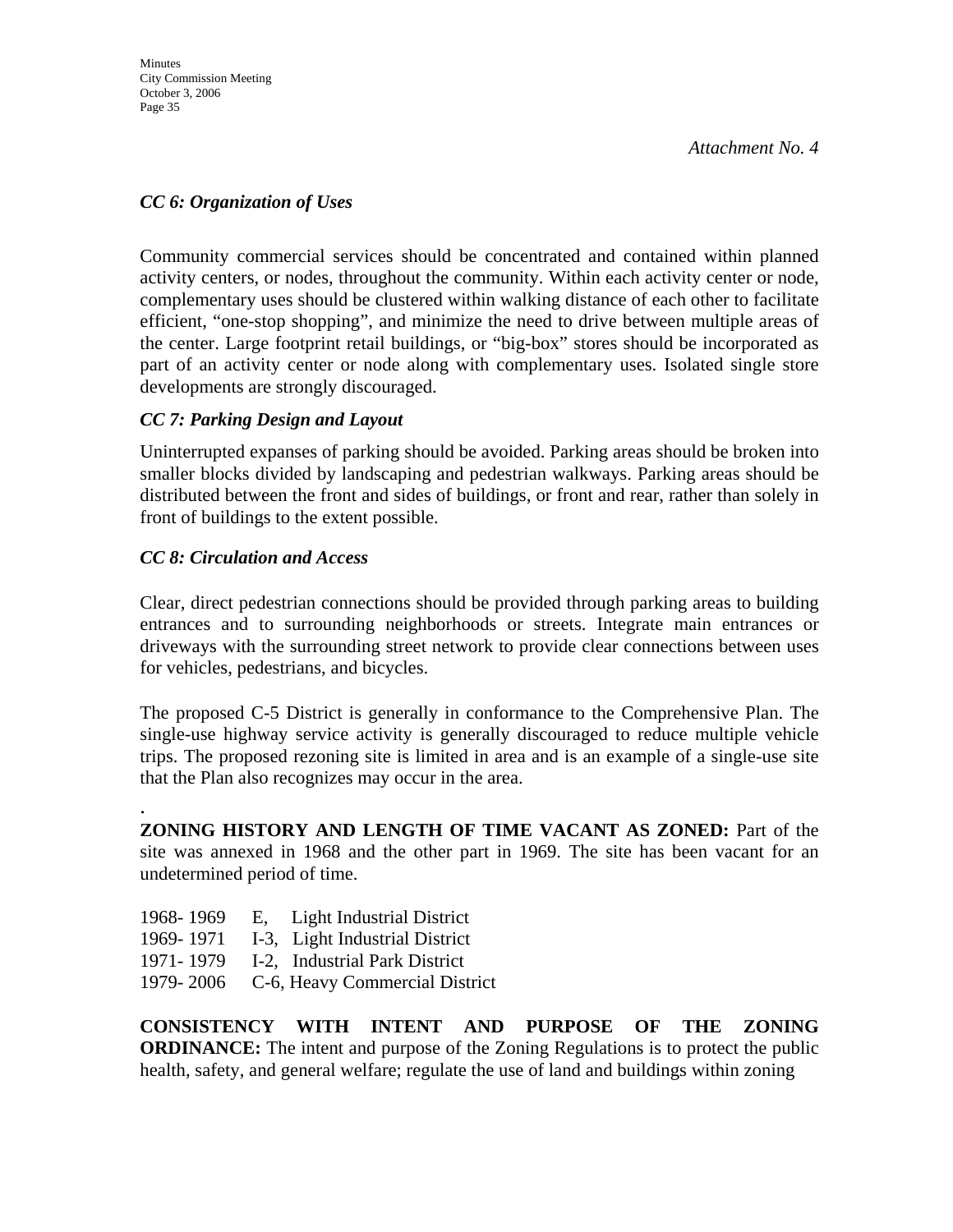districts to assure compatibility; and to protect property values. The C-5 District is designed to provide for businesses offering accommodations, supplies, or services to motorists, and for certain specialized activities which require access to major streets and highways. The site is along a major street, McCall Road, and in close proximity to Tuttle Creek Boulevard, another major street.

The proposed rezoning is consistent with the intent of the C-5 District.

**RELATIVE GAIN TO THE PUBLIC HEALTH, SAFETY AND WELFARE THAT DENIAL OF THE REQUEST WOULD ACCOMPLISH, COMPARED WITH THE HARDSHIP IMPOSED UPON THE APPLICANT:** The site is located in close proximity to the City's public water well fields. The C-5 District allows underground storage of liquid fuel, such as gasoline associated with an automobile service station or convenience store. The rezoning site is within the well field limits, which prohibit underground storage tanks. No other adverse impacts to the public should be expected as a result of the rezoning. Denial of the request may be a hardship upon the applicant. The applicant would like to develop the site with a drive-in restaurant, which the C-6 District prohibits. A restaurant, not including a drive-up window, is a Conditional Use in the C-6 District.

**ADEQUACY OF PUBLIC FACILITIES AND SERVICES:** Adequate streets, sanitary sewer, and water are available to serve the site. No additional public improvements are needed to serve the site as a part of the proposed C-5 District.

## **OTHER APPLICABLE FACTORS:** None.

**STAFF COMMENTS:** City Administration recommends approval of the proposed rezoning of an approximate .88 acre tract of land on the northwest corner of Hayes Drive and McCall Road from C-6, Heavy Commercial District, to C-5, Highway Service Commercial District.

## **ALTERNATIVES:**

- 1. Recommend approval of the proposed rezoning of an approximate .88 acre tract of land on the northwest corner of Hayes Drive and McCall Road from C-6, Heavy Commercial District, to C-5, Highway Service Commercial District, stating the basis for such recommendation.
- 2. Recommend denial of the proposed rezoning, stating the specific reasons for denial.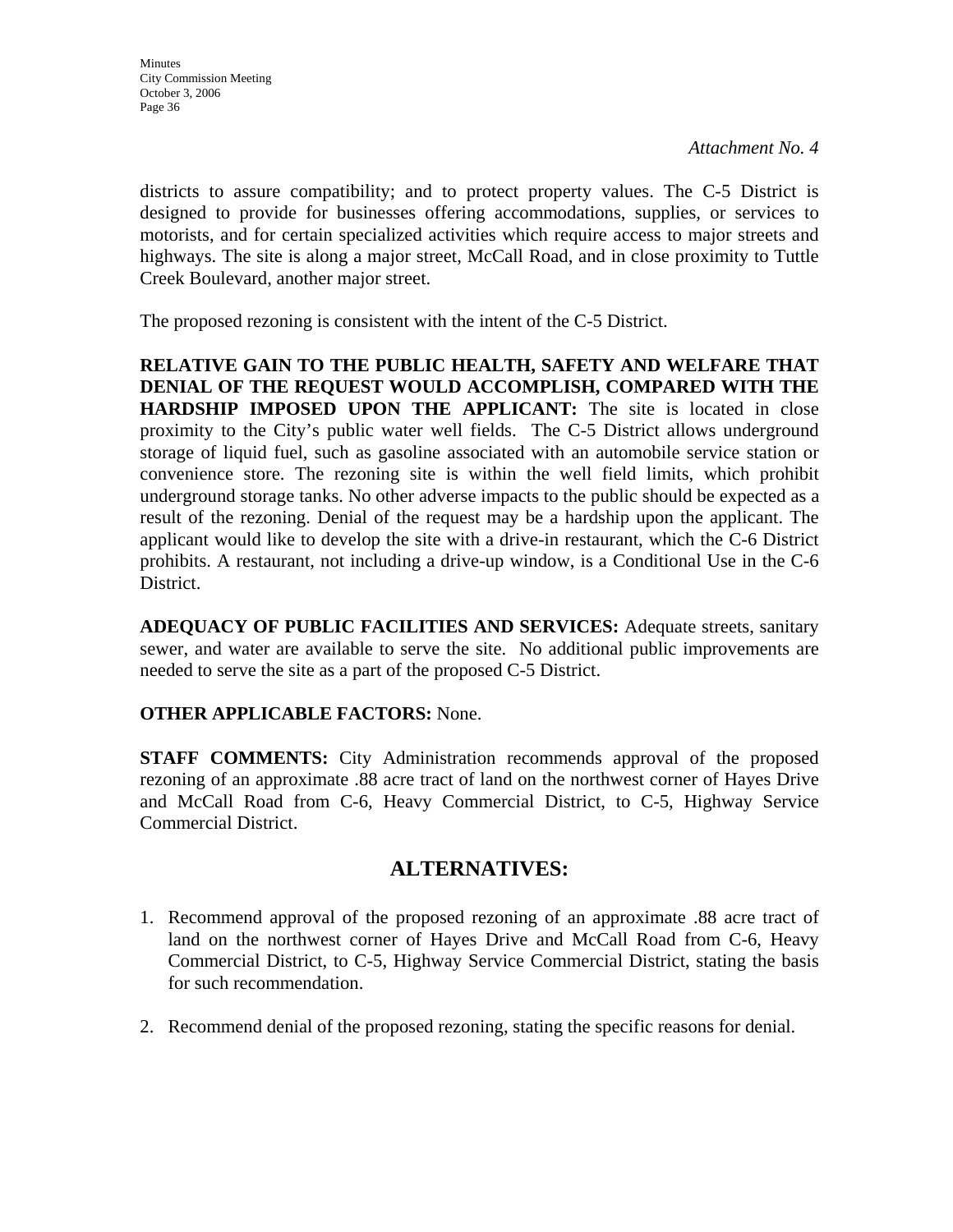Minutes City Commission Meeting October 3, 2006 Page 37

*Attachment No. 4* 

3. Table the proposed rezoning to a specific date, for specifically stated reasons.

## **POSSIBLE MOTION:**

The Manhattan Urban Area Planning Board recommends approval of the proposed rezoning an approximate .88 acre tract of land on the northwest corner of Hayes Drive and McCall Road from C-6, Heavy Commercial District, to C-5, Highway Service Commercial District, based on the findings in the Staff Report .

**PREPARED BY:** Steve Zilkie, AICP, Senior Planner

**DATE:** September 11, 2006

06021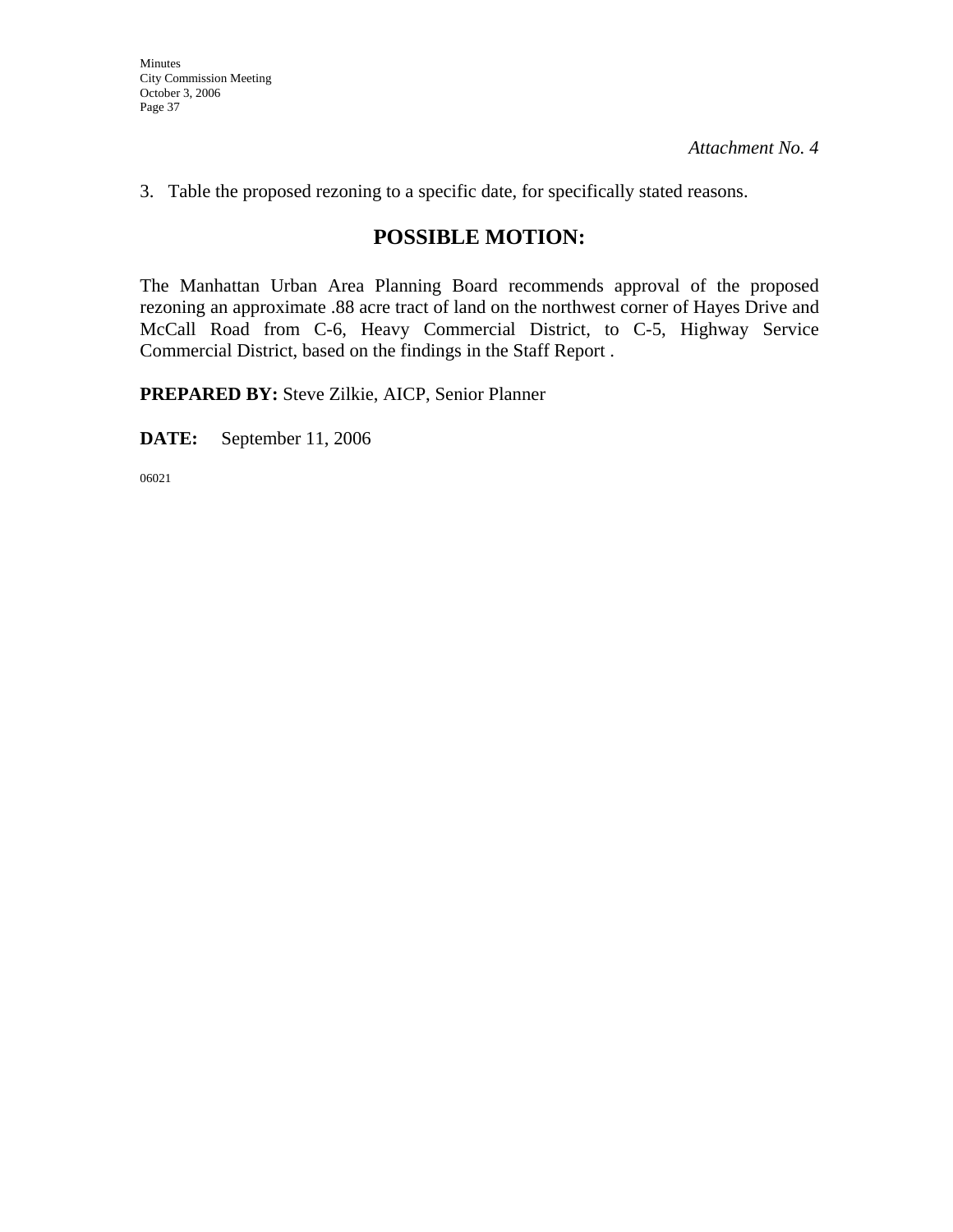#### **STAFF REPORT**

#### **ON AN APPLICATION TO REZONE PROPERTY**

**FROM:** I-3, Light Industrial District.

**TO:** LM-SC, Light Manufacturing-Service Commercial District.

**APPLICANTS:** Sinaa Abdulamir and Imad Khamis.

**ADDRESS:** 2143 Prairie Glen Place, Manhattan, KS 66502

**OWNERS:** Sinaa Abdulamir and Imad Khamis**.** 

**ADDRESS:** 2143 Prairie Glen Place, Manhattan, KS 66502

**LOCATION:** south of Ft. Riley Boulevard, and on the north side of Fair Lane between S. 14<sup>th</sup> Street and S. 15<sup>th</sup> Street, generally at 1423 Fair Lane.

Lots 187-189, and the west  $\frac{1}{2}$  of Lot 190, Ward 6. In the 1980's, the north 20 feet of the lots was acquired as Permanent Easement for Right-of-Way with the Ft. Riley Boulevard street project.

AREA: approximately .52 acres (22, 651 square feet).

#### **DATE OF PUBLIC NOTICE PUBLICATION:** Monday, August 28, 2006

#### **DATE OF PUBLIC HEARING: PLANNING BOARD:** Monday, September 18, 2006 **CITY COMMISSION:** Tuesday, October 3, 2006

**EXISTING USE:** Vacant light industrial tract of land.

**PHYSICAL AND ENVIRONMENTAL CHARACTERISTICS:** The undeveloped site is a generally flat grass covered tract of land with several large deciduous trees along Fair Lane. The site is slightly elevated above the Ft. Riley Boulevard, which is to the north. Fair Lane, a concrete alley approximately 15 feet in width, is to the south of the site and is the only access to the tract. No access (curb cut) is allowed onto Ft. Riley Boulevard. The site drains to Fair Lane and to the east. In the 1980's, the north 20 feet of the lots was acquired as Permanent Easement for Right-of-Way with the Ft. Riley Boulevard street project.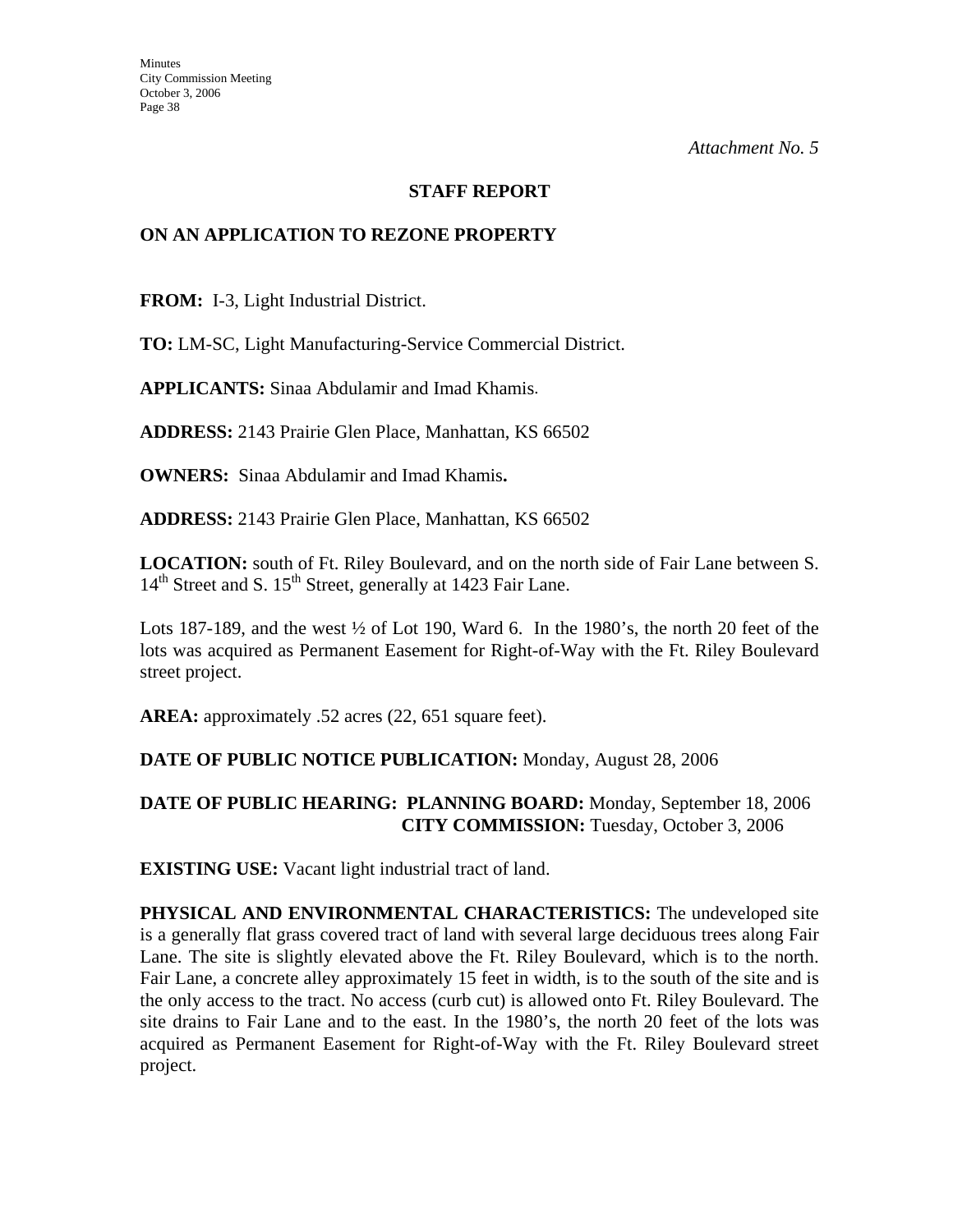#### **SURROUNDING LAND USE AND ZONING:**

- **(1) NORTH:** Ft. Riley Boulevard, nonconforming residence, City Parks and Recreation shops; I-3 District.
- **(2) SOUTH:** Fair Lane, nonconforming residence, storage yard, City storm water detention flood basins; I-3 District.
- **(3) EAST:** Storm detention/flood basins (City of Manhattan); I-3 District.
- **(4) WEST:** Telephone substation, nonconforming residence, S.  $15<sup>th</sup>$  Street, Thomas Sign and museum; I-3 and LM-SC Districts.

**GENERAL NEIGHBORHOOD CHARACTER:** Generally a light industrial neighborhood consisting of a mix of contractors and nonconforming residential uses, which is separated from areas to the north by Fort Riley Boulevard. Existing uses are accessed from Fair Lane. The immediate neighborhood in the 1400-1500 block of Fair Lane is predominantly nonconforming residential, with light industrial uses to the south, west, and north of Ft. Riley Boulevard. To the east is undeveloped and used for storm water flood basins.

**SUITABILITY OF SITE FOR USES UNDER CURRENT ZONING:** The site is suitable for the permitted and conditional uses of the I-3 District and is greater in minimum lot size than required by the I-3 District. Minimum lot size is 5,000 square feet and the site is approximately 22,651 square feet in area.

**COMPATIBILITY OF PROPOSED DISTRICT WITH NEARBY PROPERTIES AND EXTENT TO WHICH IT MAY HAVE DETRIMENTAL AFFECTS:** The LM-SC District allows for a range of permitted uses found in both the C-5, Highway Service Commercial District, and the I-3 District. The area is an primarily I-3 District, except for an existing LM-SC District at the southwest corner of Ft. Riley Boulevard and S.  $15<sup>th</sup>$ Street. The proposed rezoning is consistent and compatible with the surrounding zoning districts.

**CONFORMANCE WITH COMPREHENSIVE PLAN:** The Manhattan Urban Area Comprehensive Plan shows the site as Industrial.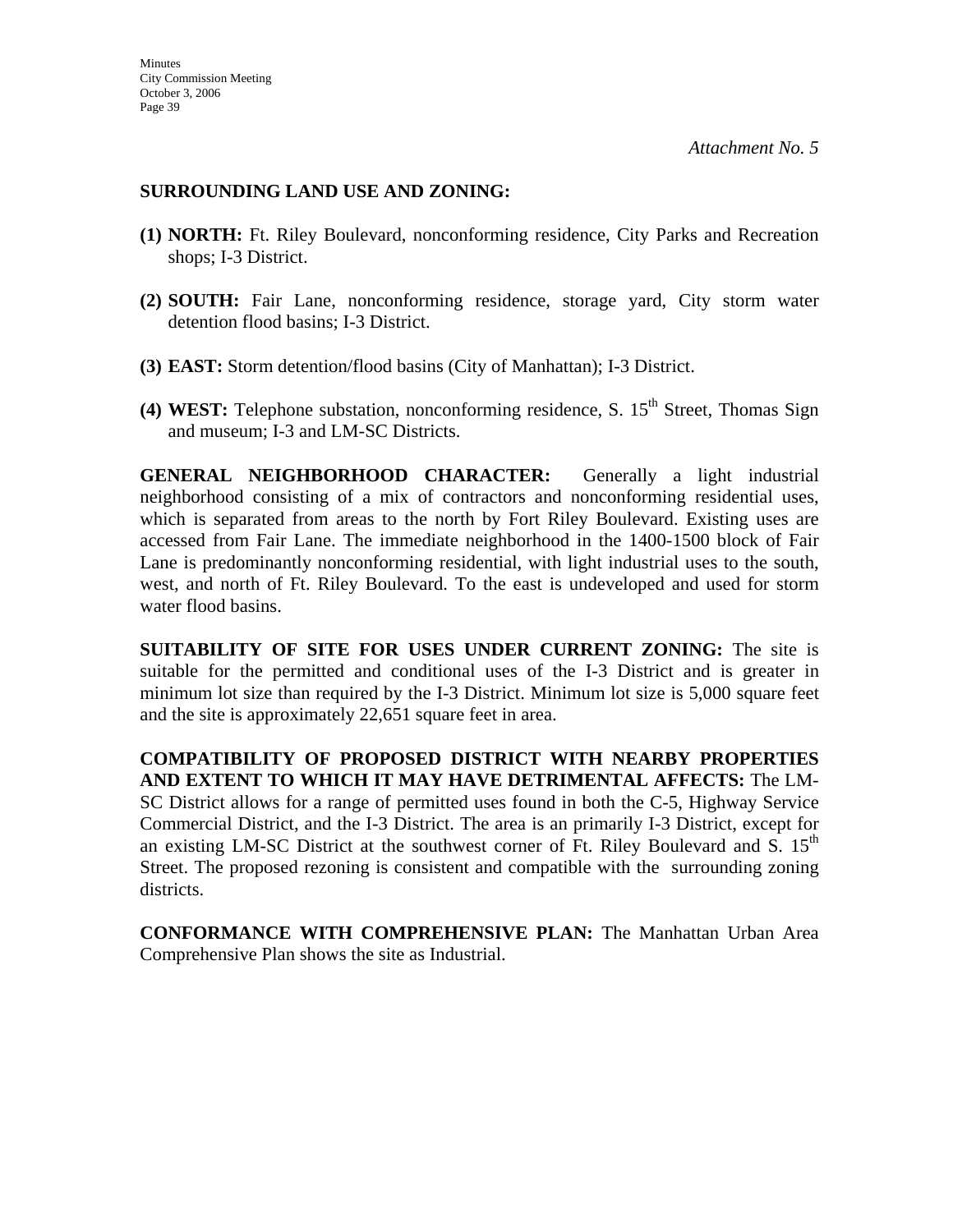## *Characteristics*

This category includes light manufacturing, warehousing and distribution, indoor and screened outdoor storage and other industrial services and operations.

## *Location*

Industrial uses should be located away from population centers or be adequately buffered. Traffic should not pass through residential areas. Access should be to one or more major arterials or highways capable of handling heavy truck traffic. Light industrial uses can typically be located in areas that also contain some highway-oriented commercial uses, and might benefit from close proximity and better access to their local customer.

The proposed rezoning combines light industrial and service commercial uses adjacent to a major street, Ft. Riley Boulevard. There is some highway commercial activity in the area, primarily north of Ft. Riley Boulevard, and at the west end of Fair Lane. An LM-SC District is to the west of the site. Access to the site is not through residential areas.

The proposed rezoning to LM-SC District is generally in conformance with the Manhattan Urban Area Comprehensive Plan.

**ZONING HISTORY AND LENGTH OF TIME VACANT AS ZONED:** The site is a part of the City's original platted Ward Districts. The site has been undeveloped for an undetermined period of time..

| 1954-1969 | A, First Dwelling House District  |
|-----------|-----------------------------------|
| 1954-1970 | B, Second Dwelling House District |
| 1954-1971 | E, Light Industrial District      |
| 1969-2006 | I-3, Light Industrial District    |

**CONSISTENCY WITH INTENT AND PURPOSE OF THE ZONING ORDINANCE:** The intent and purpose of the Zoning Regulations is to protect the public health, safety, and general welfare; regulate the use of land and buildings within zoning districts to assure compatibility; and to protect property values.

The Light Manufacturing-Service Commercial District is designed to promote and encourage diverse economic growth through coordinated and efficient use of land and collocation of light industrial and highway service commercial activities. Minimum lot size in the LM-SC District along a limited access arterial street is 20,000 square feet. The site is greater in area than minimum lot size.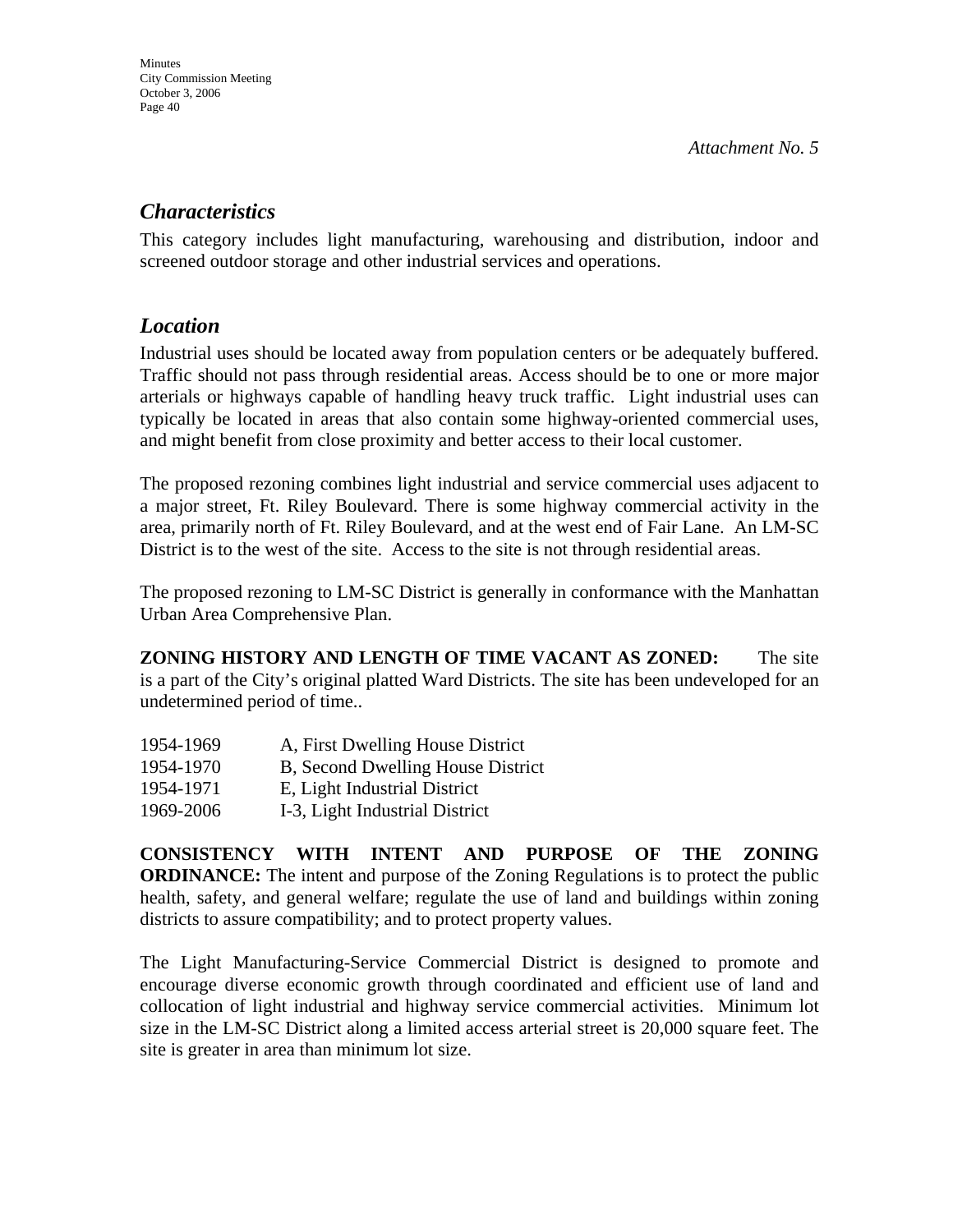**Minutes** City Commission Meeting October 3, 2006 Page 41

*Attachment No. 5* 

**RELATIVE GAIN TO THE PUBLIC HEALTH, SAFETY AND WELFARE THAT DENIAL OF THE REQUEST WOULD ACCOMPLISH, COMPARED WITH THE HARDSHIP IMPOSED UPON THE APPLICANT:** There appears to be no relative gain to the public that denial would accomplish. It may be a hardship on the owner if the rezoning is denied. The owner indicates a desire to relocate from their current business location at 700 N. 3<sup>rd</sup> Street, which is in the Manhattan Marketplace, Unit Two, Planned Unit Development. The applicant has indicated a desire to sell vehicles, as well as have a truck rental business. The I-3 District permits vehicle repair and automobile rental, but not truck rental and automobile sales.

**ADEQUACY OF PUBLIC FACILITIES AND SERVICES:** Adequate sanitary sewer and water are available to serve the site.

The site adjoins Ft. Riley Boulevard to the north and access will be from S. 15<sup>th</sup> Street and S. Manhattan Avenue connections to Fair Lane, since no access is allowed onto Ft. Riley Boulevard from the site. S. Manhattan Avenue and Ft. Riley Boulevard intersection is from a stoplight controlled intersection with left turn lanes off Ft. Riley Boulevard. Currently, there are no dedicated left-turn lanes on Ft. Riley Boulevard at the intersection of Ft. Riley Boulevard and S.  $15<sup>th</sup>$  Street. However, left turn lanes on Ft. Riley Boulevard at the intersection Ft. Riley Boulevard and S.  $15<sup>th</sup>$  Street are proposed to be constructed in 2007. The proposed rezoning should not adversely affect the motoring public making left turn movements onto S.  $15<sup>th</sup>$  Street due to traffic improvements at the intersection, which are scheduled for construction in 2007.

Fair Lane alley is the limited in width and has been used by businesses along its frontage for many years. Traffic volumes may increase as a result of the rezoning, but would not be inconsistent with the permitted traffic generators that I-3 District allows as permitted uses, such as auto rental, car washes, vehicle repair and similar vehicle related uses.

## **OTHER APPLICABLE FACTORS:** None.

**STAFF COMMENTS:** City Administration recommends approval of the proposed rezoning of 1423 Fair Lane from I-3, Light Industrial District, to LM-SC, Light Manufacturing-Service Commercial District.

## **ALTERNATIVES:**

1. Recommend approval of the proposed rezoning of 1423 Fair Lane from I-3, Light Industrial District, to LM-SC, Light Manufacturing-Service Commercial District, stating the basis for such recommendation.